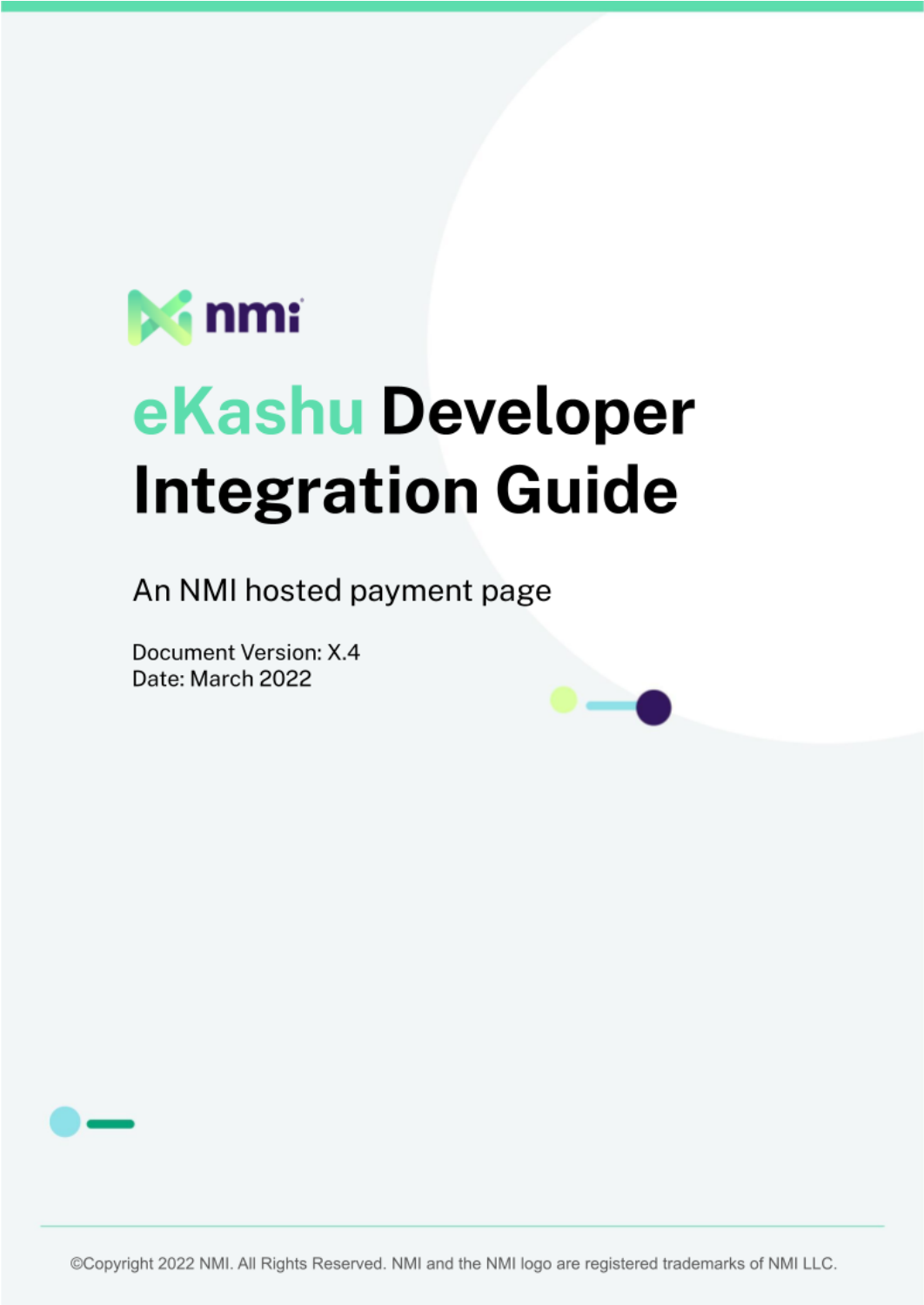# **Table of Contents**

| <b>Section 1 - Introduction</b>                    | 4              |
|----------------------------------------------------|----------------|
| eKashu payment page features                       | $\overline{4}$ |
| eKashu payment page                                | 5              |
| Section 2 - Ekashu Checkout Integration Guide      | 5              |
| Integration overview                               | 5              |
| Input properties                                   | 6              |
| EMV 3DS (2.1.0) Notice                             | 8              |
| Cardholder properties                              | 11             |
| Invoice address properties                         | 15             |
| Verification properties                            | 17             |
| <b>Product properties</b>                          | 19             |
| <b>Browser properties</b>                          | 20             |
| <b>Credential on File properties</b>               | 22             |
| <b>Technical Support</b>                           | 27             |
| Hash code input generation                         | 27             |
| Hash code input generation in C#                   | 28             |
| Hash code input generation in PHP                  | 31             |
| Hash code result validation                        | 32             |
| <b>NMI Branding</b>                                | 36             |
| <b>Test Cards</b>                                  | 36             |
| 3DS1                                               | 36             |
| <b>EMV 3DS 2.1.0</b>                               | 37             |
| <b>Expiry Date / Cardholder Name</b>               | 37             |
| <b>Successful Frictionless Flow Authentication</b> | 37             |
| <b>Successful Challenge Flow Authentication</b>    | 39             |
| <b>Authentication Attempted</b>                    | 39             |

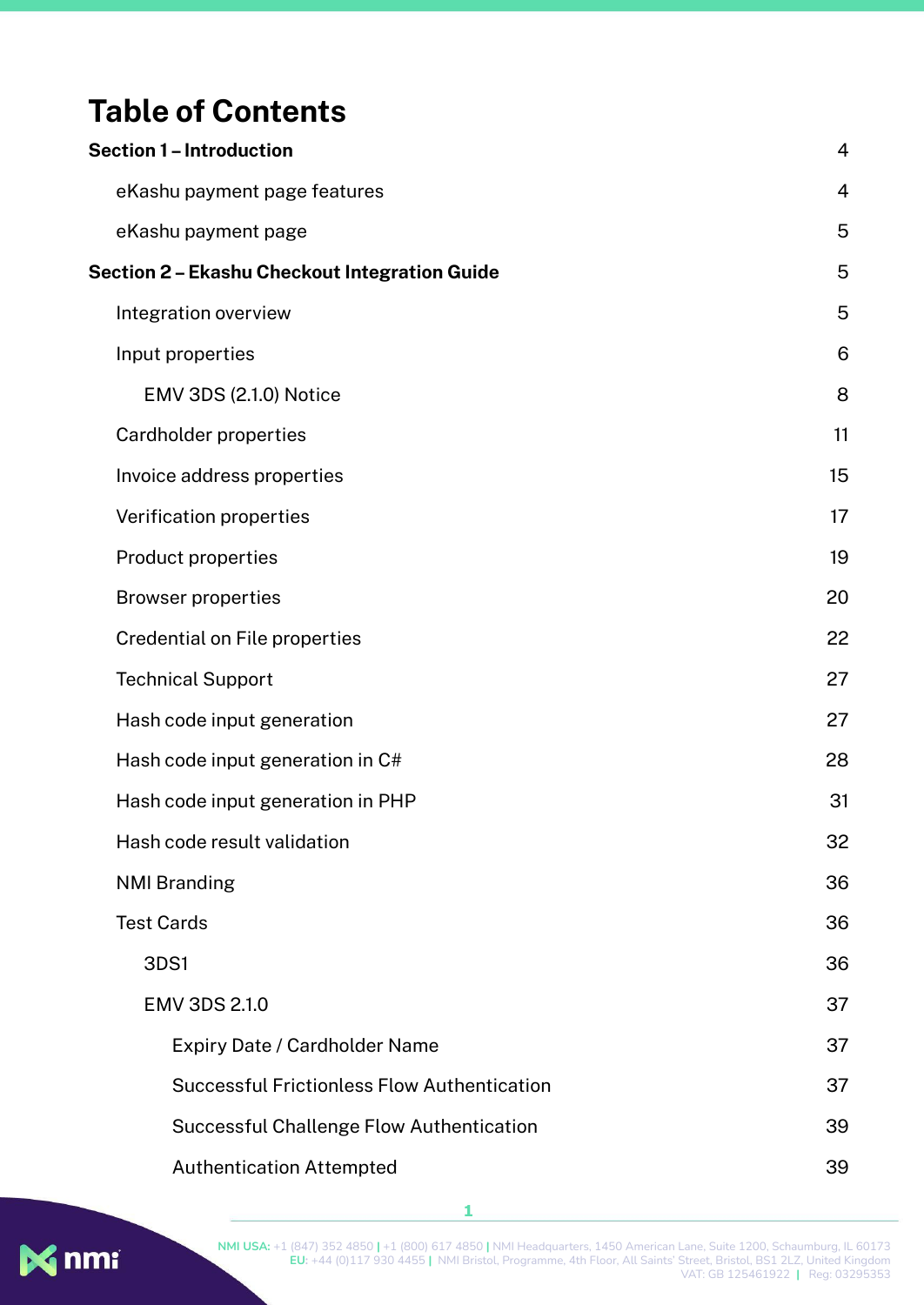|           | <b>Authentication Failed</b>      | 40 |
|-----------|-----------------------------------|----|
|           | <b>Authentication Unavailable</b> | 41 |
|           | <b>Authentication Rejected</b>    | 42 |
| About NMI |                                   | 43 |
|           |                                   |    |

# **Document History**

| <b>DOCUMENT</b><br><b>VERSION</b> | <b>DATE</b><br><b>RELEASED</b> | <b>PAGES</b><br><b>AFFECTED</b> | <b>REMARKS</b>       | <b>NAME</b>  |
|-----------------------------------|--------------------------------|---------------------------------|----------------------|--------------|
| <b>DRAFTA</b>                     | 18/09/2006                     | Various                         | Created              | Nigel Jewell |
| <b>DRAFTB</b>                     | 27/09/2006                     | Various                         | <b>Revised draft</b> | Pete Alcock  |
| <b>DRAFTC</b>                     | 14/02/2007                     | Various                         | <b>Revised draft</b> | Nigel Jewell |
| <b>DRAFTD</b>                     | 03/04/2007                     | Various                         | <b>Revised draft</b> | Nigel Jewell |
| <b>DRAFTE</b>                     | 13/06/2007                     | 14                              | Card Hash/Ref        | Nigel Jewell |
| <b>DRAFTF</b>                     | 06/08/2007                     | Various                         | <b>Input Options</b> | Nigel Jewell |
| <b>DRAFT G</b>                    | 10/08/2007                     | 7,15                            | <b>Hash Code</b>     | Nigel Jewell |
| <b>DRAFTH</b>                     | 07/11/2007                     | 6, 8                            | <b>Request Type</b>  | Nigel Jewell |
| <b>DRAFTI</b>                     | 07/02/2007                     | 13                              | Verification         | Nigel Jewell |
| <b>DRAFTJ</b>                     | 26/11/2008                     | 17                              | <b>Hash Code</b>     | Nigel Jewell |
| <b>DRAFTK</b>                     | 20/03/2009                     | Various                         | PayPal               | Nigel Jewell |
| <b>DRAFTL</b>                     | 30/04/2009                     | 16                              | <b>Return Text</b>   | Nigel Jewell |
| <b>DRAFTM</b>                     | 22/09/2009                     | Various                         | Notifications        | Nigel Jewell |
| <b>DRAFTN</b>                     | 10/02/2010                     | 20                              | <b>ACS Warning</b>   | Nigel Jewell |

**2**



**NMI USA:** +1 (847) 352 4850 **|** +1 (800) 617 4850 **|** NMI Headquarters, 1450 American Lane, Suite 1200, Schaumburg, IL 60173 **EU:** +44 (0)117 930 4455 **|** NMI Bristol, Programme, 4th Floor, All Saints' Street, Bristol, BS1 2LZ, United Kingdom VAT: GB 125461922 **|** Reg: 03295353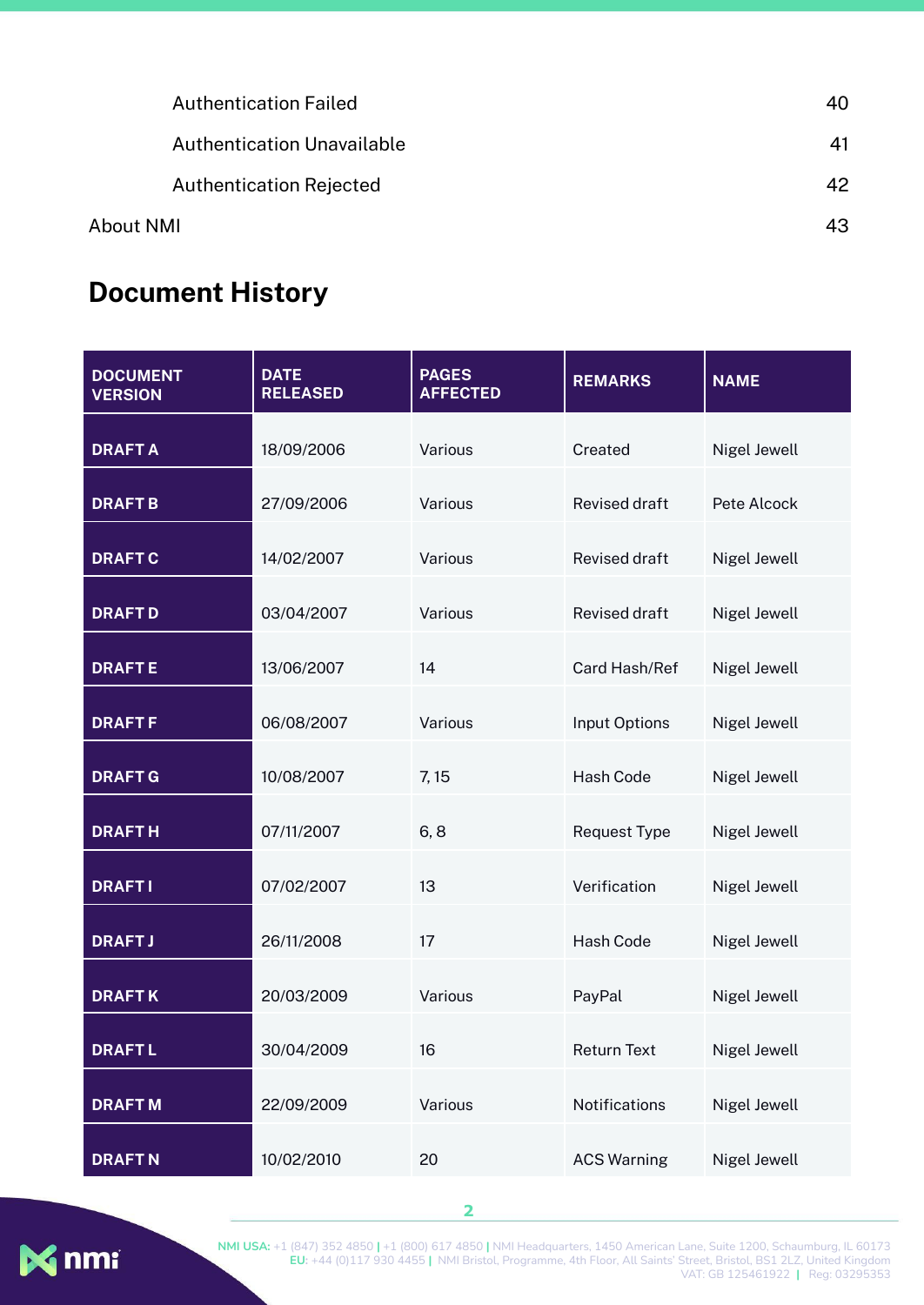| <b>DRAFTO</b>    | 02/08/2010 | 20                            | C# Hash Code                                                                                                                       | Nigel Jewell                             |
|------------------|------------|-------------------------------|------------------------------------------------------------------------------------------------------------------------------------|------------------------------------------|
| <b>DRAFTP</b>    | 10/01/2011 | $9\,$                         | Locale                                                                                                                             | Nigel Jewell                             |
| <b>DRAFTQ</b>    | 17/08/2011 | 6.8                           | Hash Key                                                                                                                           | Nigel Jewell                             |
| <b>DRAFTR</b>    | 02/04/2012 | $\overline{9}$                | Recurring                                                                                                                          | Nigel Jewell                             |
| <b>DRAFTS</b>    | 15/11/2012 | 10                            | Viewport                                                                                                                           | Nigel Jewell                             |
| <b>DRAFTT</b>    | 11/11/2014 | 21                            | <b>Test Cards</b>                                                                                                                  | Peter Alcock                             |
| <b>DRAFTU</b>    | 19/01/2105 | 18                            | <b>Scheme Text</b>                                                                                                                 | Nigel Jewell                             |
| <b>DRAFTV</b>    | 01/02/2015 | 16                            | <b>Seller Address</b>                                                                                                              | Nigel Jewell                             |
| <b>DRAFT V.2</b> | 25/11/2019 | Various                       | <b>Branding</b>                                                                                                                    | <b>Ben Thomas</b>                        |
| <b>DRAFTW</b>    | 06/06/2020 | Various                       | Hash code v2 /<br>3DSv2                                                                                                            | <b>Rowan Willis</b>                      |
| <b>DRAFTW.2</b>  | 30/11/2020 | 11,27,30,37,38                | Hash code<br>v2 changes,<br>important dates<br>added                                                                               | Jarett Chamberlin                        |
| <b>DRAFT X</b>   | 13/08/2021 | 25,26                         | <b>Added CoF</b><br>properties,<br>deprecated<br>PayPal support<br>and correction<br>to<br>.NET hash code<br>validation<br>example | Robbie<br>Johnstone, Henry<br>Mohanraj   |
| <b>DRAFT X.2</b> | 16/09/2021 | 25                            | Fixed typo 3<br>occurrences of a<br>typo in the word<br>"initiated" &<br>updated general<br>wording of CoF<br>page.                | Robbie Johnstone                         |
| <b>DRAFT X.3</b> | 19/11/2021 | All pages (rebrand)<br>5<br>8 | Document<br>Rebrand.<br>Removed the<br>mention of<br>optional                                                                      | Henry Mohanraj,<br>Jarrett<br>Chamberlin |

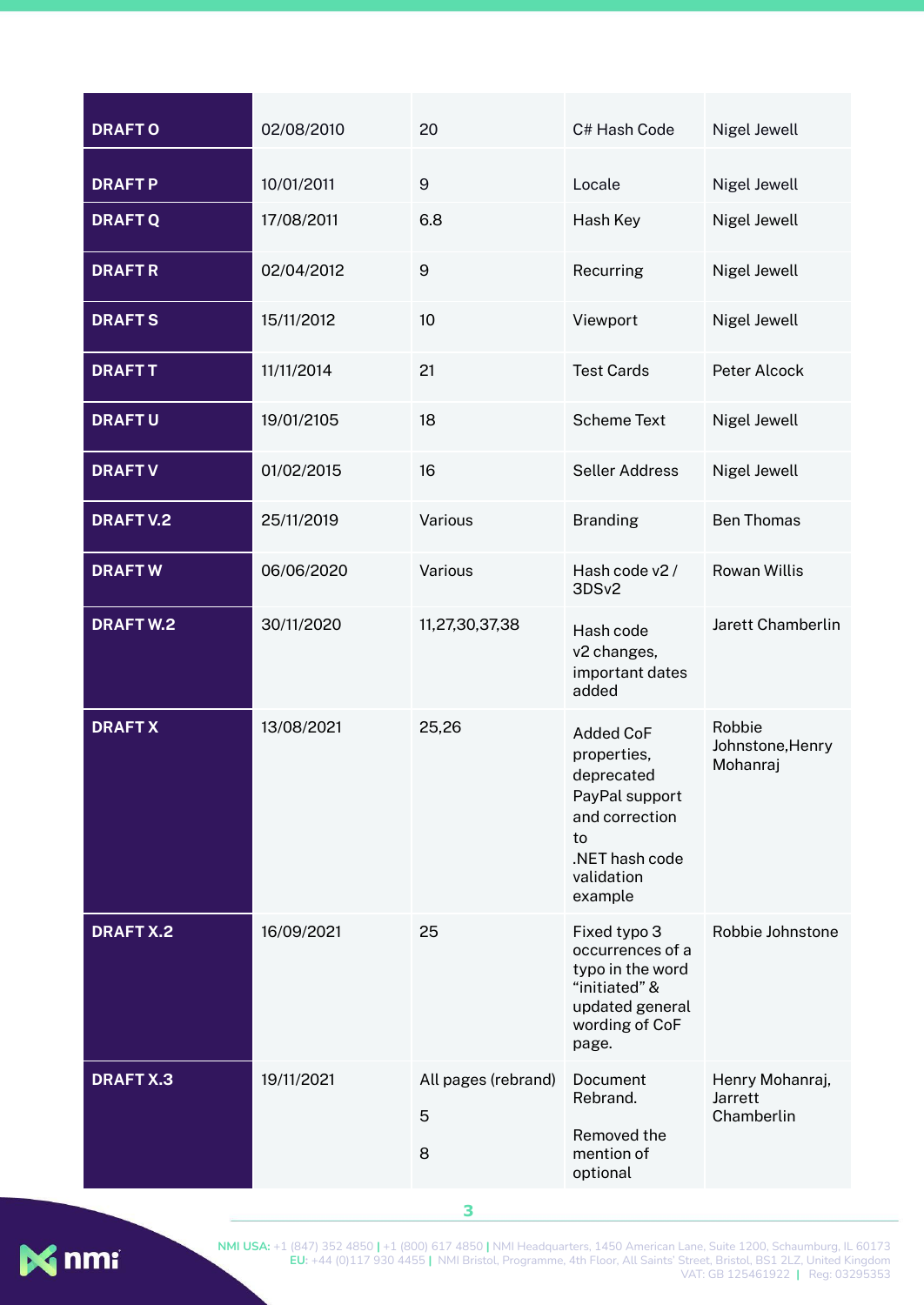|                  |            | 36-43                | integration with<br>the 3rd Man<br>fraud screening<br>service, as it's no<br>more supported<br>Added EMV 3DS<br>test cards.<br>Added 3DS 2.1.0<br>notice regarding<br>First Name /<br>Last Name<br>requirement for<br><b>EMV 3DS (3DS2)</b><br>to be possible.                                                                                                                                                                                                                 |                                       |
|------------------|------------|----------------------|--------------------------------------------------------------------------------------------------------------------------------------------------------------------------------------------------------------------------------------------------------------------------------------------------------------------------------------------------------------------------------------------------------------------------------------------------------------------------------|---------------------------------------|
| <b>DRAFT X.4</b> | 15/02/2022 | 8, 9, 11, 13, 14, 18 | Documented<br>new<br>ekashu_card_na<br>me_required<br>variable.<br><b>Updated EMV</b><br>3DS notice to<br>refer to new<br>field.<br>Documented<br>ekashu_3d_secu<br>re_verify<br>true_token /<br>true_all values.<br>Clean up of<br>variable names<br>so that they can<br>be searched.<br>Fixes to the<br>below variables:<br>ekashu_card_ph<br>one_number<br>ekashu_failure_r<br>eturn_text_url<br>ekashu_card_co<br>untry<br>ekashu_delivery<br>_email_address_<br>mandatory | Jarrett<br>Chamberlin, Luke<br>Denham |

<span id="page-4-0"></span>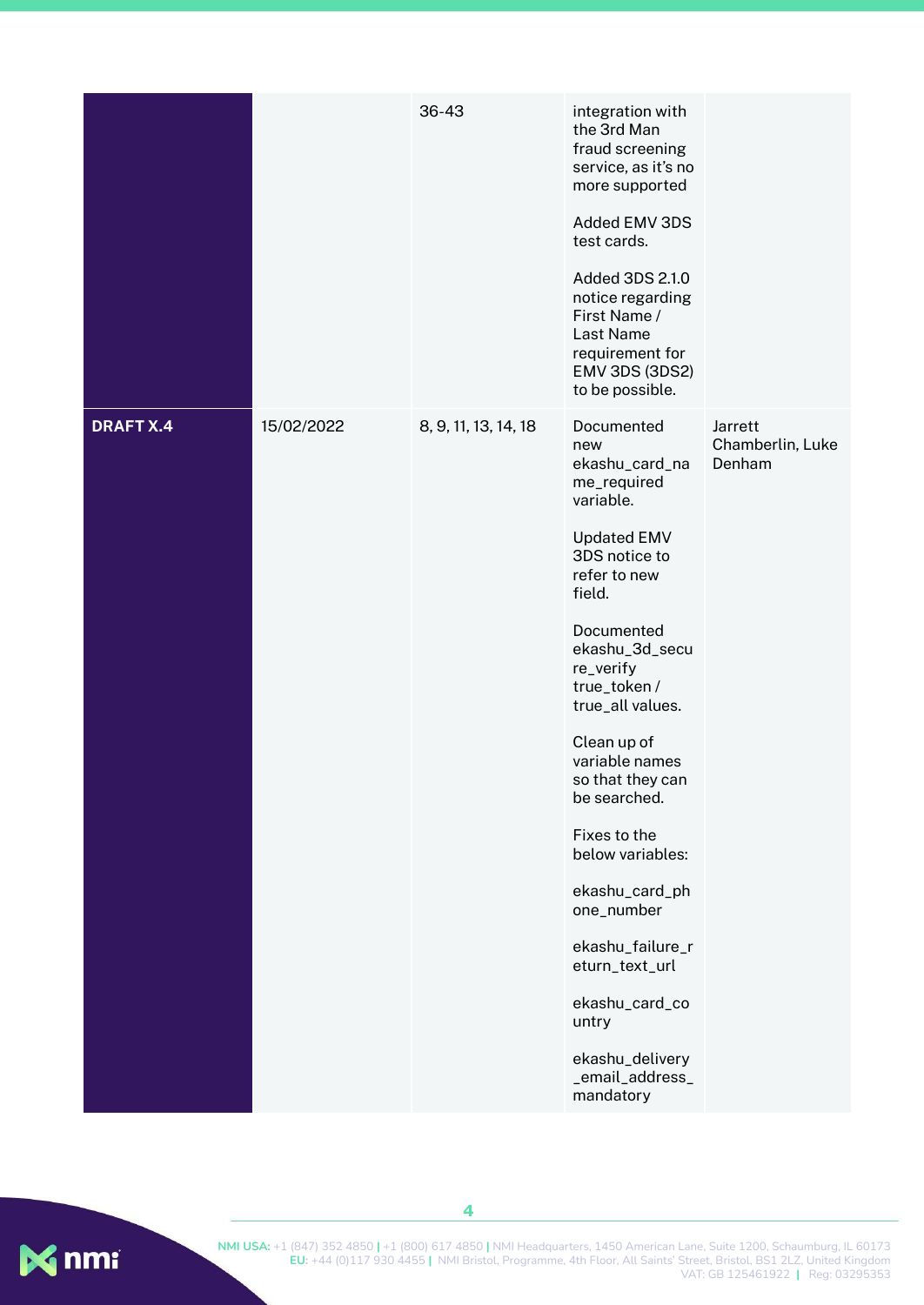# **Section 1 –Introduction**

#### <span id="page-5-0"></span>**EKASHU PAYMENT PAGE FEATURES**

eKashu Payment Page is a simple, configurable, checkout page from NMI that can be called from any website seeking to offer visitors the facility to pay for goods or services by credit card, and debit card. It is designed for merchants who use shopping carts, have little experience in server side scripting, or who use shared web servers that do not offer secure database services.

- Easy to set up: eKashu Payment Page is readily integrated with most of the major shopping carts.
- Simple Integration: with just a few lines of code, the merchant's website can be ready to accept payment.
- Complete security: end customers enter their card details on the eKashu payment pages and we take care of the transaction security for them–we are certified under the PCI DSS (Payment Card Industry Data Security Standard). As the merchant never sees the card details, they are not responsible for security.
- Customisable payment pages: You can maintain your merchant's brand image by customising the payment pages to the look and feel of their website.

With eKashu Payment Page, all transaction information is held at eKashu including the shopping basket total. The customer is redirected to eKashu to enter their card details, so no sensitive information needs to be taken or stored on the merchant's site, thereby removing the need for them to maintain highly secure encrypted databases, or obtain digital certificates.

The final "Pay Now" button on the merchant's website is the link to the eKashu System. The customer selects their purchases, enters delivery details, billing address etc. on the merchant's site or alternatively if required these addresses can be entered on the eKashu payment page. They then press the final 'proceed' button and the customer's browser calls the eKashu payment page, where they enter their required contact details and card details. At the bottom of the eKashu payment page is a "Pay Now" button which submits the information to the eKashu Payment Page gateway.

#### <span id="page-5-1"></span>**EKASHU PAYMENT PAGE**

The eKashu Payment Page main page optionally carries the merchant's logo and a description of the goods the customer is paying for, so they can remain confident who they are buying from. You can even customise the payment pages to carry the look and feel of the merchant's site at no additional cost.

Once the customer has selected their payment method and confirmed they wish to complete the payment, eKashu requests authorisation from the bank. Once the bank has authorised the payment (and assuming the address and card value checks have passed any rules you may have set up), we redirect the customer back to the successful payment page on the merchant's site, or alternatively a default eKashu success page. If the authorisation fails, we redirect the customer to your order failure page,or alternative a default eKashu failure page. Both pages are sent information which you can access using standard web technology, to find out what happened to the transaction and extract any useful information

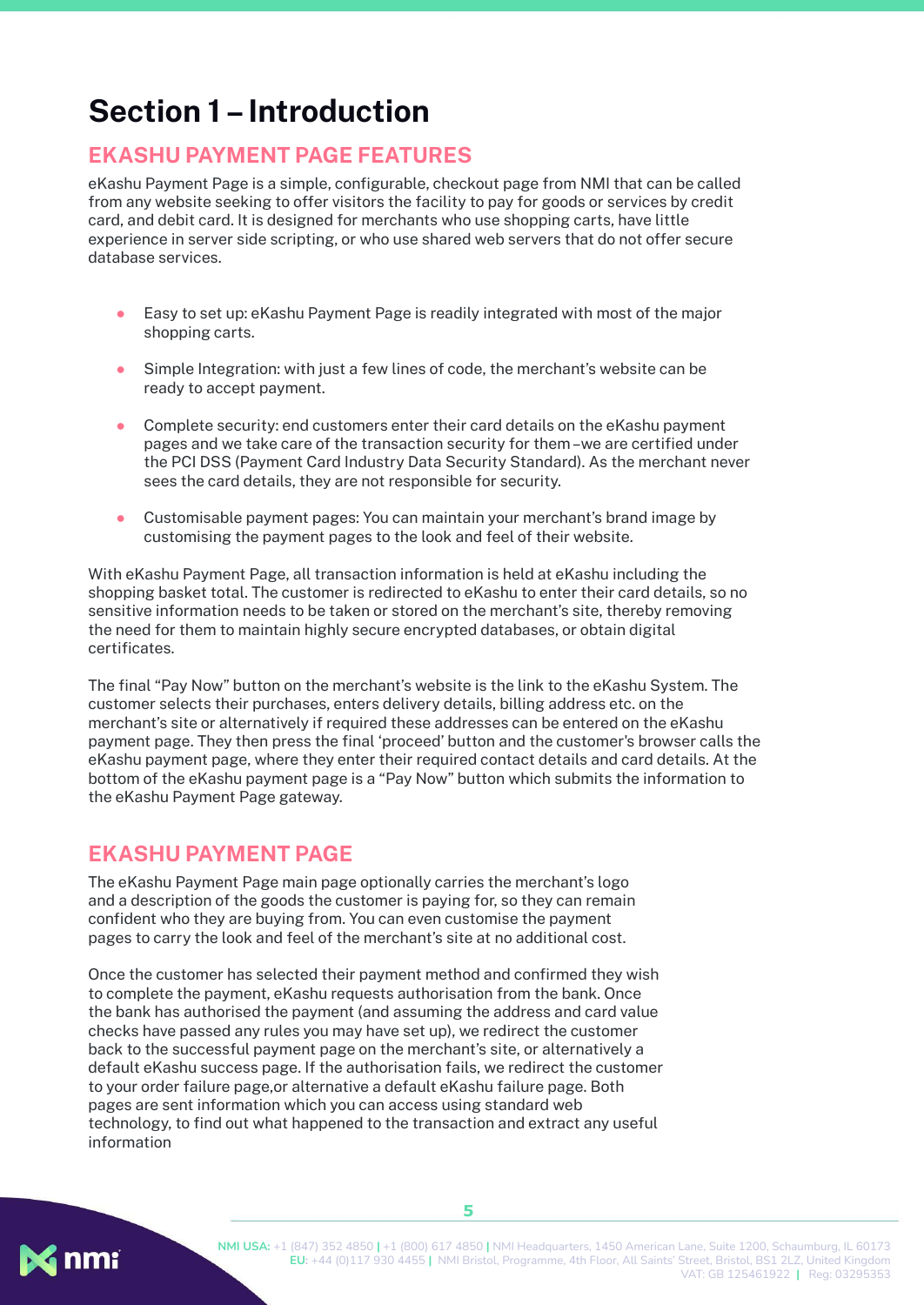# <span id="page-6-0"></span>**Section 2–Ekashu Checkout Integration Guide**

#### <span id="page-6-1"></span>**INTEGRATION OVERVIEW**

eKashu is a flexible and secure hosted payment page that conforms to Internet standards and common integration methods. It allows for a large amount of customisation so that it can be specifically tailored to the seller's needs.

#### **eKashu has the following major features:**

- Optional validation of 3-D Secure enabled cardholders for qualified merchant accounts
- Customisation of payment pages using Cascading Style Sheets (CSS)
- Standards compliant web pages (HTTPS, HTML 4.01 Strict, CSS 2 and JavaScript)
- Supports the internationalisation of the payment process (Zip Code, Post Code, Code Postal ...)
- Email confirmation for the buyer and seller of a successful order
- URL redirection to success and failure pages at the conclusion of an authorisation (with POST data)

Integrating eKashu Checkout with an existing website is extremely easy and can be achieved with a few simple steps. The only requirement is to create a HTML form in the referring web page that contains a small number of mandatory fields. Once you have completed integration and performed your own testing we will provide you with the connection credentials to our live platform.

Test credentials consisting of a Terminal ID and Transaction Key can be obtained by registering with the Test WebMIS Platform at <https://testwebmis.creditcall.com>. The Test WebMIS Platform will allow for an integrator to view test transactions that have been submitted to the test eKashu platform. If a hash key is required (as described later) this should be requested from eKashu Support [\(support@nmi.com\)](mailto:support@nmi.com).

#### **FORM CREATION**

- Create a form in the location that the "Pay" button should appear
- Set the form's action to <https://test.ekashu.com>
- Set the form's method to POST
- Create a hidden field in the form called ekashu\_seller\_id containing the eKashu ID of the seller. The ekashu\_seller\_id is the entire Terminal ID supplied and registration
- $\bullet$  Create a hidden field in the form called ekashu seller key containing the eKashu key of the seller. The ekashu seller key is the first eight characters of the Transaction Key supplied at registration

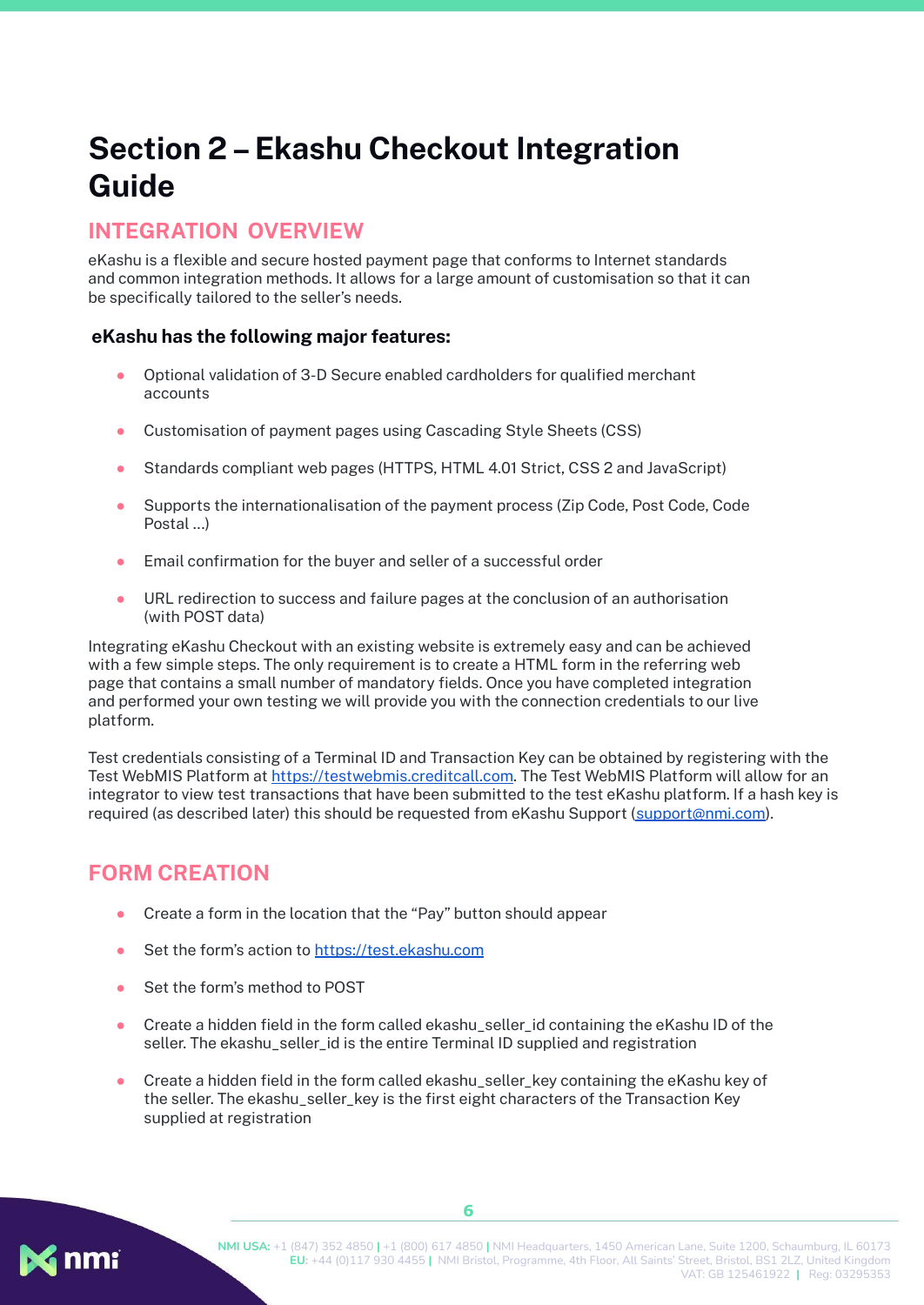- Create a hidden field in the form called ekashu\_amount containing the amount required from the buyer
- Create a hidden field in the form called ekashu\_currency containing the currency associated with the amount
- Create a submit button in the form

More information regarding the content of these fields can be found below.

*Note: for live transactions the URL should be set to https://live.ekashu.com. A different Terminal ID and Transaction Key will be supplied when live registration is performed.*

#### **EXAMPLE**

The following sample shows a HTML form that will initiate the eKashu Checkout process for the Terminal ID 12345678 with the Transaction Key paiipH9yjgs4zvRl with a value of £123.00.

```
<form action="https://test.ekashu.com" method="post">
```

```
<input type="hidden" name="ekashu_seller_id" value="12345678"/>
<input type="hidden" name="ekashu_seller_key" value="paiipH9y"/>
<input type="hidden" name="ekashu_amount" value="123.00"/>
<input type="hidden" name="ekashu_currency" value="GBP"/>
<input type="submit" value="Pay"/>
```
*</form>*

#### **INPUT PROPERTIES**

The following fields can be hidden within the eKashu Checkout form in order to pre-fill the checkout details or customise the buyer's experience. Apart from the four fields listed above, they are all optional.

<span id="page-7-0"></span>In addition to the predefined eKashu fields listed, any number of seller fields can also be specified in the form as POST data. These fields will be passed through the eKashu checkout process and returned to the success and failure pages as POST data. In order to ensure that future enhancements do not disrupt your checkout process, they cannot begin with the prefix "ekashu\_".

**PLEASE NOTE:** It is not valid to have POST fields named "submit" or "reset". Forms with these names conflict with the JavaScript methods form.submit() and form.reset()

#### **MANDATORY PROPERTIES**

Each of these properties must be specified for the transaction to take place as they are used to identify the seller and determine the value of the transaction.

| <b>Field Name</b> | <b>Purpose</b> | Example |
|-------------------|----------------|---------|
|                   |                |         |

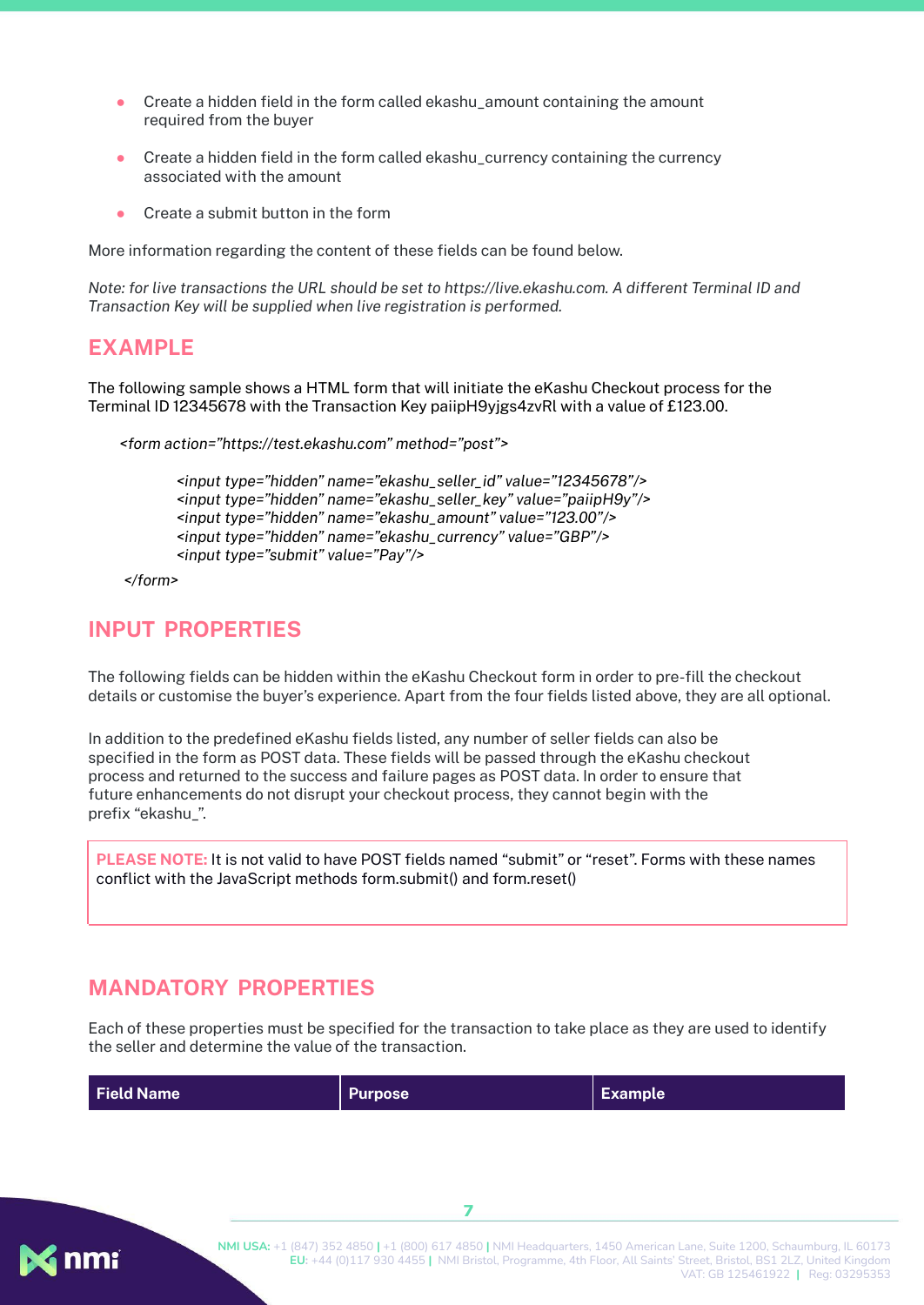| <b>EKASHU_AMOUNT</b>     | The amount that the seller requires<br>from the buyer. This should be<br>expressed in the major format<br>required for the currency and<br>should be greater than zero. For<br>example, one British pound (one<br>hundred pence) would be<br>expressed as 1.00, not 100.<br>Please note that on the test<br>platform a minimum and maximum<br>amount are configured and an<br>amount of 5.00 automatically<br>declines. The minimum and<br>maximum amounts can be specified<br>for the live platform at registration. | 123.00            |
|--------------------------|-----------------------------------------------------------------------------------------------------------------------------------------------------------------------------------------------------------------------------------------------------------------------------------------------------------------------------------------------------------------------------------------------------------------------------------------------------------------------------------------------------------------------|-------------------|
| <b>EKASHU_CURRENCY</b>   | The ISO country code or mnemonic<br>for the currency of the amount<br>specified. This will be displayed to<br>the buyer in an appropriate format<br>and therefore it should be supplied<br>even if it is the same as the default<br>currency associated with your ID.                                                                                                                                                                                                                                                 | <b>EUR or 978</b> |
| <b>EKASHU_SELLER_ID</b>  | The seller's eKashu ID. This is<br>required to identify the account that<br>should receive the payment. It is the<br>same as 12345678 the Terminal ID<br>assigned by NMI at registration.                                                                                                                                                                                                                                                                                                                             | 12345678          |
| <b>EKASHU_SELLER_KEY</b> | The seller's eKashu key. This is<br>required to identify the account that<br>should receive the payment. It is the<br>first eight digits of the Transaction<br>Key assigned by NMII at<br>registration.                                                                                                                                                                                                                                                                                                               | paiipH9y          |

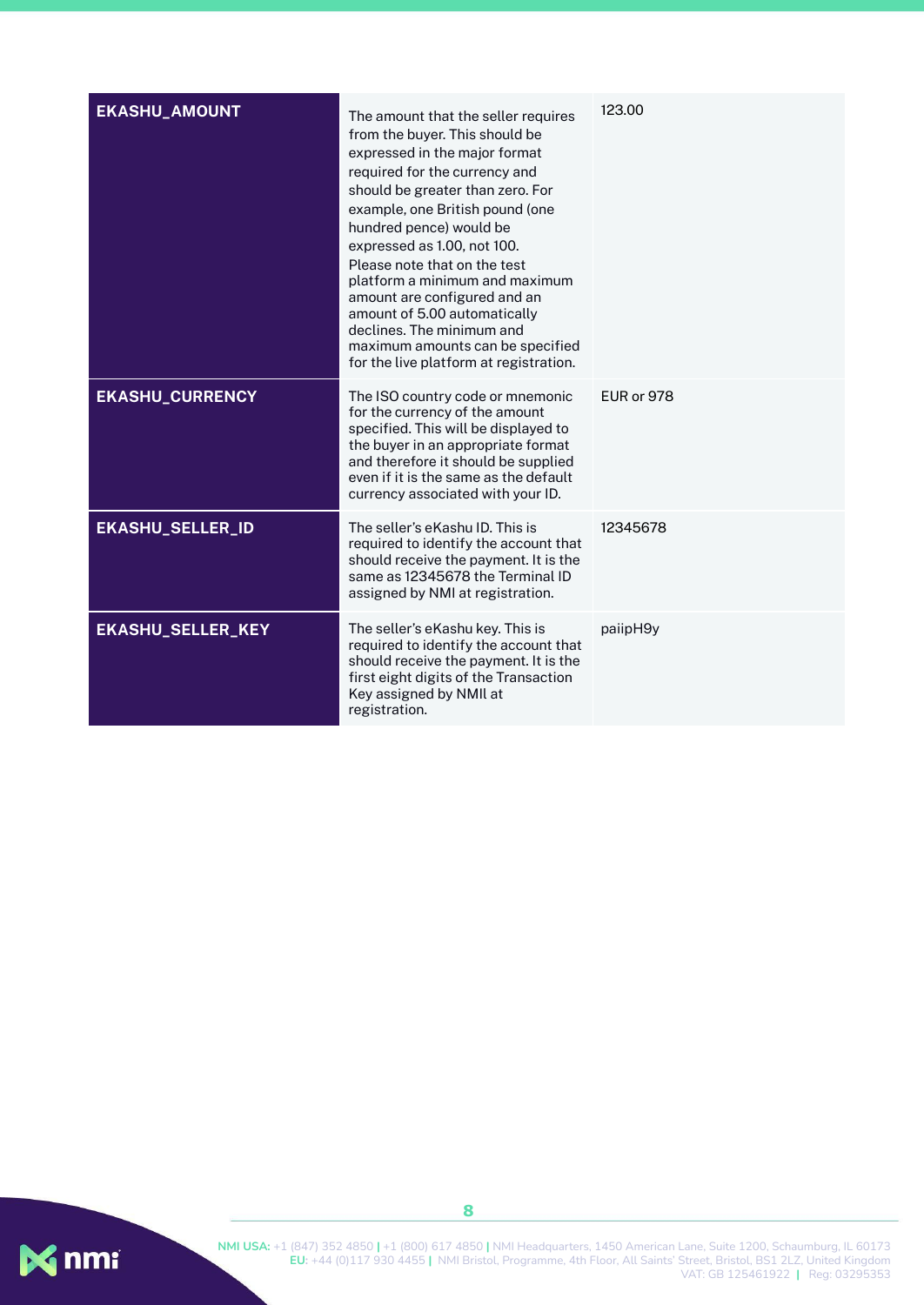# <span id="page-9-0"></span>**EMV 3DS (2.1.0) NOTICE**

In order to be able to perform EMV 3DS 2.1.0+ authentications eKashu **requires** First Name and Last Name to be provided during the initial POST to eKashu or the card number entry form set up to allow collection of Cardholder information and for this data to be collected.

Without this data, EMV 3DS 2.1.0+ isn't possible, and 3DS 1.0.2 will be used instead, provided eKashu is configured to do this.

Therefore, the following options can be utilised to achieve this in eKashu:

- a. To avoid the need to collect the rest of the Cardholder properties such as email address and the cardholder address, you can use the below fields to provide First Name / Last Name to eKashu as part of your initial POST:
	- i. **EKASHU\_CARD\_FIRST\_NAME**
	- ii. **EKASHU\_CARD\_LAST\_NAME**
- b. Alternatively, you may enable the capture of "Cardholder Properties" during the first step of eKashu by providing a **true** value for the below eKashu property:
	- i. **EKASHU\_CARD\_ADDRESS\_EDITABLE**

## **UPDATE TO NOTICE**

A new eKashu variable has been added to allow for the easier collection of cardholder names.

The new variable is **EKASHU\_CARD\_NAME\_REQUIRED**, and accepts a boolean value.

This variable is most useful for integrations that are providing the below variables / value combination:

- ekashu\_card\_address\_required = false
- ekashu\_card\_address\_verify = false
- $ekashu\_card\_zip\_code\_verify = false$

Normally, this combination of eKashu variables would cause eKashu not to collect any cardholder data and not show the Cardholder form.

When the cardholder form is editable, passing a true value for **EKASHU\_CARD\_NAME\_REQUIRED** to eKashu will allow the cardholder to enter their name only.

When the cardholder form is non-editable, it will allow your integration to provide the cardholder name as a part of the initial post and ensure that the cardholder name is included when attempting 3DS2.

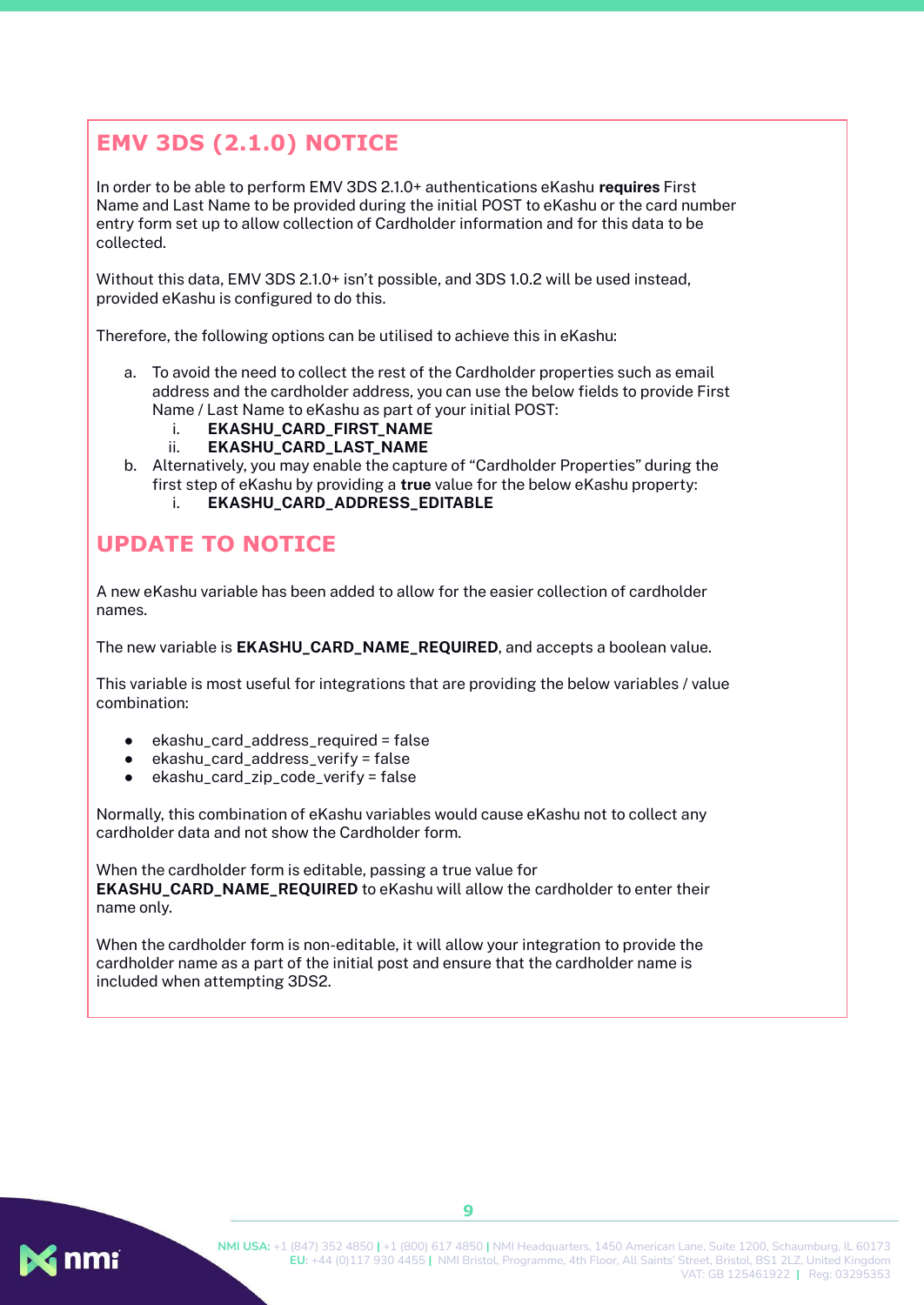#### **OPTIONAL PROPERTIES**

Each of these properties is optional and is used to configure behavioural options with the payment page.

| <b>Field Name</b>                  | <b>Purpose</b>                                                                                                                                                                                                                                                                                                                                                                                                                                                                                                                                                                                                                                                                                                                                           | <b>Example</b>                                               |
|------------------------------------|----------------------------------------------------------------------------------------------------------------------------------------------------------------------------------------------------------------------------------------------------------------------------------------------------------------------------------------------------------------------------------------------------------------------------------------------------------------------------------------------------------------------------------------------------------------------------------------------------------------------------------------------------------------------------------------------------------------------------------------------------------|--------------------------------------------------------------|
| EKASHU_AUTO_CONFIRM                | Whether the transaction should be<br>automatically confirmed and<br>committed for settlement when<br>approved. If this is not enabled, each<br>transaction must be manually<br>checked using WebMIS before the<br>authorisation is committed for<br>settlement. This should only be<br>enabled in situations where there<br>are no physical goods to deliver as<br>payment should not be taken before<br>the items are shipped.                                                                                                                                                                                                                                                                                                                          | false (default)                                              |
| EKASHU_DUPLICATE_CHECK             | Whether the eKashu payment page<br>should identify duplicate payment<br>requests and automatically<br>respond to these without payment<br>taking place.<br>This can occur when the cardholder<br>uses their "back" button and tries to<br>re-enter their card details. A<br>duplicate is identified by looking for<br>previous transactions that have<br>occurred with the same amount.<br>currency and reference in a<br>specified period. Valid values are<br>"false", "error" or "resend". If it is set<br>to "error" and a duplicate is<br>identified the cardholder is<br>informed of the error, if it is set to<br>"resend" the payment page<br>replicates the previous result by<br>redirecting the cardholder to the<br>success or failure page. | false (default)                                              |
| EKASHU_DUPLICATE_MINUTE<br>S       | The number of minutes over which<br>the duplicate check takes place.<br>This must be greater than zero.                                                                                                                                                                                                                                                                                                                                                                                                                                                                                                                                                                                                                                                  | 60 (default)                                                 |
| <b>EKASHU_HASH_CODE</b>            | A hash code with which eKashu<br>can validate the source of the<br>message.<br>Important details can be found at<br>the end of this document along with<br>an example of how to generate the<br>hash code in C# and PHP.                                                                                                                                                                                                                                                                                                                                                                                                                                                                                                                                 | 3nftLyY7Vl<br>kh4fCZGO<br>88U5h9fAY<br>JSbZX+Py<br>c00Wpulo= |
| EKASHU_HASH_CODE_FORM<br><b>AT</b> | The format of the hash code present<br>in ekashu_hash_code. This should<br>be "base64".                                                                                                                                                                                                                                                                                                                                                                                                                                                                                                                                                                                                                                                                  | base64 (default)                                             |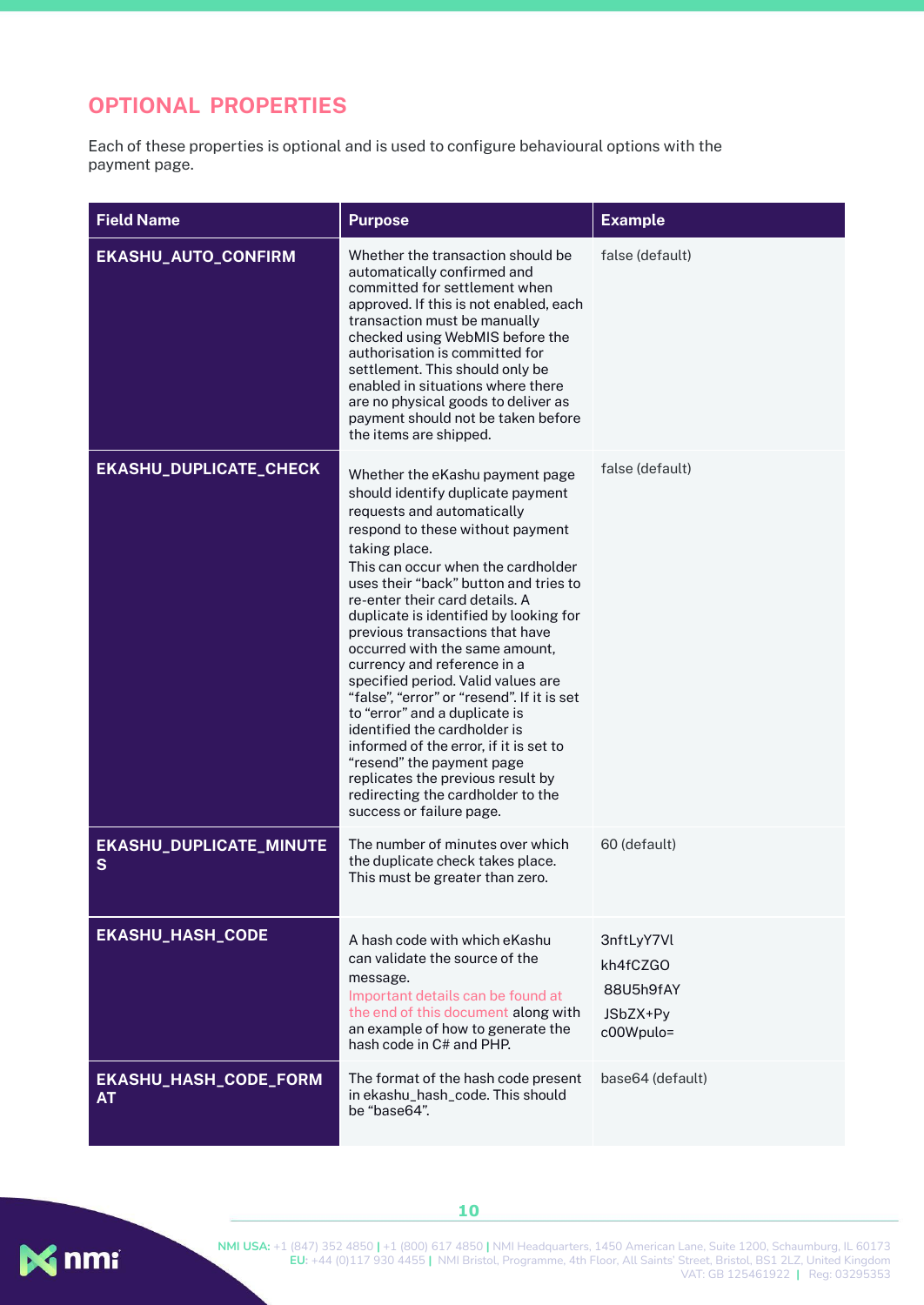| <b>EKASHU_CODE_TYPE</b>               | The type of the hash code present<br>in ekashu_hash_code. This should<br>be "SHA1" or "SHA256HMAC".<br>Important details can be found at<br>the end of this document.                                                                                                                                                                                                                                                                   | SHA1 or SHA256H MAC                                                          |
|---------------------------------------|-----------------------------------------------------------------------------------------------------------------------------------------------------------------------------------------------------------------------------------------------------------------------------------------------------------------------------------------------------------------------------------------------------------------------------------------|------------------------------------------------------------------------------|
| <b>EKASHU_CODE_VERSION</b>            | The version of the hash code<br>present in ekashu_hash_code. This<br>should be "1.0.0" or "2.0.0".<br>Important details can be found at<br>the end of this document.                                                                                                                                                                                                                                                                    | 1.00 or 2.00                                                                 |
| <b>EKASHU_LOCALE</b>                  | The locale that the browser should<br>be forced to use. If this is not<br>specified the locale is determined<br>from the primary language<br>configured in the browser. Currently<br>supported locales include: da_DK,<br>de_DE, en_CA, en_GB, en_US,<br>es_ES, fr_FR, nb_NO, nl_NL, pt_BR<br>and sv_SE. If the language is not<br>supported the locale falls back to<br>en_GB.                                                         |                                                                              |
| <b>EKASHUE_REFERENCE</b>              | A unique seller reference for order<br>tracking. This will be returned as an<br>output property without any<br>modifications and recorded against<br>the transaction by the eKashu<br>system. If the request type is<br>"recurring" the stored reference will<br>have the date and time appended<br>for uniqueness.                                                                                                                     | 0987654321A                                                                  |
| <b>EKASHU_REQUEST_TYPE</b>            | The type of request to<br>perform. Can either be "auth"<br>which is a full authorisation<br>that can be settled, , "preauth"<br>which is an authorisation that<br>is used to confirm that the<br>card details are valid, or<br>"recurring"<br>which is used to set up a continuous<br>authority payment for use with<br>CardEaseXML. A preauth cannot be<br>settled and the amount is fixed to a<br>small value by the eKashu platform. | auth (default)                                                               |
| EKASHU_SELLER_EMAIL_ADD<br><b>ESS</b> | The email address of the seller.                                                                                                                                                                                                                                                                                                                                                                                                        | seller@example.com                                                           |
| <b>EKASHU_VIEWPORT</b>                | What to set the viewport meta tag<br>to. This is useful if the payment<br>page is to be used on a mobile<br>device, such as a smartphone.                                                                                                                                                                                                                                                                                               | device-width, initial-scale<br>=1.0, maximum-scale=1.0, user-<br>scalable=no |

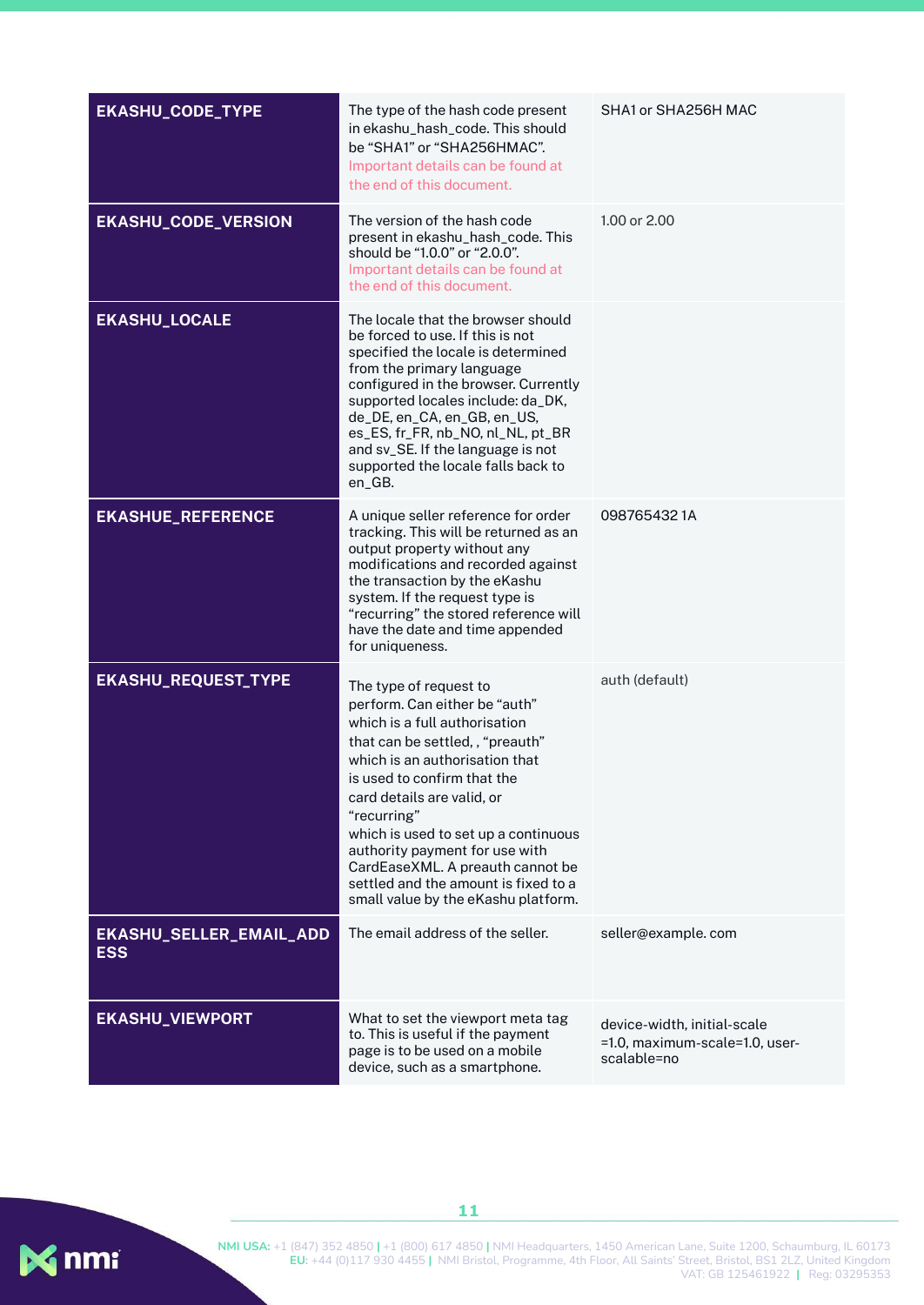#### <span id="page-12-0"></span>**CARDHOLDER PROPERTIES**

Each of these properties is used to provide information about the cardholder, if it is known. If supplied, and AVS is required these properties are used as input to the AVS process.

| <b>Field Name</b>                              | <b>Purpose</b>                                                                                                                                                                                                                                                                                                                                                                                                                                                                                  | <b>Example</b>   |
|------------------------------------------------|-------------------------------------------------------------------------------------------------------------------------------------------------------------------------------------------------------------------------------------------------------------------------------------------------------------------------------------------------------------------------------------------------------------------------------------------------------------------------------------------------|------------------|
| EKASHU_CARD_ADDRESS_RE<br><b>QUIRED</b>        | Whether the cardholder's address is<br>required by the seller. If AVS checks<br>are required, this optional value is<br>overridden and the address will<br>always be obtained; however this<br>option should be set if you require<br>that we store the address.                                                                                                                                                                                                                                | false (default)  |
| EKASHU_CARD_NAME_REQUI<br><b>RED</b>           | Whether or not the cardholder 's<br>name is required by the seller.<br>This option should be set if you<br>require just the cardholder name,<br>and don't require the rest of the<br>address.<br>This variable has no impact if:<br>EKASHU_CARD_ADDRESS_REQUI<br><b>RED</b> is set to true<br>Or<br>EKASHU_CARD_ADDRESS_VERIF<br>Y is set to a non "false" value<br><b>Or</b><br>EKASHU_CARD_ZIP_CODE_VERIF<br>Y is set to a non "false" value.<br><b>Note:</b> This is particularly useful for | false (default)  |
|                                                | 3DS2, where this data is considered<br>mandatory.                                                                                                                                                                                                                                                                                                                                                                                                                                               |                  |
| EKASHU_CARD_ADDRESS_ED<br><b>ITABLE</b>        | Whether the cardholder's address<br>can be edited by the user. When<br>specified the address will not be<br>validated for completeness.                                                                                                                                                                                                                                                                                                                                                         | true (default)   |
| EKASHU_CARD_EMAIL_ADDR<br><b>ESS</b>           | The cardholder's email address. This<br>is used for optional fraud screening<br>and to provide the seller with<br>contact information for the buyer.                                                                                                                                                                                                                                                                                                                                            | card@example.com |
| EKASHU_CARD_EMAIL_ADDR<br><b>ESS_MANDATORY</b> | Whether collection of the<br>cardholder's email address is a<br>requirement.                                                                                                                                                                                                                                                                                                                                                                                                                    | true (default)   |
| <b>EKASHU_CARD_TITLE</b>                       | The cardholder's title. This can be<br>specified as "Mr", "Mrs", "Ms" or<br>"Miss". This is used for optional<br>fraud screening and to provide the<br>seller with contact information for<br>the buyer.                                                                                                                                                                                                                                                                                        | Ms               |



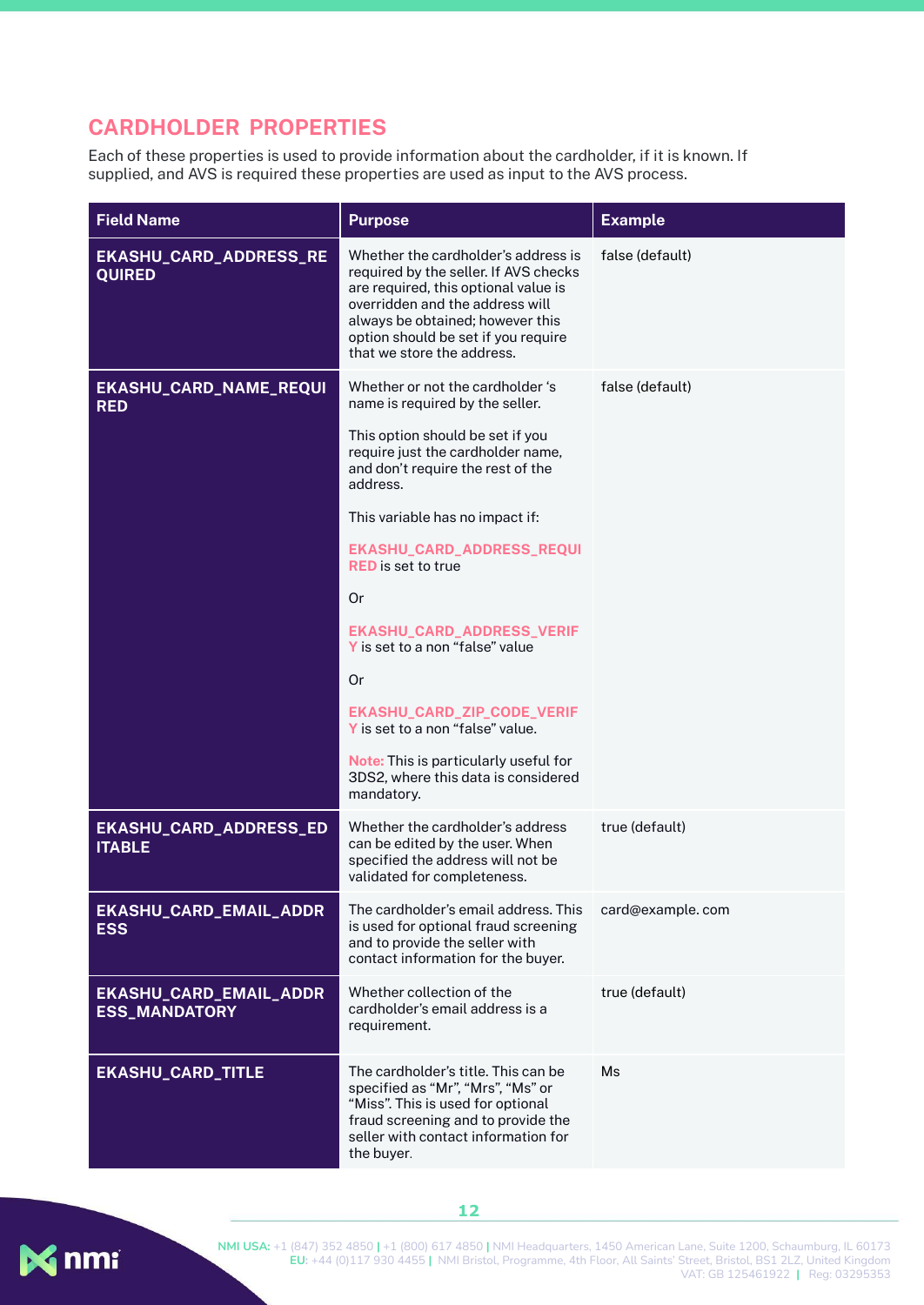| EKASHU_CARD_TITLE_MANDA<br><b>TORY</b>        | Whether the specification of the<br>cardholder's title is mandatory.                                                                                                                                                                                       | true (default)        |
|-----------------------------------------------|------------------------------------------------------------------------------------------------------------------------------------------------------------------------------------------------------------------------------------------------------------|-----------------------|
| EKASHU_CARD_FIRST_NAME                        | The cardholder's first name. This is<br>used for optional fraud screening<br>and is used to provide the seller<br>with contact information for the<br>buyer.<br>Note: This is considered mandatory<br>for 3DS2. Without it, 3DS2 will not<br>be performed. | Anne                  |
| EKASHU_CARD_LAST_NAME                         | The cardholder's last name. This is<br>used for optional fraud screening<br>and to provide the seller with<br>contact information for the buyer.<br>Note: This is considered mandatory<br>for 3DS2. Without it, 3DS2 will not<br>be performed.             | Other                 |
| EKASHU_CARD_ADDRESS_1                         | The first line of the cardholder's<br>address. This is used for optional<br>AVS/fraud screening and to provide<br>the seller with contact information<br>for the buyer.                                                                                    | Any Street            |
| EKASHU_CARD_ADDRESS_2                         | The second line of the cardholder's<br>address. This is used for optional<br>AVS/fraud screening and to provide<br>the seller with contact information<br>for the buyer.                                                                                   |                       |
| <b>EKASHU_CARD_CITY</b>                       | The town/city of the cardholder's<br>address. This is used for optional<br>AVS/fraud screening and to provide<br>the seller with contact information<br>for the buyer.                                                                                     | Any Town              |
| <b>EKASHU_CARD_STATE</b>                      | The county/state of the cardholder's<br>address. This is used for optional<br>AVS/fraud screening and to provide<br>the seller with contact information<br>for the buyer.                                                                                  |                       |
| EKASHU_CARD_ZIP_CODE                          | The post/zip code of the<br>cardholder's address. This is used<br>for optional AVS/fraud screening<br>and to provide the seller with<br>contact information for the buyer.                                                                                 | AN120TH               |
| EKASHU_CARD_COUNTRY                           | The country of the cardholder's<br>address. This is used for optional<br>AVS/fraud screening and to provide<br>the seller with contact information<br>for the buyer.                                                                                       | <b>United Kingdom</b> |
| EKASHU_CARD_PHONE_NUM<br><b>BER_MANDATORY</b> | Whether collection of the<br>cardholder's telephone number is a<br>requirement.                                                                                                                                                                            | false (default)       |
| EKASHU_CARD_PHONE_NUM<br><b>BER_TYPE</b>      | The type of telephone number for<br>the cardholder's address. Can either                                                                                                                                                                                   | home                  |

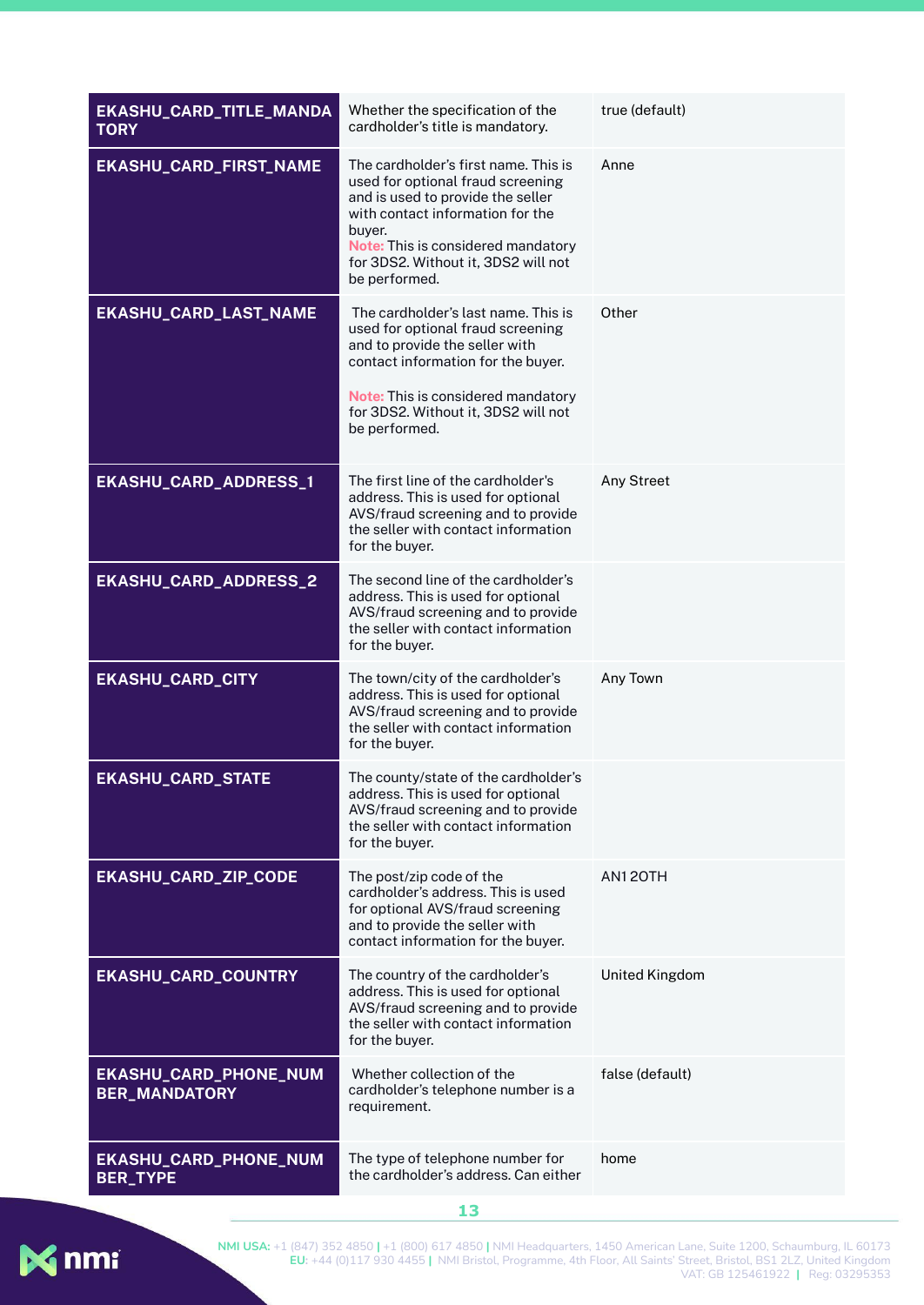|                                            | be "Home", "Work", "Mobile" or<br>"Other". This is used for optional<br>fraud screening and to provide the<br>seller with contact information for<br>the buyer. |                                |
|--------------------------------------------|-----------------------------------------------------------------------------------------------------------------------------------------------------------------|--------------------------------|
| <b>EKASHU_CARD_PHONE_NUM</b><br><b>BER</b> | The cardholder's telephone number.<br>This is used for optional fraud<br>screening and to provide the seller<br>with contact information for the<br>buyer.      | +12 (1234)<br>12345678 ext 123 |



**NMI USA:** +1 (847) 352 4850 **|** +1 (800) 617 4850 **|** NMI Headquarters, 1450 American Lane, Suite 1200, Schaumburg, IL 60173 **EU:** +44 (0)117 930 4455 **|** NMI Bristol, Programme, 4th Floor, All Saints' Street, Bristol, BS1 2LZ, United Kingdom VAT: GB 125461922 **|** Reg: 03295353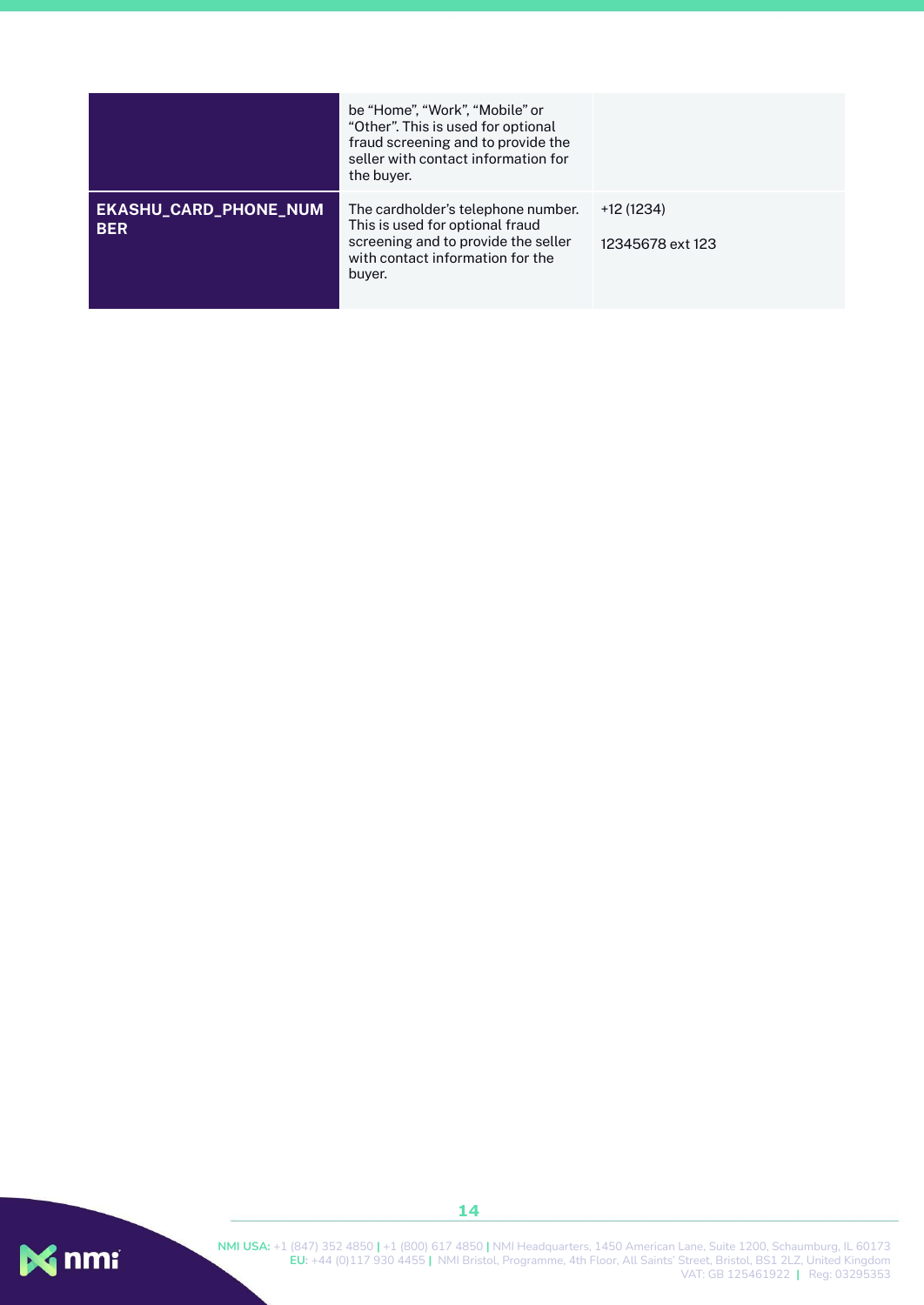#### **DELIVERY ADDRESS PROPERTIES**

Each of these properties is used to provide information about the cardholder, if it is known. If supplied, and AVS is required these properties are used as input to the AVS process.

| <b>Field Name</b>                                  | <b>Purpose</b>                                                                                                                                                                                                                     | <b>Example</b>       |
|----------------------------------------------------|------------------------------------------------------------------------------------------------------------------------------------------------------------------------------------------------------------------------------------|----------------------|
| <b>EKASHU_DELIVERY_ADDRESS</b><br><b>_REQUIRED</b> | Whether the buyer's delivery<br>address is required by the seller.<br>This facility should be used with<br>care as a fraudulent buyer may use<br>this to send goods to their own<br>address rather than that of the<br>cardholder. | false (default)      |
| <b>EKASHU_DELIVERY_ADDRESS</b><br>_IS_CARD_ADDRESS | Whether by default, the delivery<br>address provided is the same as the<br>card address.                                                                                                                                           | true (default)       |
| <b>EKASHU_DELIVERY_ADDRESS</b><br><b>_EDITABLE</b> | Whether the buyer's delivery<br>address can be edited by the user.<br>When specified the address will not<br>be validated for completeness.                                                                                        | true (default)       |
| EKASHU_DELIVERY_EMAIL_A<br><b>DDRESS_MANDATORY</b> | The buyer's delivery email address.<br>This is used for optional fraud<br>screening and to provide the seller<br>with contact information for the<br>delivery.                                                                     | delivery@example.com |
| <b>EKASHU_DELIVERY_TITLE</b>                       | The buyer's title. This can be<br>specified as "Mr", "Mrs", "Ms" or<br>"Miss". This is used for optional<br>fraud screening and to provide the<br>seller with contact information for<br>the delivery.                             | Ms                   |
| EKASHU_DELIVERY_TITLE_<br><b>MANDATORY</b>         | Whether the specification of the<br>buyer's title is mandatory                                                                                                                                                                     | true (default)       |
| EKASHU_DELIVERY_FIRST_NA<br><b>ME</b>              | The buyer's first name. This is used<br>for optional fraud screening and to<br>provide the seller with contact<br>information for the delivery.                                                                                    | Anne                 |
| EKASHU_DELIVERY_LAST_NA<br><b>ME</b>               | The buyer's last name. This is used<br>for optional fraud screening and to<br>provide the seller with contact<br>information for the delivery.                                                                                     | Other                |
| <b>EKASHU_DELIVERY_ADDRESS</b><br>$\mathbf{I}$     | The first line of the buyer's delivery<br>address. This is used for optional<br>fraud screening and to provide the<br>seller with contact information for<br>the delivery.                                                         | Any street           |
| EKASHU_DELIVERY_ADDRESS<br>$\mathbf{2}$            | The second line of the buyer's<br>delivery address. This is used for<br>optional fraud screening and to<br>provide the seller with contact<br>information for the delivery.                                                        |                      |

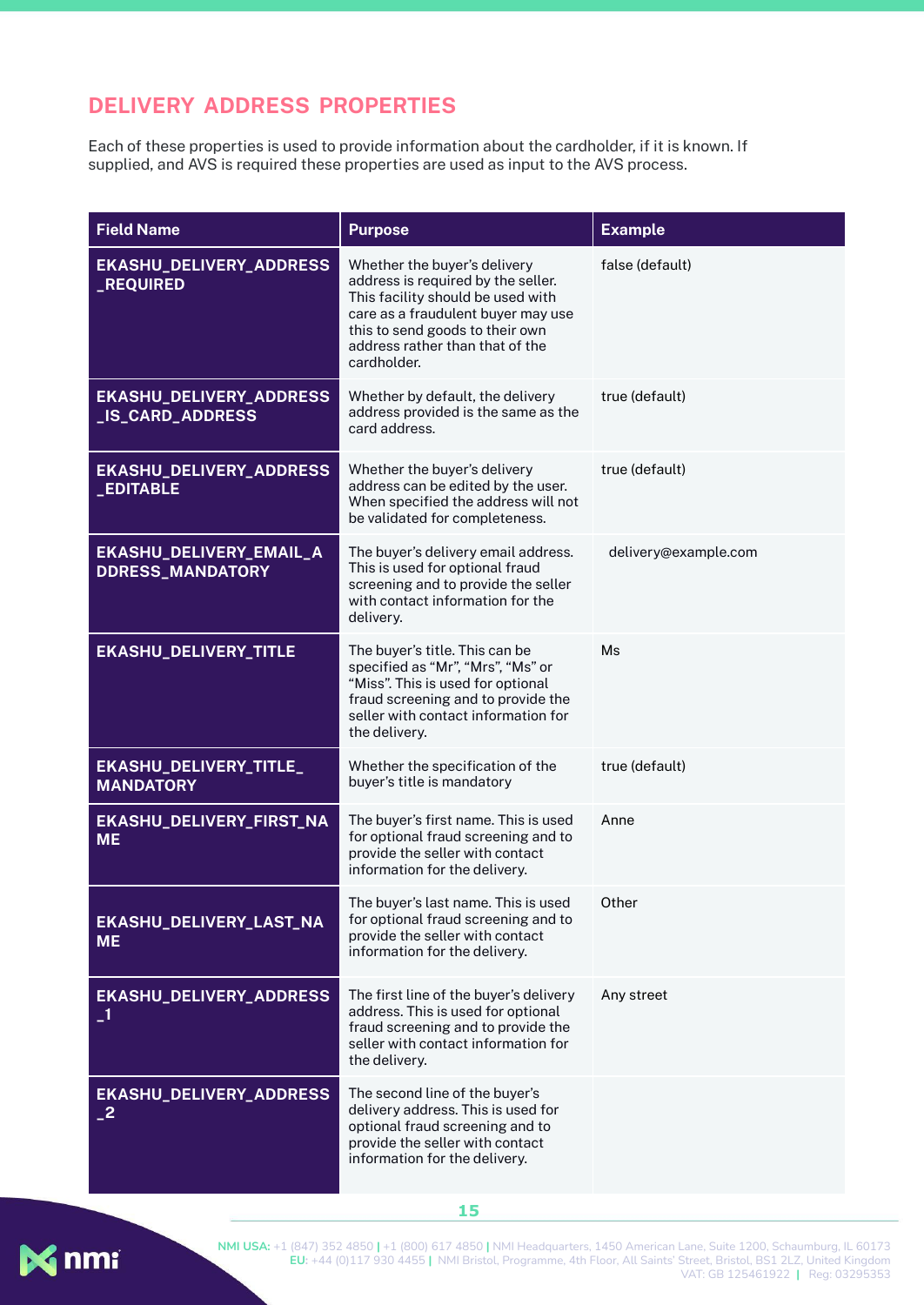| EKASHU_DELIVERY_CITY                              | The town/city if the buyer's delivery<br>address. This is used for optional<br>fraud screening and to provide the<br>seller with contact information for<br>the delivery.                                                                          | Any Town                                                                     |
|---------------------------------------------------|----------------------------------------------------------------------------------------------------------------------------------------------------------------------------------------------------------------------------------------------------|------------------------------------------------------------------------------|
| EKASHU_DELIVERY_STATE                             | The state of the buyer's delivery<br>address. This is used for optional<br>fraud screening and to provide the<br>seller with contact information for<br>the delivery.                                                                              |                                                                              |
| EKASHU_DELIVERY_ZIP_CODE                          | The zip code of the buyer's delivery<br>address. This is used for optional<br>fraud screening and to provide the<br>seller with contact information for<br>the delivery.                                                                           | <b>AN120TH</b>                                                               |
| EKASHU_DELIVERY_COUNTRY                           | The country of the buyer's delivery<br>address. This is used for optional<br>fraud screening and to provide the<br>seller with contact information for<br>the delivery.                                                                            | United Kingdom (the default is<br>determined from the buyer's IP<br>address) |
| EKASHU_DELIVERY_PHONE_N<br><b>UMBER</b>           | The buyer's delivery telephone<br>number. This is used for optional<br>fraud screening and to provide the<br>seller with contact information for<br>the delivery.                                                                                  | +12 (1234)<br>12345678 ext 123                                               |
| EKASHU_DELIVERY_PHONE_N<br><b>UMBER_MANDATORY</b> | Whether collection of the delivery<br>telephone number is a requirement.                                                                                                                                                                           | false (default)                                                              |
| EKASHU_DELIVERY_PHONE_N<br><b>UMBER_TYPE</b>      | The type of telephone number for<br>the buyer's delivery address. Can<br>either be "Home", "Work", "Mobile"<br>or "Other". This is used for optional<br>fraud screening and to provide the<br>seller with contact information for<br>the delivery. | home                                                                         |

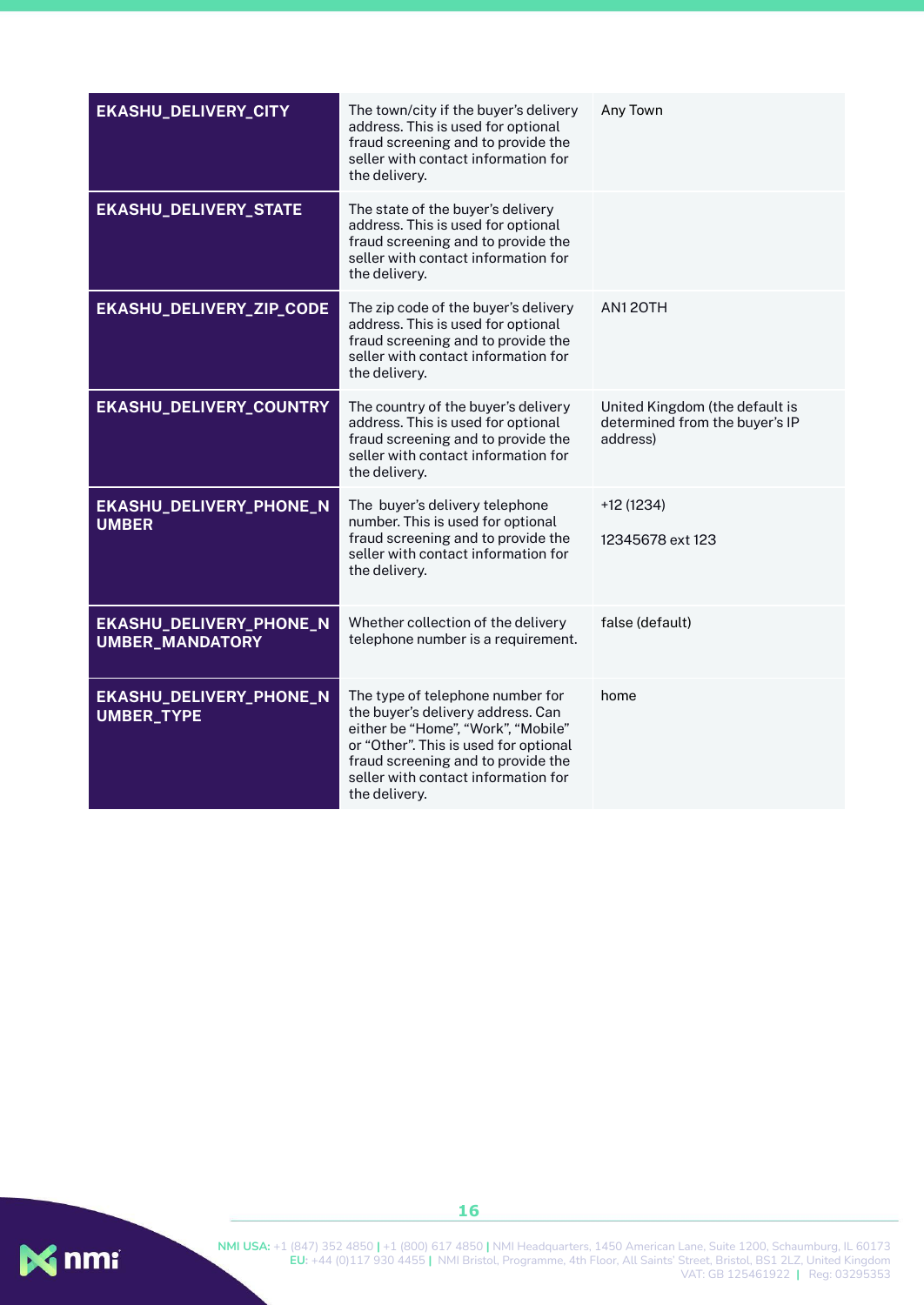## <span id="page-17-0"></span>**INVOICE ADDRESS PROPERTIES**

Each of these properties is used to provide information about the invoice address, if it is known.

| <b>Field Name</b>                                 | <b>Purpose</b>                                                                                                                                                                                                | <b>Example</b>       |
|---------------------------------------------------|---------------------------------------------------------------------------------------------------------------------------------------------------------------------------------------------------------------|----------------------|
| EKASHU_INVOICE_ADDRESS_<br><b>REQUIRED</b>        | Whether the buyer's invoice address<br>is required by the seller.                                                                                                                                             | false (default)      |
| EKASHU_INVOICE_ADDRESS_<br><b>IS_CARD_ADDRESS</b> | Whether by default, the invoice<br>address provided is the same as the<br>card address.                                                                                                                       | true (default)       |
| EKASHU_INVOICE_ADDRESS_<br><b>EDITABLE</b>        | Whether the buyer's invoice address<br>can be edited by the user. When<br>specified the address will not be<br>validated for completeness.                                                                    | true (default)       |
| EKASHU_INVOICE_EMAIL_AD<br><b>DRESS</b>           | The buyer's invoice email address.<br>This is used for optional fraud<br>screening and to provide the seller<br>with contact information for the<br>invoice.                                                  | delivery@example.com |
| EKASHU_INVOICE_EMAIL_AD<br><b>DRESS_MANDATORY</b> | Whether collection of the invoice<br>email address is a requirement                                                                                                                                           | true (default)       |
| <b>EKASHU_INVOICE_TITLE</b>                       | The buyer's invoice title. This can<br>be specified as "Mr", "Mrs", "Ms" or<br>"Miss". This is used for optional<br>fraud screening and to provide the<br>seller with contact information for<br>the invoice. | Ms                   |
| EKASHU_INVOICE_TITLE_MAN<br><b>DATORY</b>         | Whether the specification of the<br>buyer's invoice title is mandatory                                                                                                                                        | true (default)       |
| EEKASHU_INVOICE_FIRST_<br><b>NAME</b>             | The buyer's invoice first name. This<br>is used for optional fraud screening<br>and to provide the seller with<br>contact information for the invoice.                                                        | Anne                 |
| EKASHU_INVOICE_LAST_NAM<br>Е                      | The buyer's invoice last name. This<br>is used for optional fraud screening<br>and to provide the seller with<br>contact information for the invoice.                                                         | Other                |
| EKASHU_INVOICE_ADDRESS_<br>1                      | The first line of the buyer's<br>invoice address. This is used for<br>optional fraud screening and to                                                                                                         | Any Street           |



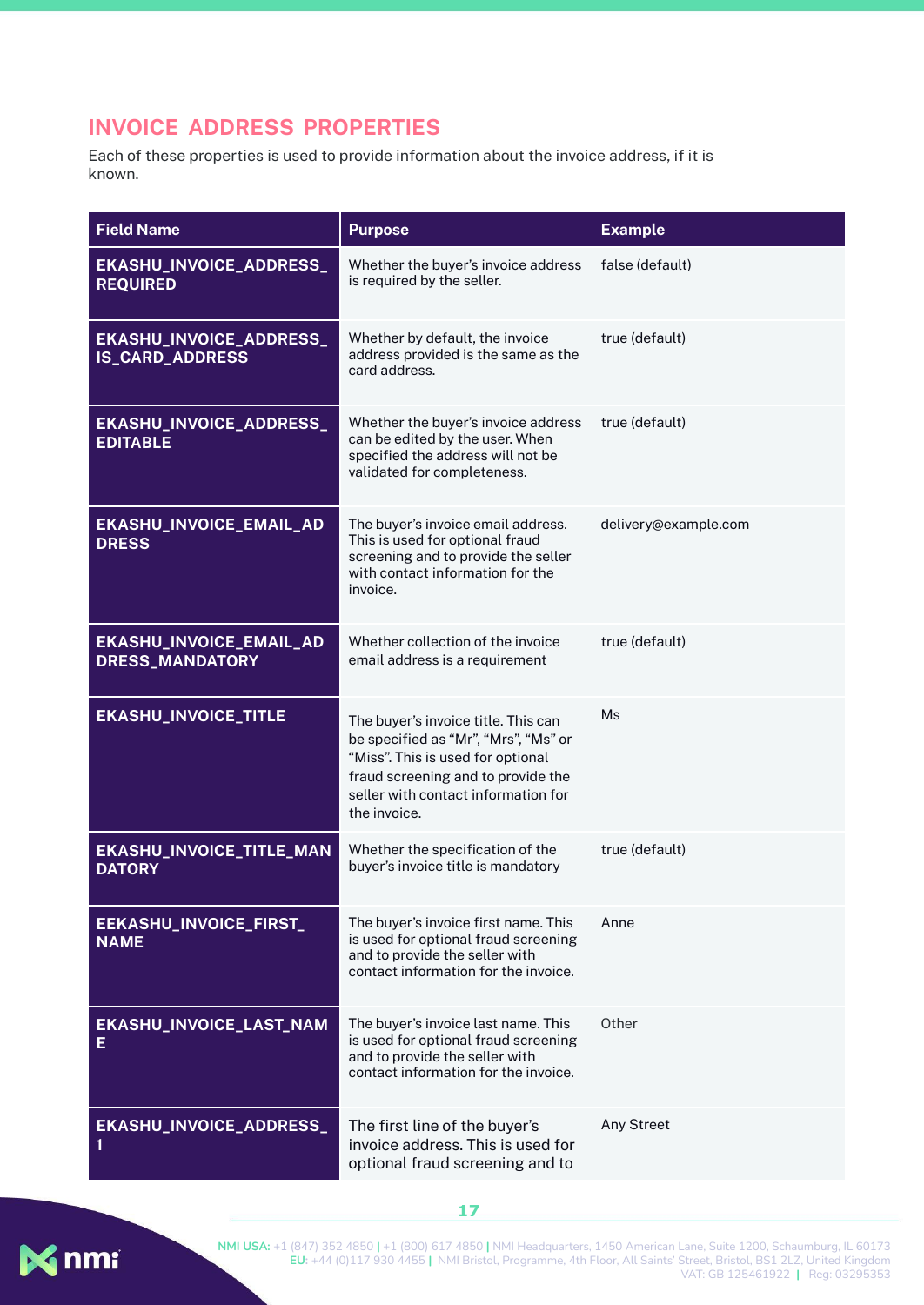|                                                  | provide the seller with contact<br>information for the invoice.                                                                                                                                                                                  |                                                                              |
|--------------------------------------------------|--------------------------------------------------------------------------------------------------------------------------------------------------------------------------------------------------------------------------------------------------|------------------------------------------------------------------------------|
| EKASHU_INVOICE_ADDRESS_<br>$\overline{2}$        | The second line of the buyer's<br>invoice address. This is used for<br>optional fraud screening and to<br>provide the seller with contact<br>information for the invoice.                                                                        |                                                                              |
| <b>EKASHU_INVOICE_CITY</b>                       | The town/city if the buyer's invoice<br>address. This is used for optional<br>fraud screening and to provide the<br>seller with contact information for<br>the invoice.                                                                          | Any town                                                                     |
| <b>EKASHU_INVOICE_STATE</b>                      | The state of the buyer's invoice<br>address. This is used for optional<br>fraud screening and to provide the<br>seller with contact information for<br>the invoice.                                                                              |                                                                              |
| EKASHU_INVOICE_ZIP_CODE                          | The zip code of the buyer's invoice<br>address. This is used for optional<br>fraud screening and to provide the<br>seller with contact information for<br>the invoice                                                                            | AN120TH                                                                      |
| EKASHU_INVOICE_COUNTRY                           | The country of the buyer's invoice<br>address. This is used for optional<br>fraud screening and to provide the<br>seller with contact information for<br>the invoice.                                                                            | United Kingdom (the default is<br>determined from the buyer's IP<br>address) |
| <b>EKASHU_INVOICE_PHONE_NU</b><br><b>MBER</b>    | The telephone number of the<br>buyer's invoice address. This is used<br>for optional fraud screening and to<br>provide the seller with contact<br>information for the invoice.                                                                   | +12 (1234)<br>12345678 ext 123                                               |
| EKASHU_INVOICE_PHONE_NU<br><b>MBER_MANDATORY</b> | Whether collection of the invoice<br>telephone number is a requirement                                                                                                                                                                           | false (default)                                                              |
| EKASHU_INVOICE_PHONE_NU<br><b>MBER_TYPE</b>      | The type of telephone number for<br>the buyer's invoice address. Can<br>either be "Home", "Work", "Mobile"<br>or "Other". This is used for optional<br>fraud screening and to provide the<br>seller with contact information for<br>the invoice. | Home                                                                         |

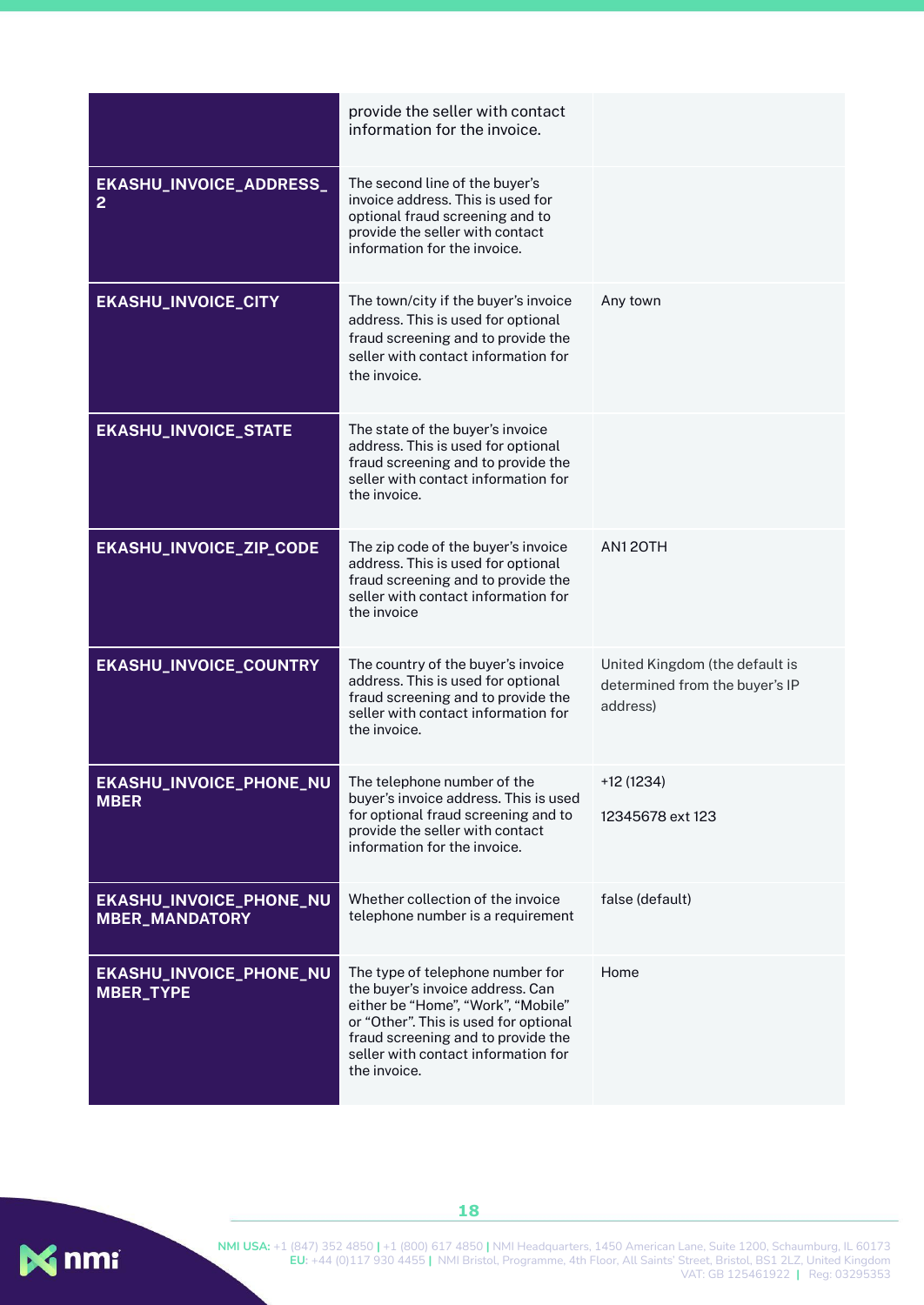#### <span id="page-19-0"></span>**VERIFICATION PROPERTIES**

Each of these properties is used to provide information about the invoice address, if it is known.

| <b>Field Name</b>       | <b>Purpose</b>                                                                                                                                              | <b>Example</b> |
|-------------------------|-------------------------------------------------------------------------------------------------------------------------------------------------------------|----------------|
| EKASHU_3D_SECURE_VERIFY | This option should be enabled if the<br>seller requires that the cardholder is<br>verified using 3-D Secure (Verified<br>by Visa or MasterCard SecureCode). | true (default) |
|                         | If the verification does not match,<br>the transaction will not be<br>processed.                                                                            |                |
|                         | For finer control this can be set to<br>be a mask of:<br>$Visa = 1$<br>MasterCard = 2<br>Maestro = $4$                                                      |                |
|                         | For example, to just verify Visa and<br>Maestro cards, set this to be "5".                                                                                  |                |
|                         | Due to card scheme rules Maestro<br>cards will always be authenticated<br>with SecureCode even if the option<br>is disabled.                                |                |
|                         | This variable can also take the<br>following values:<br>true_all<br>$\bullet$<br>true_token<br>$\bullet$                                                    |                |
|                         | The boolean-style values for this<br>variable behave as follows:                                                                                            |                |
|                         | true                                                                                                                                                        |                |
|                         | eKashu will attempt 3DS1 against<br>non-tokenized cards.                                                                                                    |                |
|                         | eKashu will attempt 3DS2 against<br>all cards, regardless of whether the<br>transaction is tokenized or not.                                                |                |
|                         | true_all                                                                                                                                                    |                |
|                         | eKashu will attempt to do 3D Secure<br>regardless of whether the<br>transaction is tokenized or not.                                                        |                |
|                         | true_token                                                                                                                                                  |                |
|                         | eKashu will only attempt 3D Secure<br>when the transaction is a tokenized<br>transaction.                                                                   |                |
|                         | false                                                                                                                                                       |                |
|                         | 3D Secure will not be attempted<br>(with the exception of Maestro)                                                                                          |                |
|                         |                                                                                                                                                             |                |

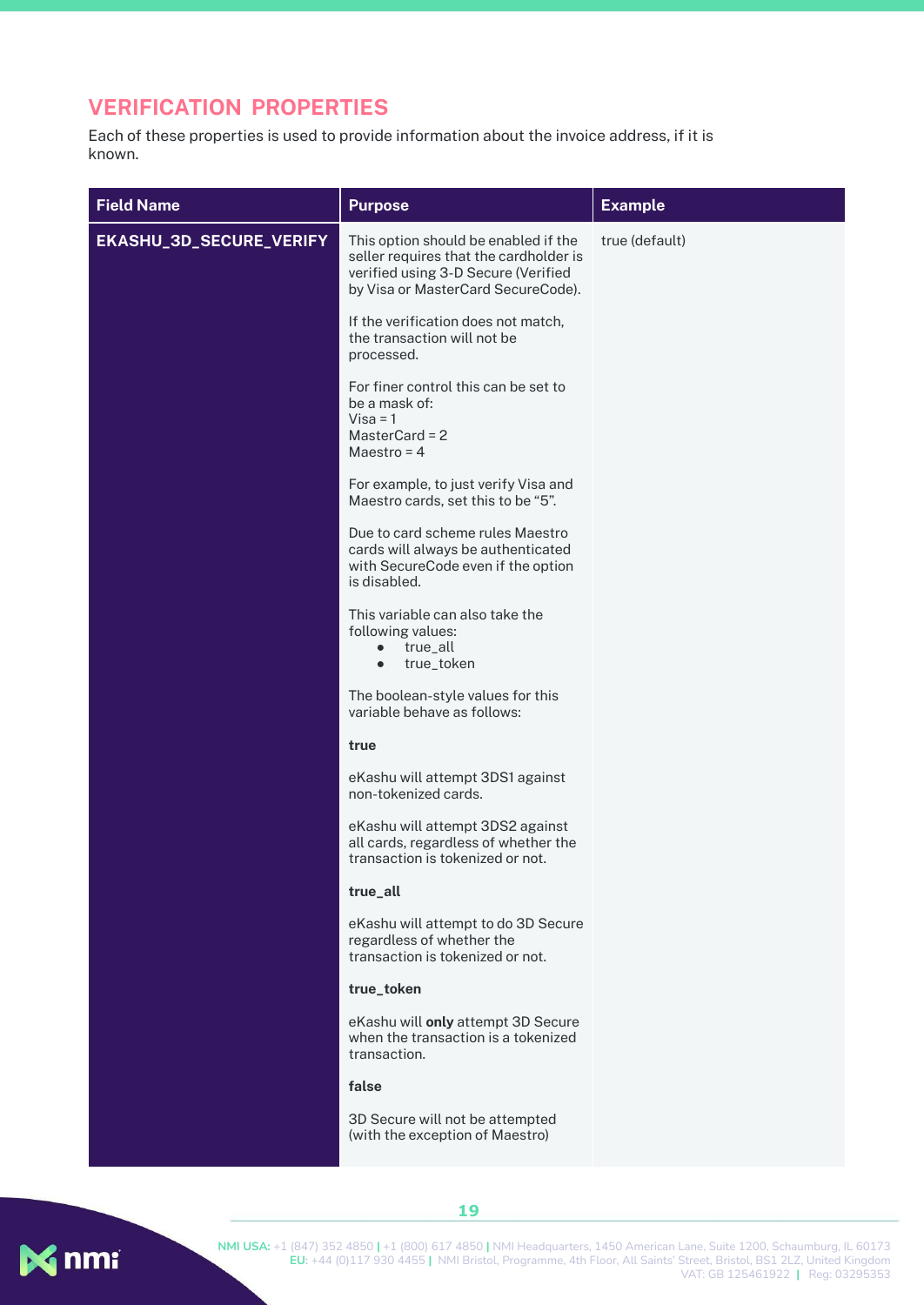| EKASHU_CARD_ADDRESS_VE<br><b>RIFY</b>       | This option should be enabled if<br>the seller requires that the<br>cardholder's address is verified<br>using the Address Verification<br>System (AVS). It can have the<br>value "true", "false" or "check". If<br>the address does not match and<br>verification is required (true) the<br>transaction is voided and reported<br>as being declined. If the value is<br>"check" the result of the<br>authorisation will be as returned<br>by the bank and the result of the<br>address check will be visible<br>within WebMIS.                                                                                       | true (default) |
|---------------------------------------------|----------------------------------------------------------------------------------------------------------------------------------------------------------------------------------------------------------------------------------------------------------------------------------------------------------------------------------------------------------------------------------------------------------------------------------------------------------------------------------------------------------------------------------------------------------------------------------------------------------------------|----------------|
| EKASHU_CARD_ZIP_CODE_VE<br><b>RIFY</b>      | This option should be enabled if<br>the seller requires that the<br>cardholder's post/zip code is<br>verified using the Address<br>Verification System (AVS). It can<br>have the value "true", "false" or<br>"check". If the post/zip code does<br>not match and verification is<br>required (true) the transaction is<br>voided and reported as being<br>declined. If the value is "check" the<br>result of the authorisation will be<br>as returned by the bank and the<br>result of the post/zip code check<br>will be visible within WebMIS.                                                                     | true (default) |
| EKASHU_VERIFICATION_VALU<br><b>E_VERIFY</b> | The option should be enabled if the<br>seller requires that the Card<br>Verification Value (CVV) is verified.<br>It can have the value "true", "false"<br>or "check". If the verification value<br>does not match and verification is<br>required (true) the transaction is<br>voided and reported as being<br>declined. If the value is "check" the<br>result of the authorisation will be<br>as returned by the bank and the<br>result of the verification value<br>check will be visible within<br>WebMIS. In most cases the bank<br>will automatically decline a<br>transaction where the CVV does<br>not match. | true (default) |

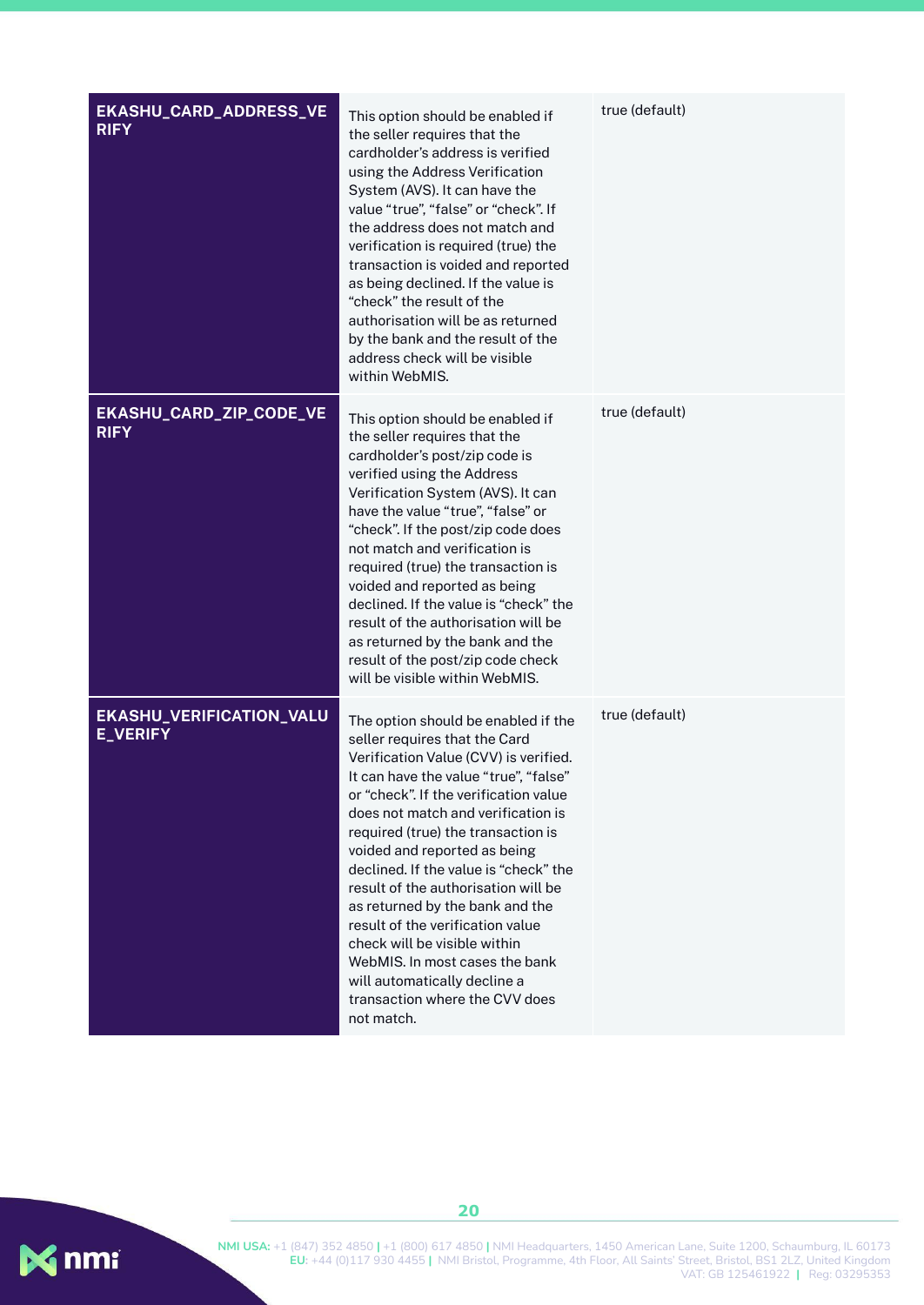#### <span id="page-21-0"></span>**PRODUCT PROPERTIES**

eKashu will accept as input a list of products which the buyer is purchasing. The list of products can be retrieved in WebMIS and then be used as an input to the fraud profiling service. Each product field is optional. As any number of products can be specified, the products must be specified in the form:

ekashu\_products[index][field] for example, in HTML:

*<input type="hidden" name="ekashu\_products[0][amount]" value="19.99"/> <input type="hidden" name="ekashu\_products[0][name]" value="Hat"/> <input type="hidden" name="ekashu\_products[1][amount]" value="89.99"/> <input type="hidden" name="ekashu\_products[1][name]" value="Coat"/> ... and so on*

The product fields are shown below:

| <b>Field Name</b> | <b>Purpose</b>                                                                                         | <b>Example</b> |
|-------------------|--------------------------------------------------------------------------------------------------------|----------------|
| <b>AMOUNT</b>     | The cost of the product.                                                                               | 1.00           |
| <b>CATEGORY</b>   | The category of the product.                                                                           | Category       |
| <b>CURRENCY</b>   | The ISO country code or mnemonic<br>for the currency of the product<br>amount specified.               | <b>EUR</b>     |
| <b>CODE</b>       | The product description.                                                                               | Description    |
| <b>NAME</b>       | The name of the product.                                                                               | Product        |
| <b>QUANTITY</b>   | The quantity of the product. This<br>must be numeric.                                                  | $\mathcal{P}$  |
| <b>RISK</b>       | The risk of the product. The valid<br>values are "VeryLow", "Low",<br>"Medium", "High" and "VeryHigh". | High           |
| <b>TYPE</b>       | The type of the product.                                                                               | Type           |

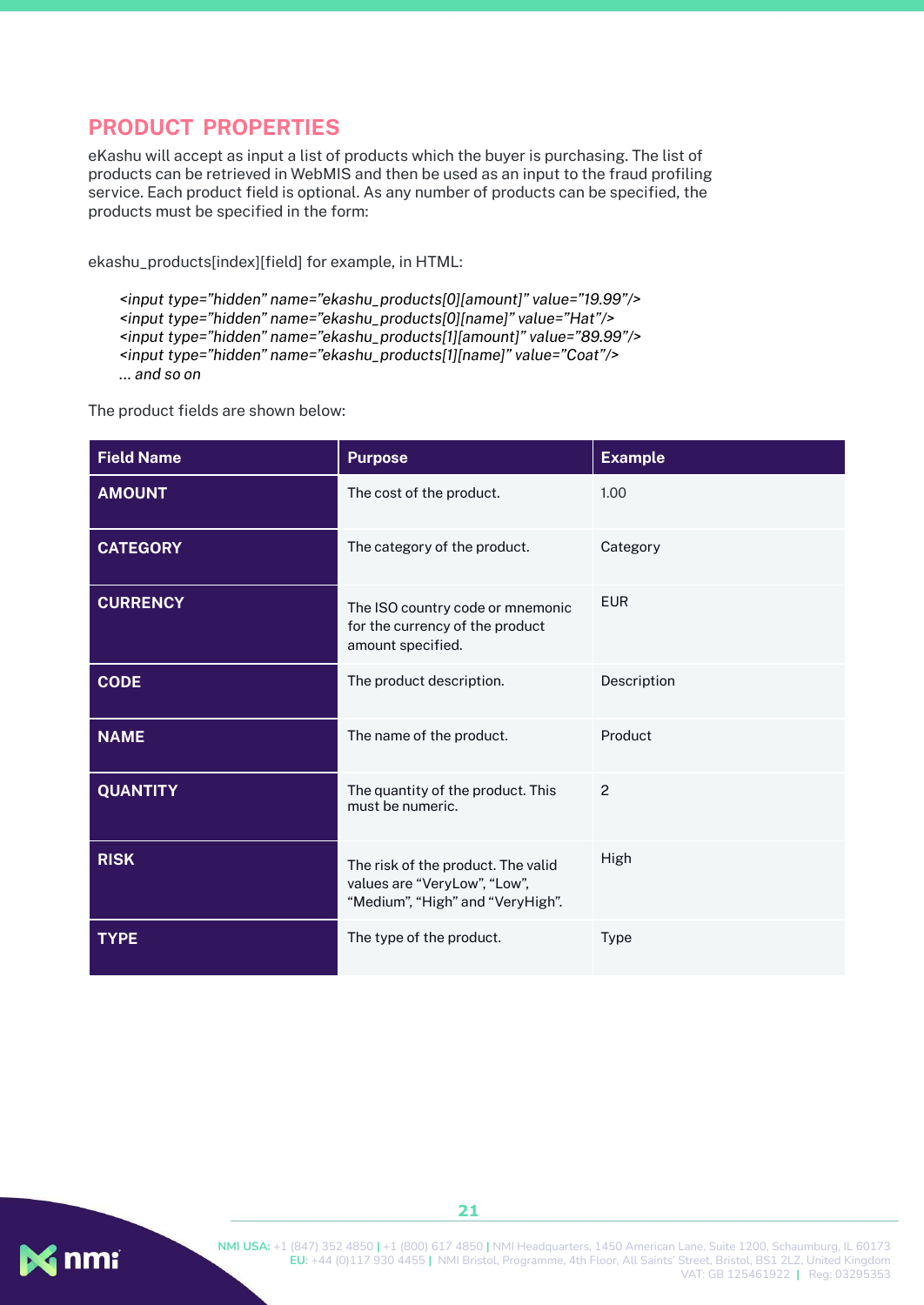#### <span id="page-22-0"></span>**BROWSER PROPERTIES**

Each of these properties is used to customise the experience for the seller by using the browser. The overall look and feel can be customised as well as more subtle items such as the browser title.

| <b>Field Name</b>                     | <b>Purpose</b>                                                                                                                                                                                                                                                                                                                                         | <b>Example</b>                      |
|---------------------------------------|--------------------------------------------------------------------------------------------------------------------------------------------------------------------------------------------------------------------------------------------------------------------------------------------------------------------------------------------------------|-------------------------------------|
| <b>EKASHU_TITLE</b>                   | The web page title text to be used<br>for the eKashu checkout process.                                                                                                                                                                                                                                                                                 | eKashu Checkout (default)           |
| <b>EKASHU_DESCRIPTION</b>             | The description of the goods being<br>purchased. This text will be<br>displayed in the checkout page.                                                                                                                                                                                                                                                  | A Personal Computer                 |
| <b>EKASHU_SELLER_ADDRESS</b>          | The address of the seller. This text<br>will be displayed on the checkout<br>page.                                                                                                                                                                                                                                                                     | 1 High Street, City, Country        |
| <b>EKASHU_SELLER_NAME</b>             | The name of the seller. This text will<br>be displayed on the checkout page.                                                                                                                                                                                                                                                                           | Anne Other Shop                     |
| <b>EKASHU_STYLE_SHEET</b>             | This specifies the URL of a CSS file<br>to use for the checkout's style<br>sheet. This file should contain<br>visual settings for all of the classes<br>and ID's present on the checkout<br>pages. The default eKashu CSS file<br>can be used as a guide. The CSS<br>file should be hosted on a HTTPS<br>server in order to avoid browser<br>warnings. | https://example.com/stylesheet.cs s |
| <b>EKASHU_SHORTCUT_ICON</b>           | The URL of an icon to use as the<br>webpage shortcut icon (also known<br>as a favicon or favourites icon).<br>This will be displayed by<br>compatible browsers. The icon<br>should be hosted on a HTTPS<br>server in order to avoid browser<br>warnings.                                                                                               | https://example.com/favicon.ico     |
| <b>EKASHU_FAILURE_URL</b>             | The URL of a web page that the<br>buyer should be directed to if the<br>checkout process fails 3 times.<br>This URL will be sent a set of<br>POST data. This is described<br>below.                                                                                                                                                                    | http://example.com/failure.html     |
| EKASHU_FAILURE_RETURN_T<br><b>EXT</b> | The URL of a web page that the<br>buyer should be directed to if the<br>checkout process fails 3 times. This<br>URL will be sent a set of POST data.                                                                                                                                                                                                   | http://example.com/failure.html     |

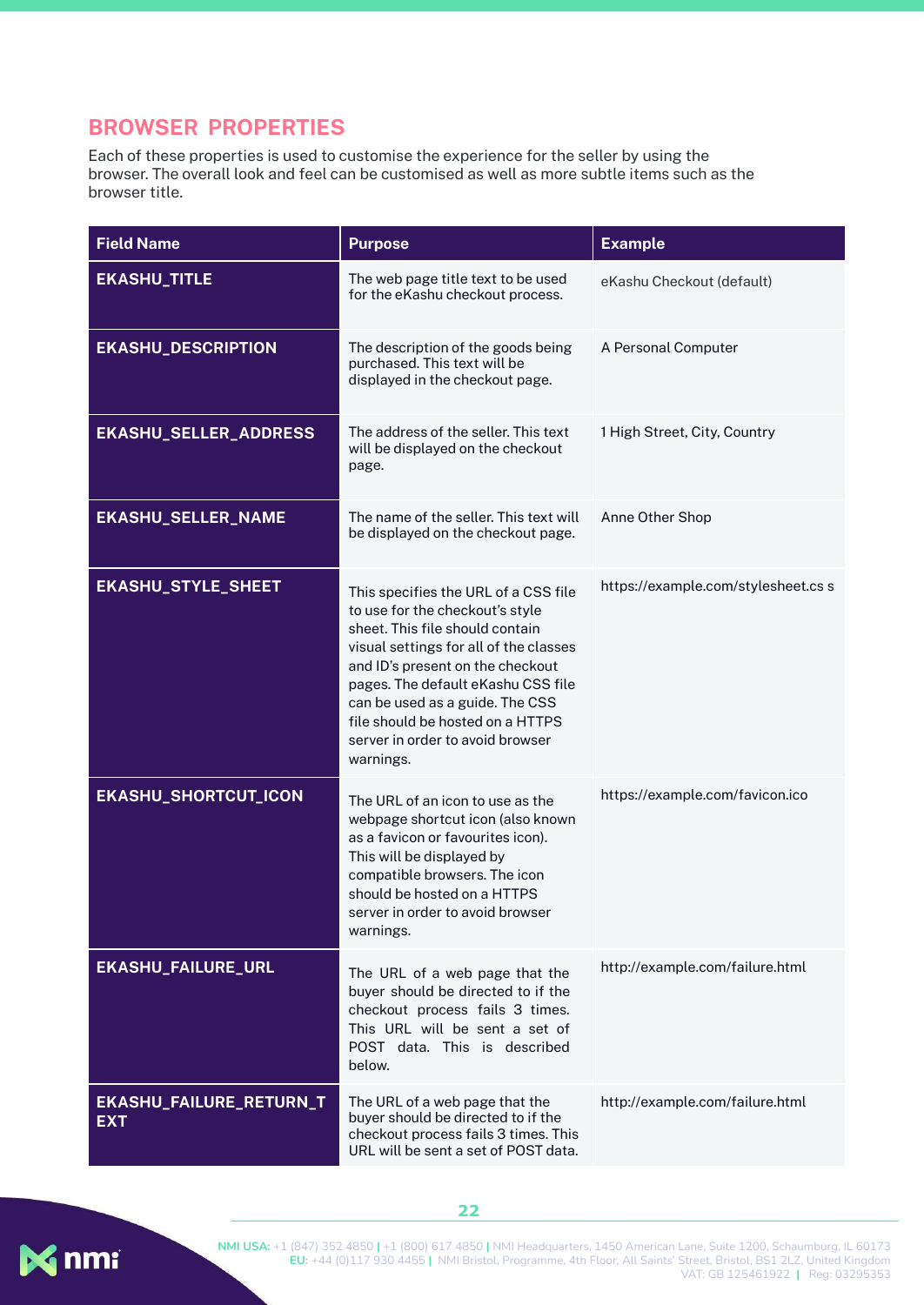|                                               | This is described below.                                                                                                                                                                                                                           |                                    |
|-----------------------------------------------|----------------------------------------------------------------------------------------------------------------------------------------------------------------------------------------------------------------------------------------------------|------------------------------------|
| EKASHU_FAILURE_RETURN_T<br><b>EXT</b>         | The text to display as the link that<br>allows the buyer to return to another<br>URL if the checkout fails. Also see:<br>ekashu_return_url.                                                                                                        | Return (default)                   |
| <b>EKASHU_RETURN_TEXT</b>                     | The text to display as the link that<br>allows the buyer to cancel the<br>checkout process and return to<br>another URL. Also see:<br>ekashu_return_url.                                                                                           | Cancel and return (default)        |
| <b>EKASHU_RETURN_URL</b>                      | The URL of a web page that a<br>buyer can return to if they decide<br>to cancel the checkout process.<br>The URL will not be sent any POST<br>data. Also see: ekashu_return_text.                                                                  | http://example.com/shop.html       |
| <b>EKASHU_SUCCESS_URL</b>                     | The URL of a web page that the<br>buyer should be directed to if the<br>checkout process succeeds. This<br>URL will be sent a set of POST<br>data. This is described below.                                                                        | http://example.com/success.html    |
| EKASHU_INCLUDE_POST                           | Whether to include POST data in the<br>directions to the success and failure<br>URL. This is useful when it is a<br>requirement to return the status by<br>a call-back rather than via a<br>redirection.                                           | true (default)                     |
| EKASHU_CALLBACK_FAILURE<br>_URL               | The URL of a web page the eKashu<br>server should perform a<br>background call to if the checkout<br>process fails 3 times. This is useful<br>when it is a requirement to return<br>the status via a call-back rather<br>than by a redirection.    | http://example.com/c_failure.html  |
| <b>EKASHU_CALLBACK_SUCCES</b><br><b>S_URL</b> | The URL of a web page the eKashu<br>server should perform a background<br>call to if the checkout process<br>succeeds. If the URL cannot be<br>reached, the eKashu server will<br>attempt to reach the URL at<br>increasing intervals over 3 days. | http://example.com/c_success.htm l |
| EKASHU_CALLBACK_INCLUDE<br><b>POST</b>        | Whether to include POST data in the<br>call-backs to the success and<br>failure callback URLs. This is useful<br>when it is a requirement to return<br>the status by a call-back rather than<br>by a redirection.                                  | true (default)                     |



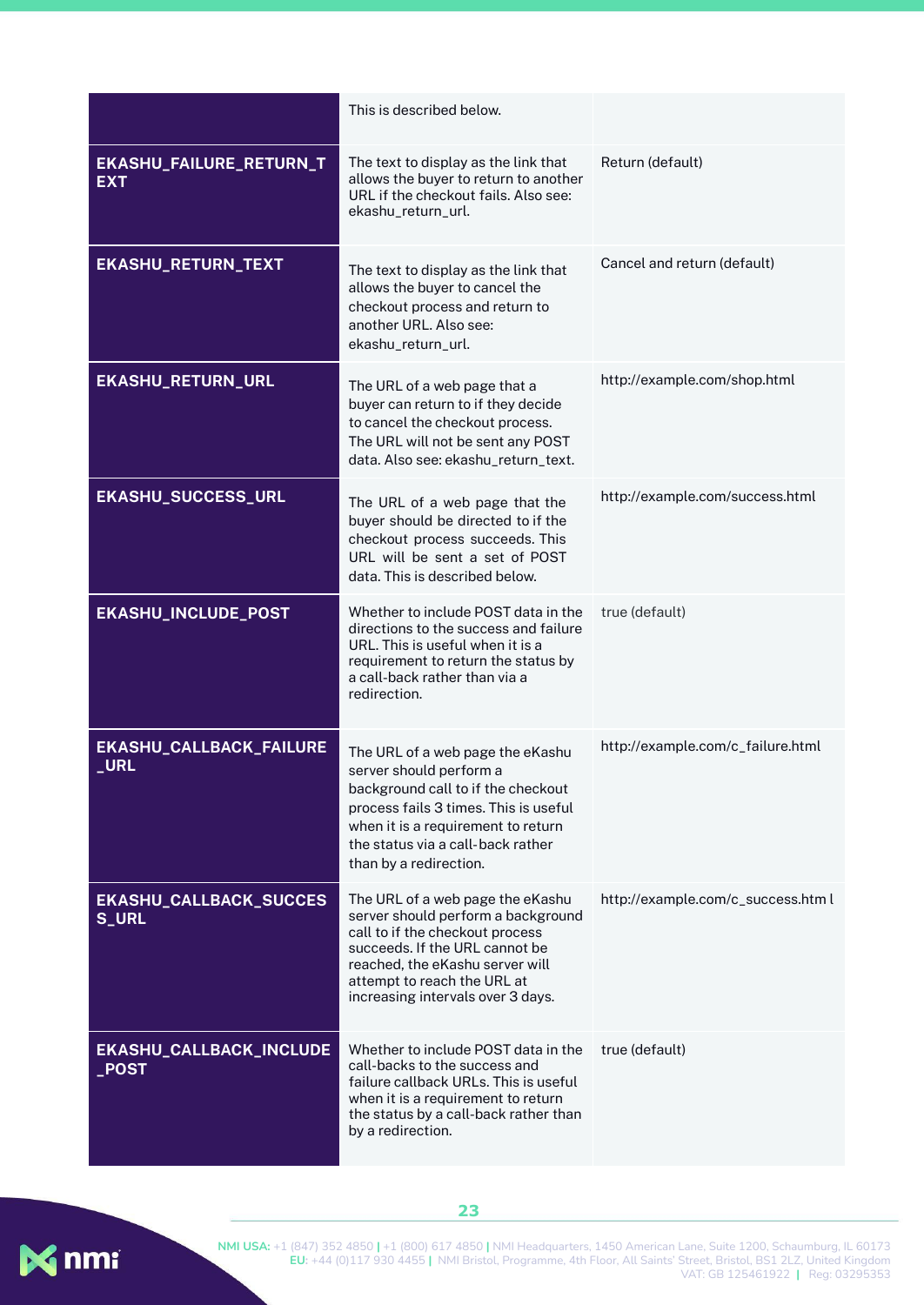#### <span id="page-24-0"></span>**CREDENTIAL ON FILE PROPERTIES**

These properties are optional and can be used to mark a transaction as Credential on File (CoF).

If eKashu receives a value within the "ekashu\_cof\_initiated\_by" property, then the "ekashu\_cof\_reason" property is considered mandatory and a valid value must be supplied.

Additionally, if the transaction is using stored credentials (tokenised) and the "ekashu\_cof\_initiated\_by" and "ekashu\_cof\_reason" properties have been supplied, then the "ekashu\_cof\_id" property is considered mandatory and a valid value must be supplied.

| <b>Field Name</b>        | <b>Purpose</b>                                                                                                                                                                                                                                                             | <b>Example</b>                                       |
|--------------------------|----------------------------------------------------------------------------------------------------------------------------------------------------------------------------------------------------------------------------------------------------------------------------|------------------------------------------------------|
| EKASHU_COF_INITIATED_BY  | Indicates who initiated the CoF<br>transaction. The valid values are<br>"CardHolder, Merchant".                                                                                                                                                                            | Merchant                                             |
| <b>EKASHU_COF_REASON</b> | Indicates the reason for the CoF<br>transaction. This value is<br>mandatory if<br>"ekashu_cof_initiated_by" has<br>been passed.<br>The valid values are "Empty,<br>Unscheduled, Installment,<br>Recurring, Incremental,<br>Resubmission, DelayedCharge,<br>ReAuth, NoShow" | DelayedCharge                                        |
| <b>EKASHU_COF_ID</b>     | This value is mandatory<br>performing a tokenised<br>transaction that is being marked<br>as CoF. This value must be the<br>transaction GUID belonging to the<br>original first store transaction.                                                                          | $a099$ ad $60$ -abc $6$ -<br>41f8-b25b-5b5d0 10e3529 |

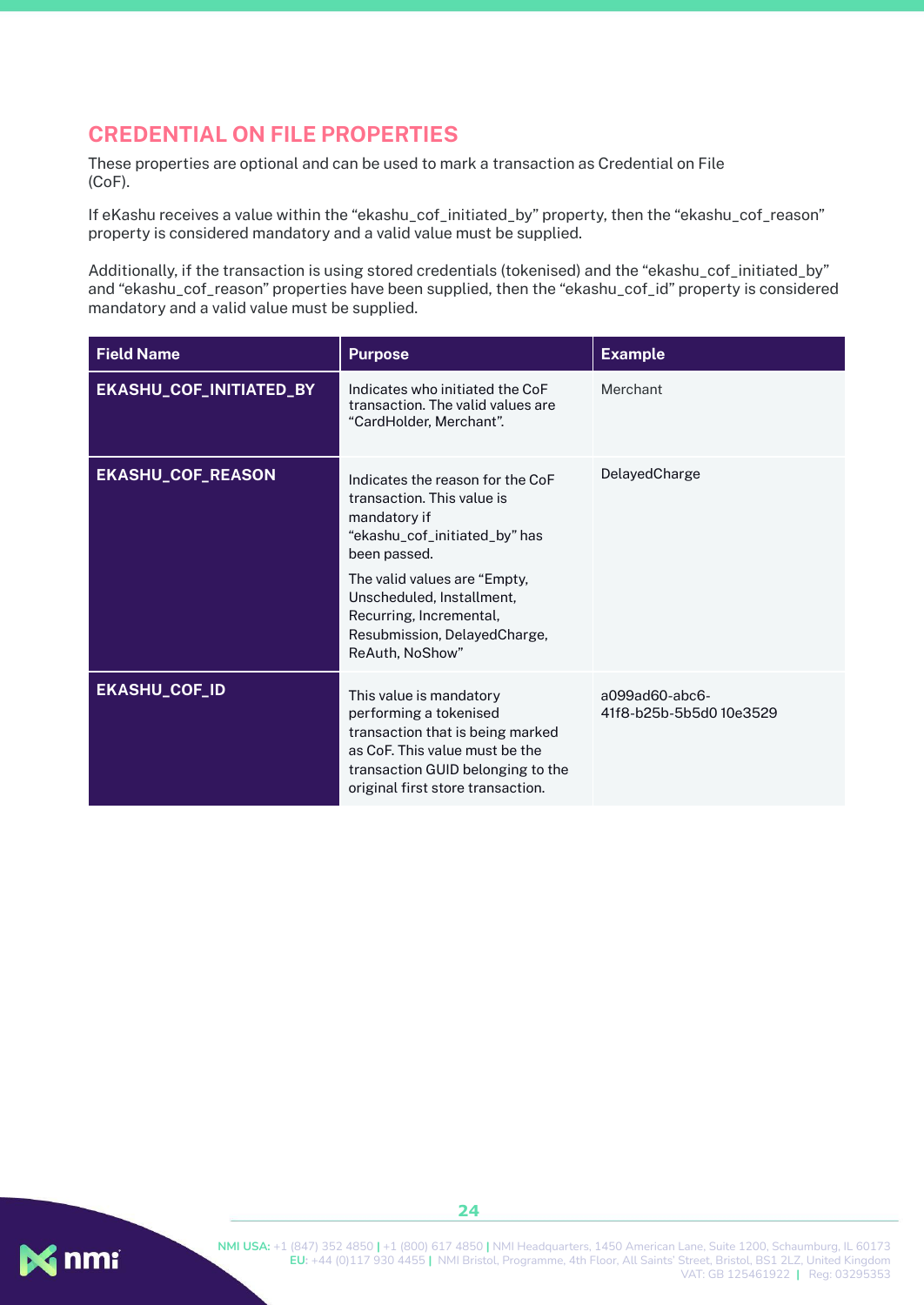#### **OUTPUT PROPERTIES**

The following properties will be sent by the eKashu Checkout process to the success and failure URLs in order for a seller's website to display, store or process the collected information. These properties are returned in addition to those sent by the seller as input properties.

As well as the predefined eKashu fields listed, any number of seller fields could have been specified in the eKashu Checkout form as POST data. These fields will be passed through the eKashu checkout process and returned to the success and failure URLs as POST data. In order to ensure that future enhancements do not disrupt your checkout process, they will not begin with the prefix "ekashu\_".

| <b>Field Name</b>                     | <b>Purpose</b>                                                                                                                                                                                            | <b>Example</b>                           |
|---------------------------------------|-----------------------------------------------------------------------------------------------------------------------------------------------------------------------------------------------------------|------------------------------------------|
| <b>EKASHU_AUTH_CODE</b>               | The authorisation code received<br>from the acquiring bank for this<br>transaction.                                                                                                                       | 12C456                                   |
| <b>EKASHU_AUTH_RESULT</b>             | The result of the payment<br>authorisation. This can either be<br>"failure" or "success".                                                                                                                 | failure                                  |
| <b>EKASHU_CARD_HASH</b>               | The hash of the card used. This can<br>be used in conjunction with<br>CardEaseXML for additional<br>payments                                                                                              | fl9Y+uHNkXyzlkxaCUbc3sUYYOc=             |
| <b>EKASHU_CARD_REFERENCE</b>          | The reference of the card used. This<br>can be used with CardEaseXML for<br>additional payments.                                                                                                          | 5757a17e-a1d7-db11-bc1d-<br>001422187e37 |
| <b>EKASHU_CARD_SCHEME</b>             | The recognised card scheme<br>that the card number belongs to.<br>The text used for this field could<br>change as receipting<br>requirements are updated by the<br>card schemes and card types<br>change. | <b>VISA</b>                              |
| EKASHU_DATE_TIME_LOCAL                | The date and time at which the<br>transaction took place. This is the<br>number of seconds since the Unix<br>Epoch (January 1 1970 00:00:00<br>GMT).                                                      | 1245072170                               |
| EKASHU_DATE_TIME_LOCAL_<br><b>FMT</b> | The date and time at which the<br>transaction took place. This is in the<br>time zone local to the seller's<br>terminal. It is in the format:<br>yyyyMMddHHmmss.                                          | 20070101010101                           |
| EKASHU_DATE_TIME_UTC                  | The date and time at which the<br>transaction took place. This is the<br>number of seconds since the Unix<br>Epoch (January 1 1970 00:00:00                                                               | 1245072170                               |



**NMI USA:** +1 (847) 352 4850 **|** +1 (800) 617 4850 **|** NMI Headquarters, 1450 American Lane, Suite 1200, Schaumburg, IL 60173 **EU:** +44 (0)117 930 4455 **|** NMI Bristol, Programme, 4th Floor, All Saints' Street, Bristol, BS1 2LZ, United Kingdom VAT: GB 125461922 **|** Reg: 03295353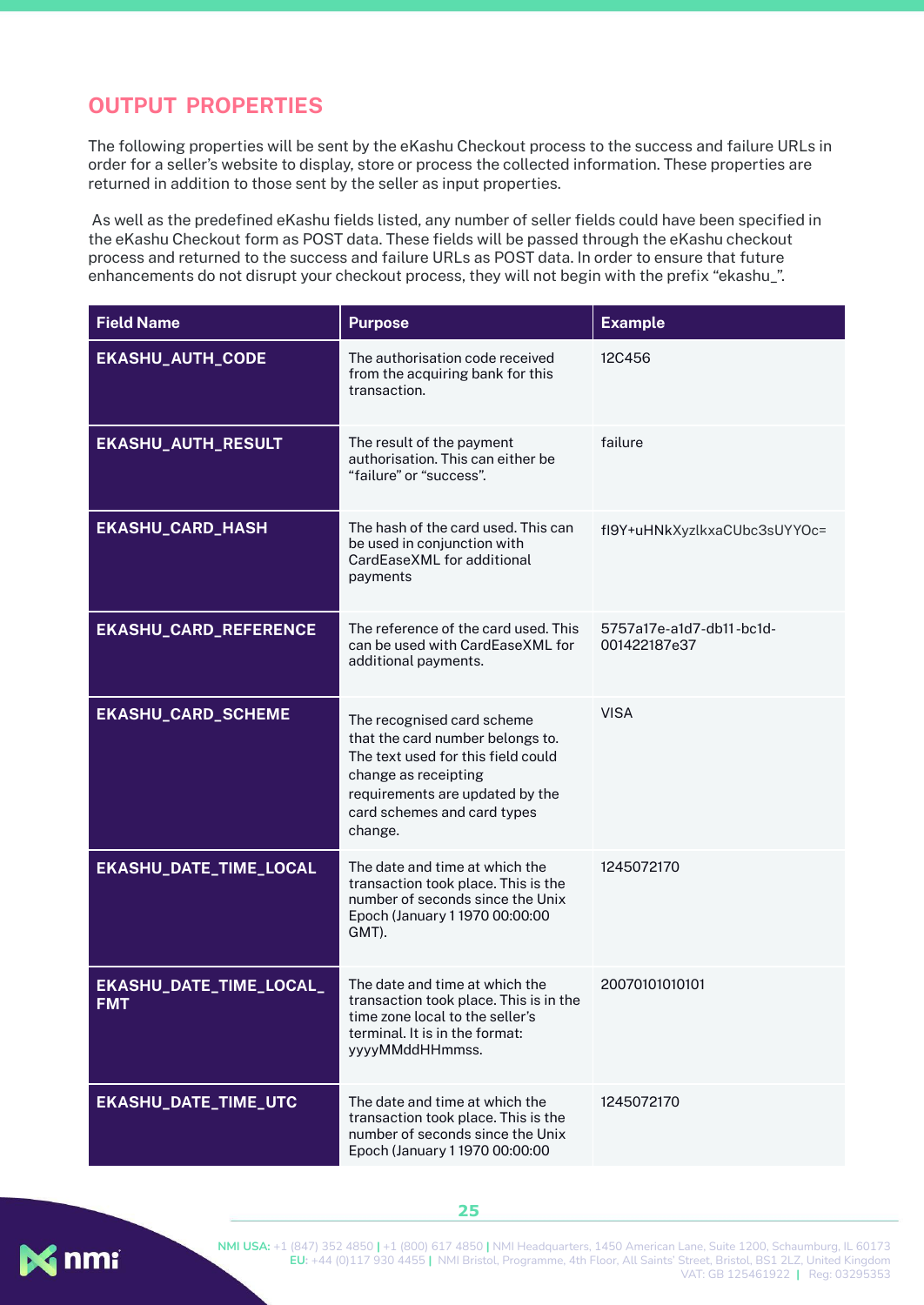|                                            | GMT).                                                                                                                                                                                                                                 |                                                         |
|--------------------------------------------|---------------------------------------------------------------------------------------------------------------------------------------------------------------------------------------------------------------------------------------|---------------------------------------------------------|
| EKASHU_DATE_TIME_UTC_FM<br>т               | The date and time at which the<br>transaction took place. This is in<br>Universal Coordinated Time. It is in<br>the format: yyyyMMddHHmmss.                                                                                           | 20070101010101                                          |
| EKASHU_EXPIRES_END_MON<br><b>TH</b>        | The two digit month of the card<br>expiry date as entered by the<br>cardholder.                                                                                                                                                       | 01                                                      |
| <b>EKASHU_ISSUE_NUMBER</b>                 | The issue number of the card as<br>entered by the cardholder.                                                                                                                                                                         | 02                                                      |
| <b>EKASHU_MASKED_CARD</b><br>_NUMBER       | A masked version of the card<br>number that the cardholder used for<br>the transaction.                                                                                                                                               | XXXXXXXXXXXX1234                                        |
| <b>EKASHU_TRANSACTION_ID</b>               | A unique eKashu identifier that can<br>be used to track this transaction.                                                                                                                                                             | 85761ABA-5415-DE11-9A1E-<br>000F1F660B7C                |
| EKASHU_VALID_FROM_MONT<br>н                | The two digit month of the card<br>valid from date as entered by the<br>cardholder.                                                                                                                                                   | 10                                                      |
| EKASHU_VALID_FROM_YEAR                     | The four digit year of the card valid<br>from date as entered by the<br>cardholder.                                                                                                                                                   | 2006                                                    |
| EKASHU_HASH_CODE_RESUL<br>Т                | A hash code with which the calling<br>website can validate the source of<br>the message. Important details can<br>be found at the end of this<br>document along with an example of<br>how to validate the hash code in C#<br>and PHP. | VWqNER55xvoqu<br>+u 7QwvQw GDNCyYXY<br>7yo7Fc5G2 mUM4A= |
| EKASHU_HASH_CODE_RESUL<br><b>T_FORMAT</b>  | The format of the hash code present<br>in the ekashu_hash_code_result.<br>This should be "base64".                                                                                                                                    | base64                                                  |
| EKASHU_HASH_CODE_RESUL<br><b>T_TYPE</b>    | The type of the hash code present in<br>ekashu_hash_code_result. This<br>should be "SHA1" or<br>"SHA256HMAC" Important details<br>can be found at the end of this<br>document.                                                        | SHA1 or SHA256HMAC                                      |
| EKASHU_HASH_CODE_RESUL<br><b>T_VERSION</b> | The version of the hash code<br>present in ekashu_hash_code_<br>result. This should be "1.0.0" or<br>"2.0.0". Important details can be                                                                                                | 1.0.0 or 2.0.0                                          |

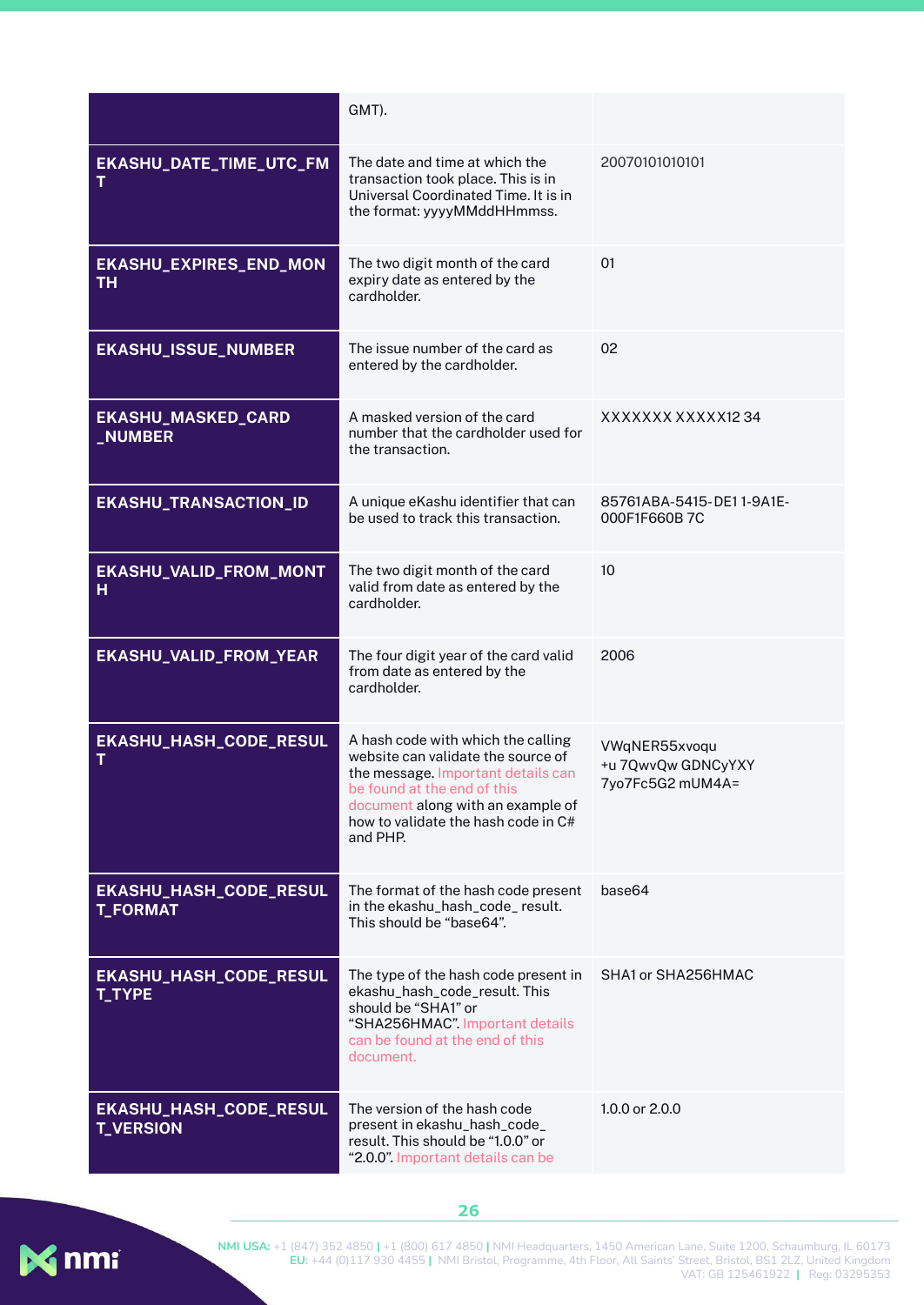|                                                  | found at the end of this document.                                                                                                                                                           |                                           |
|--------------------------------------------------|----------------------------------------------------------------------------------------------------------------------------------------------------------------------------------------------|-------------------------------------------|
| EKASHU_CARD_ADDRESS_RE<br><b>SULT</b>            | The result of the cardholder's<br>address verification. This can either<br>be "matched", "not_checked",<br>"partial_match" or "not_matched".                                                 | not_checked                               |
| EKASHU_CARD_ZIP_CODE_RE<br><b>SULT</b>           | The result of the cardholder's zip<br>code verification. This can either be<br>"matched", "not_checked",<br>"partial_match" or "not_matched".                                                | matched                                   |
| EKASHU_VERIFICATION_VALU<br><b>E_RESULT</b>      | The result of the card verification<br>value verification. This can either be<br>"matched", "not_checked" or<br>"not_matched".                                                               | not_matched                               |
| EKASHU_3D_SECURE_ENROL<br><b>LED</b>             | The result of the 3-D Secure<br>enrolment check. The result can be<br>"none", "yes", "no" or "unknown".                                                                                      | yes                                       |
| EKASHU_3D_SECURE_RESULT                          | The result of the 3-D Secure<br>authentication. This can either be<br>"none", "success", "failure",<br>"unknown" or "attempted".                                                             | success                                   |
| <b>EKASHU_3D_SECURE_ECI</b>                      | The generated 3-D Secure<br>E-Commerce Indicator. This will be<br>only present in authorised 3-D<br>Secure transactions.                                                                     | 6                                         |
| EKASHU_3D_SECURE_IAV                             | The generated 3-D Secure CAVV<br>(Verified by Visa) or AAV<br>(Mastercard SecureCode). This<br>will be only present in authorised<br>3-D Secure transactions and will<br>be base64 encoded.  | AAACAkZQV1EW NV aHOVB<br><b>XAAAAAAA=</b> |
| EKASHU_3D_SECURE_XID                             | The generated 3-D Secure<br>transaction ID. This will be only<br>present in authorised 3-D<br>Secure transactions and will be<br>base64 encoded.                                             | QWt1dnNjZGF0S Xgz<br>OHVKV3RHMno=         |
| EKASHU_3D_SECURE_V2_EN<br><b>ROLLED</b>          | The result of the 3-D Secure version<br>2 enrolment check. The result can<br>be "none", "yes", "no" or "unknown".                                                                            | yes                                       |
| EKASHU_3D_SECURE_V2_RE<br>QUESTOR_TRANSACTION_ID | The generated 3-D Secure version 2<br>Requestor Transaction ID. This will<br>be only present in authorised 3-D<br>Secure version 2 transactions and<br>will be a 36 character string in UUID | 07AAFBF3-A368-4F7<br>4-94CA-50A969645E18  |

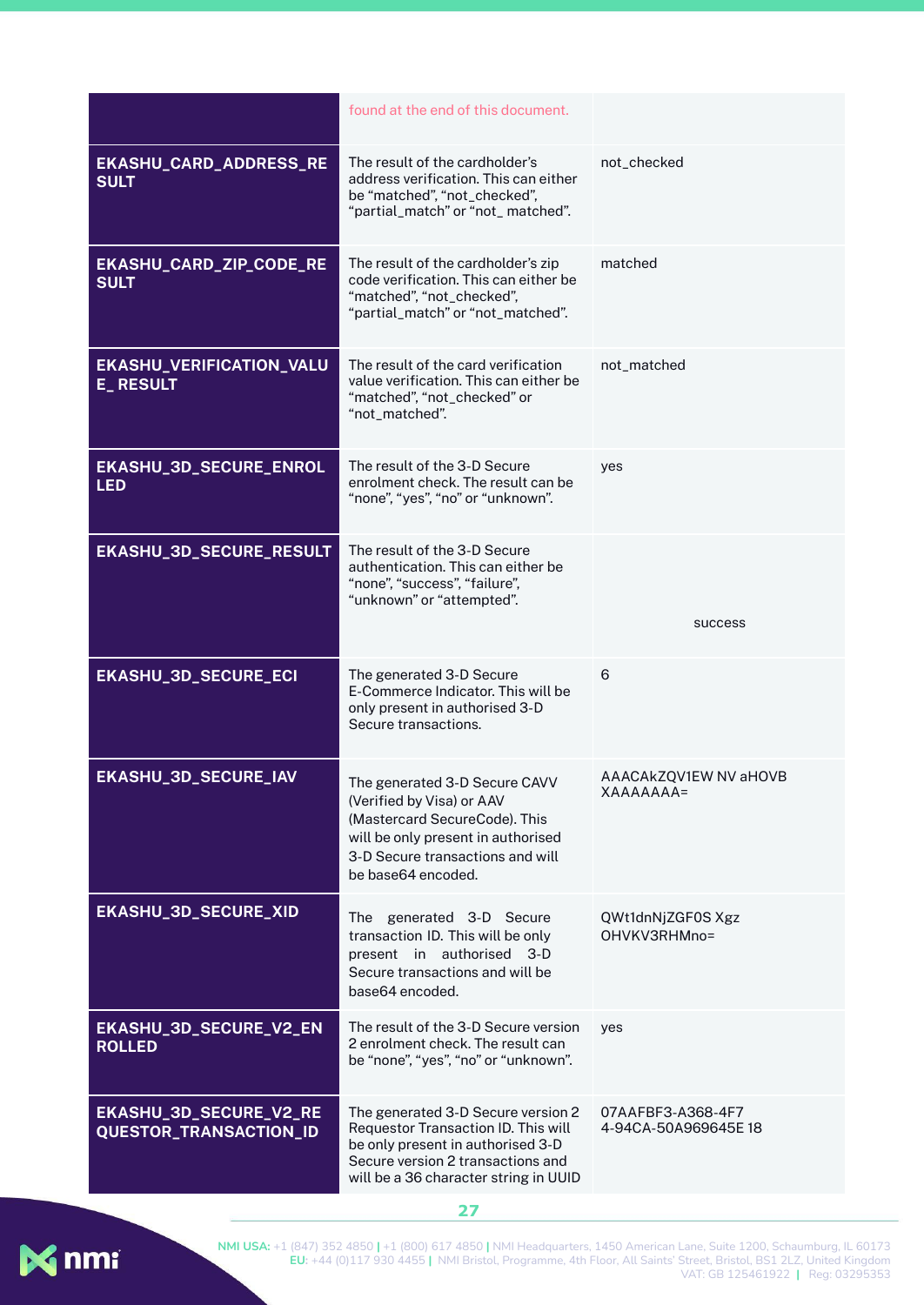|                                                             | format.                                                                                                                                                                                                               |                                           |
|-------------------------------------------------------------|-----------------------------------------------------------------------------------------------------------------------------------------------------------------------------------------------------------------------|-------------------------------------------|
| EKASHU_3D_SECURE_V2_SE<br><b>RVER_TRANSACTION_ID</b>        | The generated 3-D Secure version 2<br>Server Transaction ID. This will be<br>only present in authorised 3-D<br>Secure version 2 transactions and<br>will be a 36 character string in UUID<br>format.                  | 707377EF-DB01-403 5-B1F8-<br>1D8E95395B33 |
| EKASHU_3D_SECURE_V2_AC<br><b>S_TRANSACTION_ID</b>           | The generated 3-D Secure version 2<br>ACS Transaction ID. This will be only<br>present in authorised 3-D Secure<br>version 2 transactions and will be a<br>36 character string in UUID format.                        | 24DB2C62-64CA-4F13-8B4E-<br>B4851476E 22A |
| EKASHU_3D_SECURE_V2_DIR<br>ECTORY_SERVER_TRANSACTI<br>ON_ID | The generated 3-D Secure version 2<br>Directory Server Transaction ID. This<br>will be only present in authorised<br>3-D Secure version 2 transactions<br>and will be a 36 character string in<br><b>UUID</b> format. | 53F75BBE-B094-49A<br>0-AD9B-84D59E01A 51B |
| EKASHU_3D_SECURE_V2_RES<br><b>ULT</b>                       | The result of the 3-D Secure version<br>2 authentication. This can either be<br>"none", "success", "failure",<br>"unknown" or "attempted"                                                                             | success                                   |
| EKASHU_3D_SECURE_V2_ECI                                     | The generated 3-D Secure<br>E-Commerce Indicator. This will be<br>only present in authorised 3-D<br>Secure version 2 transactions.                                                                                    | 6                                         |
| EKASHU_3D_SECURE_V2_IAV                                     | The generated 3-D Secure CAVV<br>(Visa Secure) or AAV (Mastercard<br>Identity Check). This will be only<br>present in authorised 3-D version<br>2 Secure transactions and will be<br>base64 encoded.                  | AAACAkZQV1E WNV aHOVBXA<br>$AAAAA =$      |

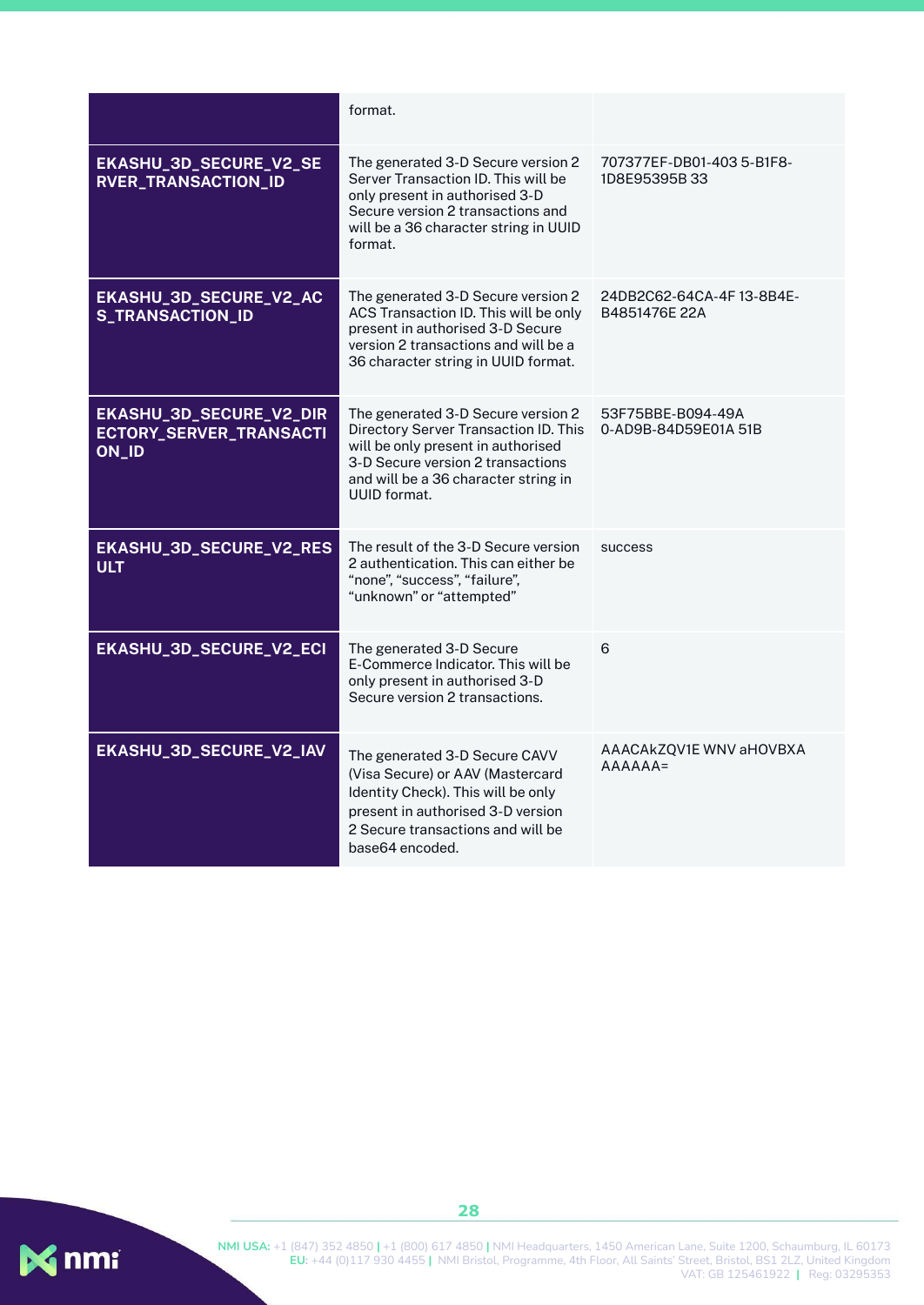#### <span id="page-29-0"></span>**TECHNICAL SUPPORT**

eKashu provides business-hours technical support to web developers integrating the eKashu Payment Page with a customer's website. Email to support@ekashu.com and we will endeavour to assist within the shortest possible time.

#### <span id="page-29-1"></span>**HASH CODE INPUT GENERATION**

eKashu currently supports two versions of hash code that can be used for validation of the messages being sent to eKashu and the validation of the responses returned.

**PLEASE NOTE**: In early 2021, eKashu will be upgraded to allow for the automatic migration of accounts from version 1.0.0 to version 2.0.0 of the hash code. The automatic upgrade will be triggered when an account that is currently set up to use a version 1.0.0 hash code provides valid version 2.0.0 hash code eKashu variables.

Once an account has been successfully upgraded, the account will be forbidden from using a version 1.0.0 hash code for any future transactions, meaning that any subsequent requests to eKashu must supply a valid version 2.0.0 hash code.

If you wish to integrate with the version 2.0.0 hash code before eKashu has been upgraded with automatic migration support, please contact support@ekashu.com with the Seller IDs of the accounts you wish to have version 2.0.0 hash code set up against.

**IMPORTANT DATES:** Test eKashu (test.ekashu.com)

**7th October 2020**: Any new accounts on the test platform will be boarded to version 2.0.0 of the hash code. These accounts will not be able to perform transactions with a version 1.0.0 hash code at all.

**6th April 2021**: Test eKashu will be updated to prevent any accounts without a hash code or accounts with a version 1.0.0 hash code from being able to process transactions using test eKashu. All existing accounts must use 2.0.0 after this date.

**IMPORTANT DATES:** Live eKashu (live.ekashu.com)

**6th April 2021**: Any new accounts on the live platform will be boarded to version 2.0.0 of the hash code. These accounts will not be able to perform transactions with a version 1.0.0 hash code at all.

**6th December 2021**: Live eKashu will be updated to prevent any accounts without a hash code or accounts with a version 1.0.0 hash code from being able to process transactions using live eKashu. All existing accounts must use 2.0.0 after this date.

The version 1.0.0 hash code to be sent to eKashu is constructed from the base64 encoded SHA1 hash of: hash key + ekashu seller id + ekashu reference + ekashu amount. By default, this functionality is not enabled, however it is highly recommended that a hash key is requested from eKashu Support. Once the hash key has been assigned ekashu hash code will have to be populated. Examples are provided below.

The version 2.0.0 hash code to be sent to eKashu is constructed from the base64 encoded SHA256HMAC hash of a number of input properties in alphabetical order with a delimiter of '&'. These properties are:



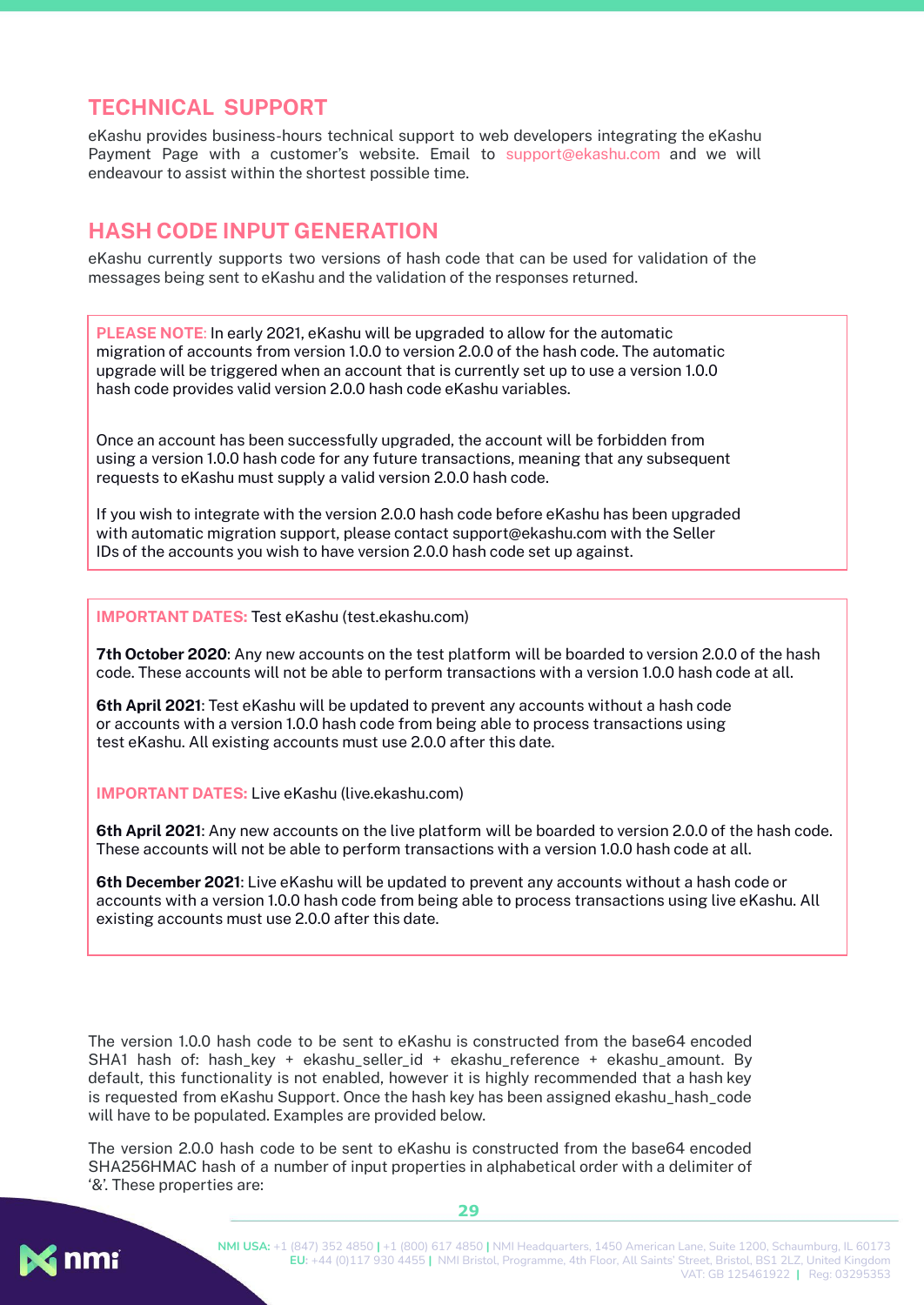- ekashu\_3d\_secure\_verify
- ekashu\_amount
- ekashu\_amount\_format
- ekashu\_auto\_confirm
- ekashu\_callback\_failure\_url
- ekashu\_callback\_include\_post
- ekashu\_callback\_success\_url
- ekashu\_card\_address\_editable
- ekashu\_card\_address\_required
- ekashu\_card\_address\_verify
- ekashu\_card\_email\_address\_mandatory
- ekashu\_card\_phone\_number\_mandatory
- ekashu\_card\_title\_mandatory
- ekashu\_card\_zip\_code\_verify
- ekashu\_currency
- ekashu\_delivery\_address\_editable
- ekashu\_delivery\_address\_required
- ekashu\_delivery\_email\_address\_mandatory
- ekashu\_delivery\_phone\_number\_mandatory
- ekashu\_delivery\_title\_mandatory
- ekashu\_description
- ekashu\_device
- ekashu\_duplicate\_check
- ekashu\_duplicate\_minutes
- ekashu\_failure\_return\_text
- ekashu\_failure\_url
- ekashu\_hash\_code\_format
- ekashu\_hash\_code\_type
- ekashu\_hash\_code\_version
- ekashu\_include\_post
- ekashu\_invoice\_address\_editable
- ekashu\_invoice\_address\_required
- ekashu\_invoice\_email\_address\_mandatory
- ekashu\_invoice\_phone\_number\_mandatory
- ekashu\_invoice\_title\_mandatory
- ekashu\_locale
- ekashu\_payment\_methods
- ekashu\_reference
- ekashu\_request\_type
- ekashu\_return\_text
- ekashu\_seller\_address
- ekashu\_seller\_email\_address
- ekashu\_seller\_id
- ekashu\_seller\_key
- ekashu\_seller\_name
- ekashu\_shortcut\_icon
- ekashu\_style\_sheet
- ekashu\_success\_url
- ekashu\_title
- ekashu\_verification\_value\_mask
- ekashu\_verification\_value\_verify
- ekashu viewport

Examples are provided below.

#### <span id="page-30-0"></span>**HASH CODE INPUT GENERATION IN C#**

**K** nmi

**NMI USA:** +1 (847) 352 4850 **|** +1 (800) 617 4850 **|** NMI Headquarters, 1450 American Lane, Suite 1200, Schaumburg, IL 60173 **EU:** +44 (0)117 930 4455 **|** NMI Bristol, Programme, 4th Floor, All Saints' Street, Bristol, BS1 2LZ, United Kingdom VAT: GB 125461922 **|** Reg: 03295353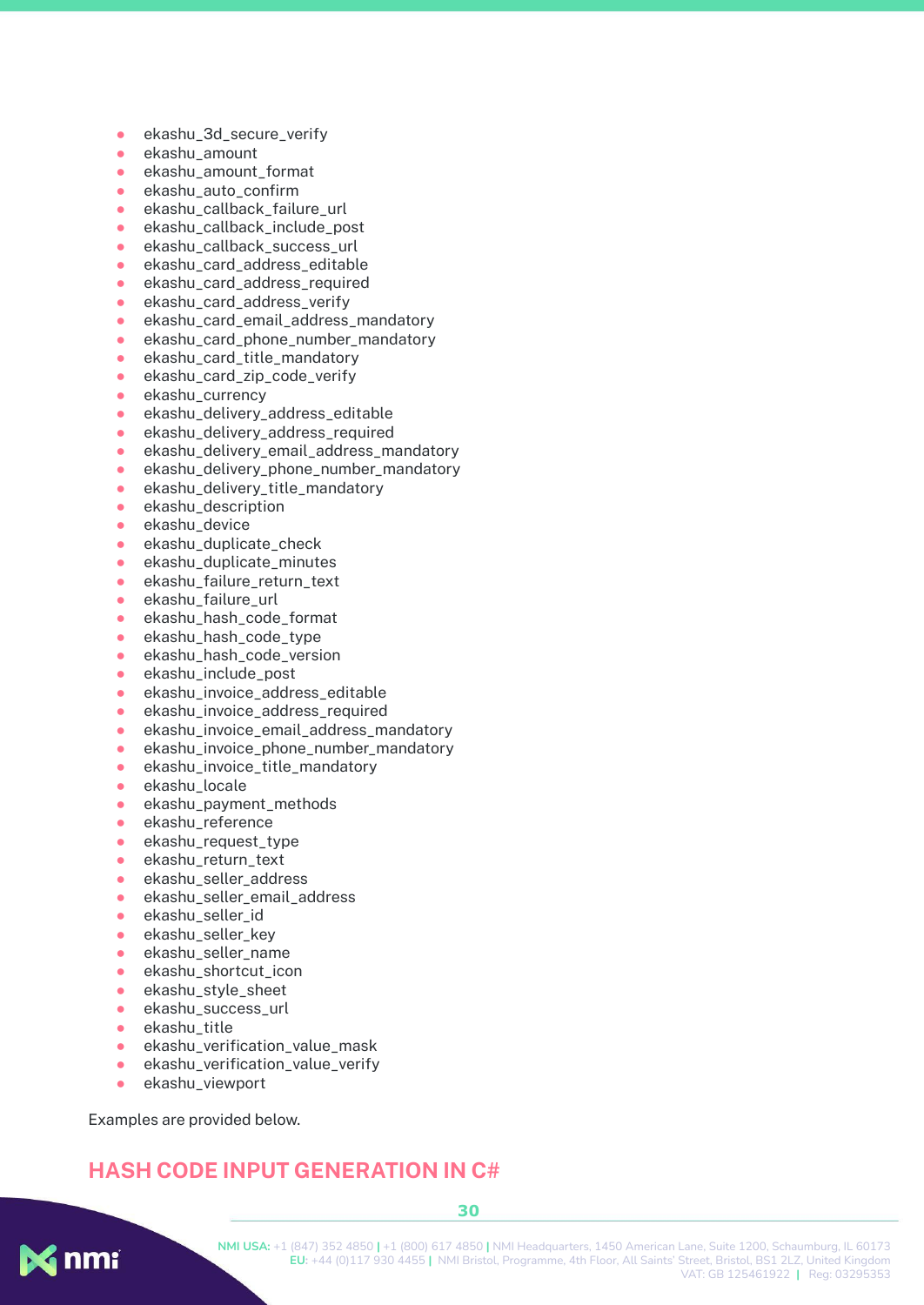Version 1.0.0. The following snippet of C# code demonstrates how to generate the ekashu\_ hash\_code based upon some sample data. The same process can be performed in other languages that support SHA1 and Base64 encoding.

```
using System;
using System.Security.Cryptography;
using System.Text;
public class Program
{
   public static void Main()
   {
           string hashKey = "trVxrnoz22bvwvnV";
           string terminalId = "99999999";
           string reference = "0000000765";
           string amount = "1.23";
           // 7PtU022473m+ntcZY2wt6pXzKWc=
           Console.WriteLine(
                  Convert.ToBase64String(
                          new SHA1CryptoServiceProvider().ComputeHash(
                                  Encoding.UTF8.GetBytes(
                                         string.Concat(hashKey, terminalId, reference, amount)))));
   }
```

```
}
```
Version 2.0.0. The following snippet of C# code demonstrates how to generate the ekashu hash code based upon some sample data. The same process can be performed in other languages that support SHA256HMAC and Base64 encoding.

```
using System;
using System.Collections.Generic;
using System.Security.Cryptography;
using System.Text;
public class Program
{
   public static void Main()
   {
           string hashKey = "trVxrnoz22bvwvnV";
           SortedDictionary<string, string> hashcodeInput = new SortedDictionary<string, string>
           {
                   { "ekashu_3d_secure_verify", null },
                   { "ekashu_amount", "1.23" },
                   { "ekashu_amount_format", null },
                   { "ekashu_auto_confirm", null },
                   { "ekashu_callback_failure_url", null },
                   { "ekashu_callback_include_post", null },
                   { "ekashu_callback_success_url", null },
                   { "ekashu_card_address_editable", null },
                   { "ekashu_card_address_required", null },
                   { "ekashu_card_address_verify", null },
                   { "ekashu_card_email_address_mandatory", null },
```
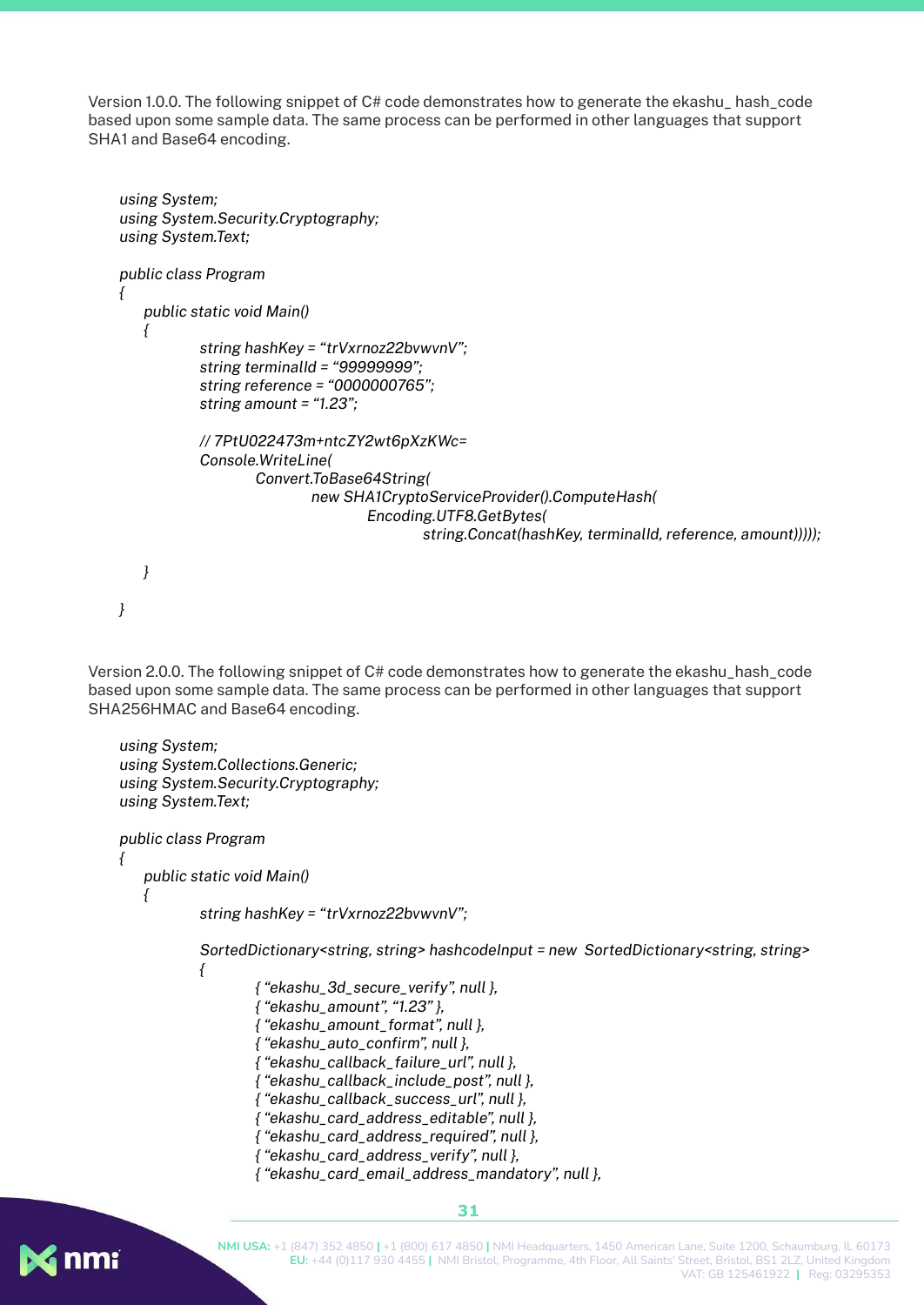*{ "ekashu\_card\_phone\_number\_mandatory", null }, { "ekashu\_card\_title\_mandatory", null }, { "ekashu\_card\_zip\_code\_verify", null }, { "ekashu\_currency", "GBP" }, { "ekashu\_delivery\_address\_editable", null }, { "ekashu\_delivery\_address\_required", null }, { "ekashu\_delivery\_email\_address\_mandatory", null }, { "ekashu\_delivery\_phone\_number\_mandatory", null }, { "ekashu\_delivery\_title\_mandatory", null } { "ekashu\_description", null }, { "ekashu\_device", null }, { "ekashu\_duplicate\_check", null }, { "ekashu\_duplicate\_minutes", null }, { "ekashu\_failure\_return\_text", null }, { "ekashu\_failure\_url", null }, { "ekashu\_hash\_code\_format", null }, { "ekashu\_hash\_code\_type", "SHA256HMAC" }, { "ekashu\_hash\_code\_version", "2.0.0" }, { "ekashu\_include\_post", null }, { "ekashu\_invoice\_address\_editable", null }, { "ekashu\_invoice\_address\_required", null }, { "ekashu\_invoice\_email\_address\_mandatory", null }, { "ekashu\_invoice\_phone\_number\_mandatory", null }, { "ekashu\_invoice\_title\_mandatory", null }, { "ekashu\_locale", null }, { "ekashu\_payment\_methods", null }, { "ekashu\_reference", "0000000765" }, { "ekashu\_request\_type", null }, { "ekashu\_return\_text", null }, { "ekashu\_seller\_address", null }, { "ekashu\_seller\_email\_address", null }, { "ekashu\_seller\_id", "99999999" }, { "ekashu\_seller\_key", "kIhy2V81" }, { "ekashu\_seller\_name", null }, { "ekashu\_shortcut\_icon", null }, { "ekashu\_style\_sheet", null }, { "ekashu\_success\_url", null }, { "ekashu\_title", null }, { "ekashu\_verification\_value\_mask", null }, { "ekashu\_verification\_value\_verify", null }, { "ekashu\_viewport", null }*

*byte[] hashcodeInputBytes = Encoding.UTF8.GetBytes(string.Join("&", hashcodeInput.Values));*

*};*

*using (HMACSHA256 hmac = new HMACSHA256(Encoding.UTF8.GetBytes(hashKey))) { byte[] hash = hmac.ComputeHash(hashcodeInputBytes); // ht3mNZVxrX+jUlN6C99ufuf3g/gfGY5JmXwCBi7nbq0= Console.WriteLine(Convert.ToBase64String(hash)); } }*

*}*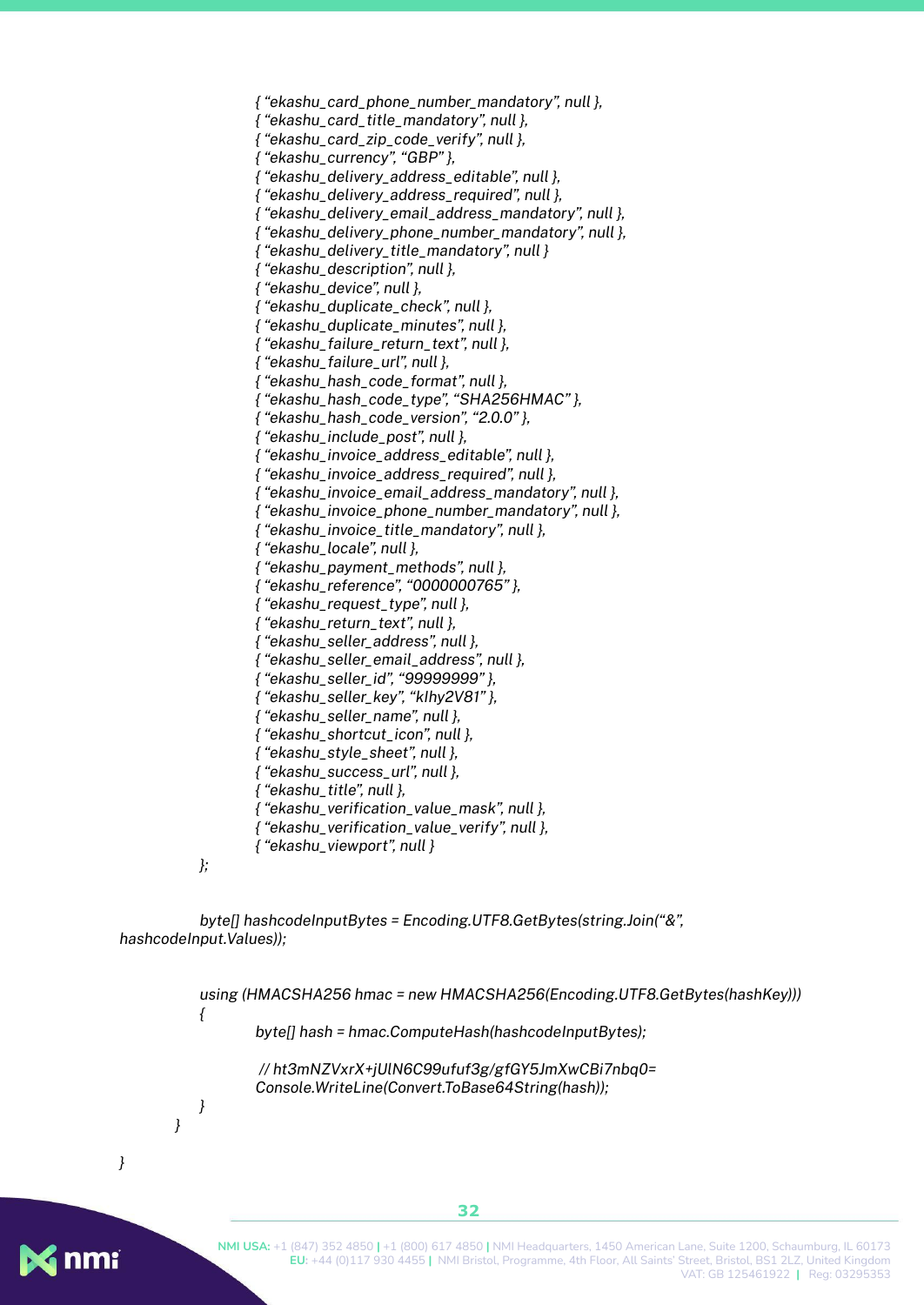#### <span id="page-33-0"></span>**HASH CODE INPUT GENERATION IN PHP**

Version 1.0.0. The following snippet of PHP code demonstrates how to generate the ekashu\_hash\_code based upon some sample data. The same process can be performed in other languages that support SHA1 and Base64 encoding.

*<?php*

```
$hash_key = 'trVxrnoz22bvwvnV';
$terminal_id = '99999999';
$reference = '0000000765';
$amount = '1.23';
```

```
// 7PtU022473m+ntcZY2wt6pXzKWc=
   echo base64_encode(pack('H*', sha1($hash_key . $terminal_id .
$reference . $amount))) . "\n";
```
*?>*

Version 2.0.0. The following snippet of PHP code demonstrates how to generate the ekashu\_hash\_code based upon some sample data. The same process can be performed in other languages that support SHA256HMAC and Base64 encoding.

*<?php*

*\$hash\_key = 'trVxrnoz22bvwvnV';*

```
$hashcode_input['ekashu_3d_secure_verify'] = null;
$hashcode_input['ekashu_amount'] = '1.23';
$hashcode_input['ekashu_amount_format'] = null;
$hashcode_input['ekashu_auto_confirm'] = null;
$hashcode_input['ekashu_callback_failure_url'] = null;
$hashcode_input['ekashu_callback_include_post'] = null;
$hashcode_input['ekashu_callback_success_url'] = null;
$hashcode_input['ekashu_card_address_editable'] = null;
$hashcode_input['ekashu_card_address_required'] = null;
$hashcode_input['ekashu_card_address_verify'] = null;
$hashcode_input['ekashu_card_email_address_mandatory'] = null;
$hashcode_input['ekashu_card_phone_number_mandatory'] = null;
$hashcode_input['ekashu_card_title_mandatory'] = null;
$hashcode_input['ekashu_card_zip_code_verify'] = null;
$hashcode_input['ekashu_currency'] = 'GBP';
$hashcode_input['ekashu_delivery_address_editable'] = null;
$hashcode_input['ekashu_delivery_address_required'] = null;
$hashcode_input['ekashu_delivery_email_address_mandatory'] = null;
$hashcode_input['ekashu_delivery_phone_number_mandatory'] = null;
$hashcode_input['ekashu_delivery_title_mandatory'] = null;
$hashcode_input['ekashu_description'] = null;
$hashcode_input['ekashu_device'] = null;
$hashcode_input['ekashu_duplicate_check'] = null;
$hashcode_input['ekashu_duplicate_minutes'] = null;
$hashcode_input['ekashu_failure_return_text'] = null;
$hashcode_input['ekashu_failure_url'] = null;
$hashcode_input['ekashu_hash_code_format'] = null;
$hashcode_input['ekashu_hash_code_type'] = 'SHA256HMAC';
$hashcode_input['ekashu_hash_code_version'] = '2.0.0';
$hashcode_input['ekashu_include_post'] = null;
$hashcode_input['ekashu_invoice_address_editable'] = null;
$hashcode_input['ekashu_invoice_address_required'] = null;
$hashcode_input['ekashu_invoice_email_address_mandatory'] = null ;
```
**X** nmi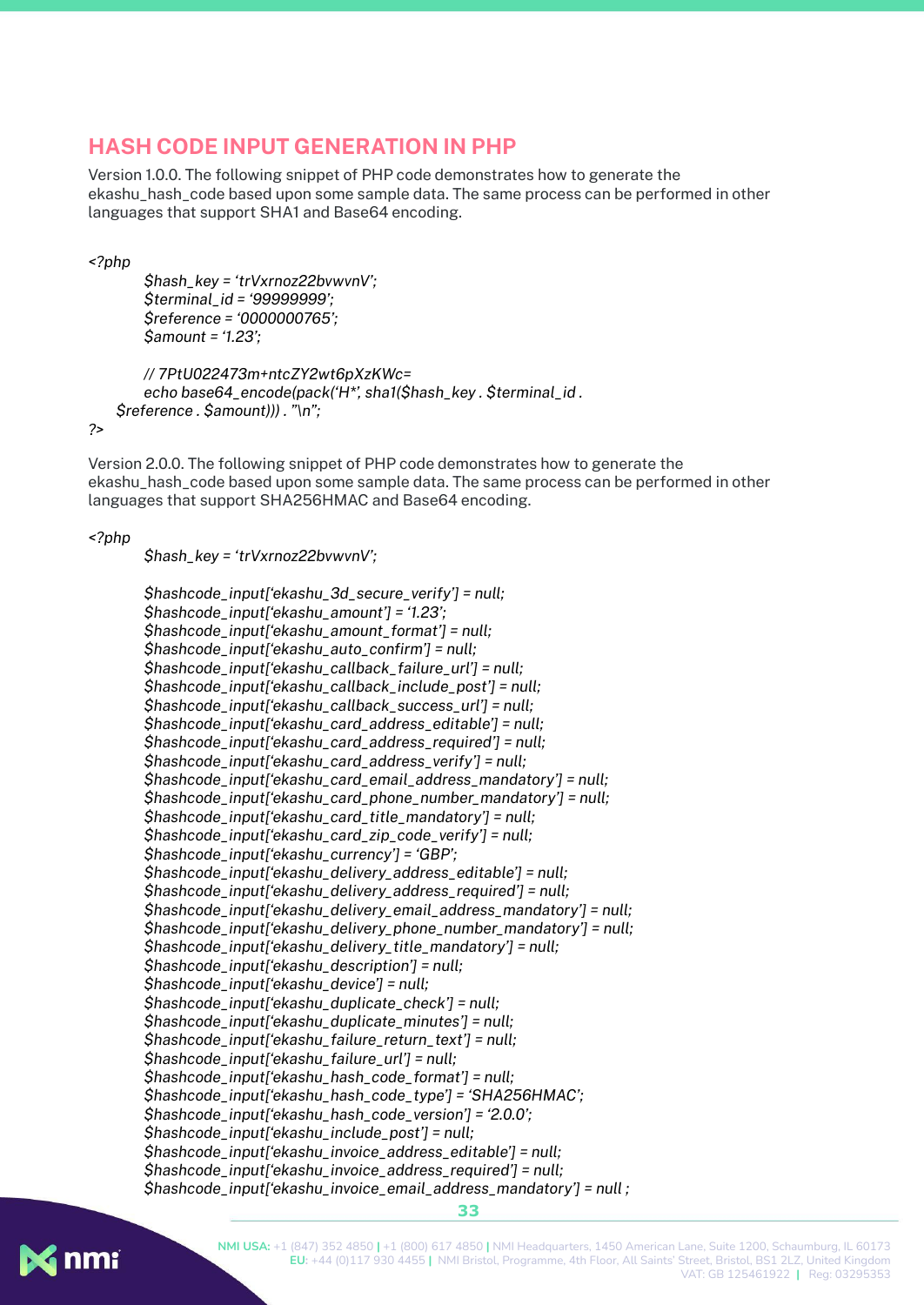```
$hashcode_input['ekashu_invoice_phone_number_mandatory'] = null ;
$hashcode_input['ekashu_invoice_title_mandatory'] = null;
$hashcode_input['ekashu_locale'] = null;
$hashcode_input['ekashu_payment_methods'] = null;
$hashcode_input['ekashu_reference'] = '0000000765';
$hashcode_input['ekashu_request_type'] = null;
$hashcode_input['ekashu_return_text'] = null;
$hashcode_input['ekashu_seller_address'] = null;
$hashcode_input['ekashu_seller_id'] = '99999999';
$hashcode_input['ekashu_seller_email_address'] = null;
$hashcode_input['ekashu_seller_key'] = 'kIhy2V81';
$hashcode_input['ekashu_seller_name'] = null;
$hashcode_input['ekashu_shortcut_icon'] = null;
$hashcode_input['ekashu_style_sheet'] = null;
$hashcode_input['ekashu_success_url'] = null;
$hashcode_input['ekashu_title'] = null;
$hashcode_input['ekashu_verification_value_mask'] = null;
$hashcode_input['ekashu_verification_value_verify'] = null;
$hashcode_input['ekashu_viewport'] = null; ksort($hashcode_input);
$hash_code = null;
foreach ($hashcode_input as $name => $value)
{
        $hash_code .= $value;
        $hash_code .= '&';
}
$hash_code = substr($hash_code, 0,-1);
// ht3mNZVxrX+jUlN6C99ufuf3g/gfGY5JmXwCBi7nbq0=
```
*echo base64\_encode(hash\_hmac('sha256', \$hash\_code, \$hash\_key, true)) . "\n";*

*?>*

#### <span id="page-34-0"></span>**HASH CODE RESULT VALIDATION**

eKashu currently supports two versions of hash code that can be used for validation of the messages being sent to eKashu and the validation of the responses returned.

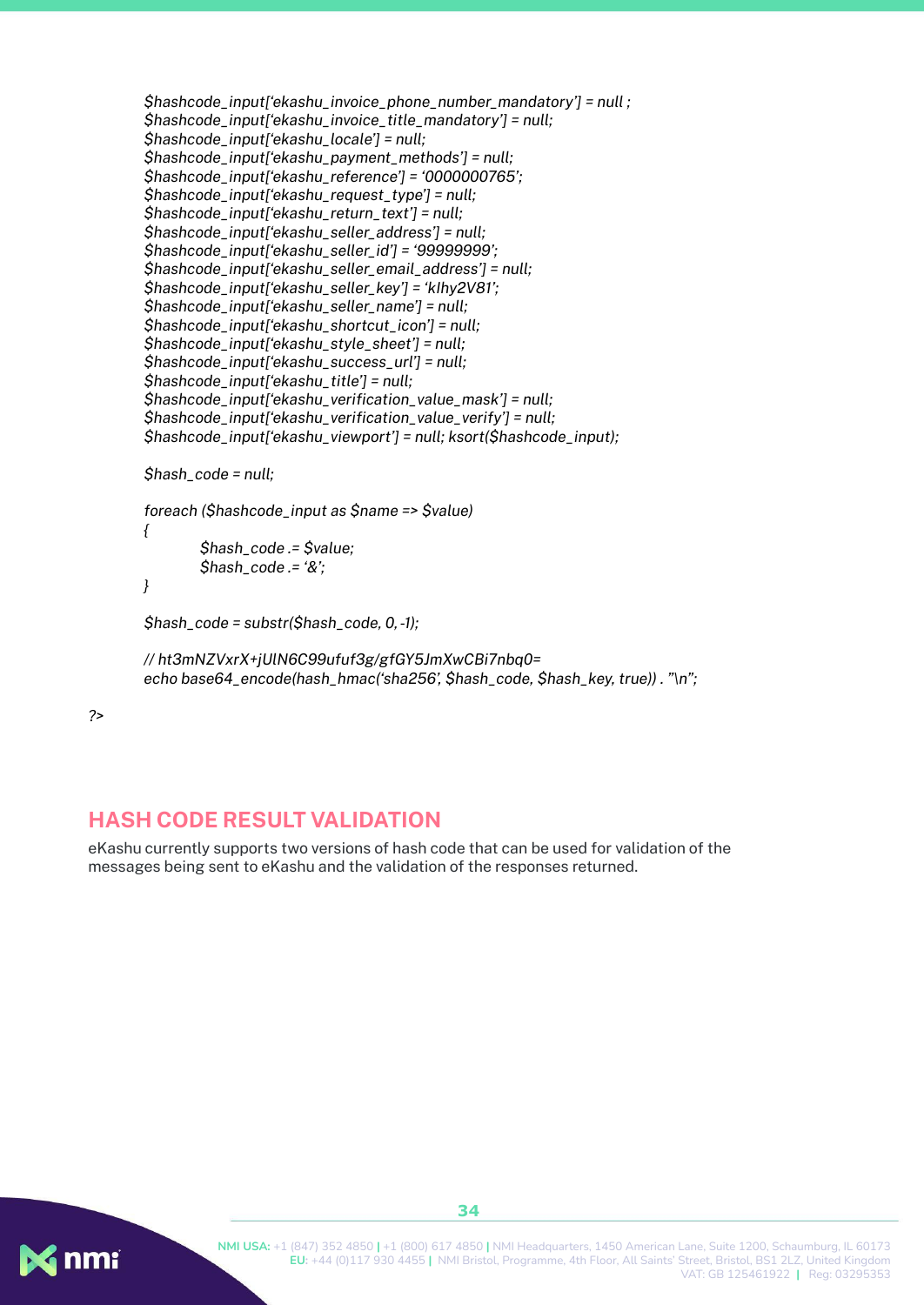**PLEASE NOTE:** in early 2021, ekashu will be upgraded to allow for the automatic migration of accounts from version 1.0.0 To version 2.0.0 Of the hash code.

The automatic upgrade will be triggered when an account that is currently set up to use a version 1.0.0 Hash code provides valid version 2.0.0 Hash code ekashu variables.

Once an account has been successfully upgraded, the account will be forbidden from using a version 1.0.0 Hash code for any future transactions, meaning that any subsequent requests to ekashu must supply a valid version 2.0.0 Hash code.

If you wish to integrate with the version 2.0.0 Hash code before ekashu has been upgraded with automatic migration support, please contact support@ekashu.Com with the seller ids of the accounts you wish to have version 2.0.0 Hash code set up against.

**IMPORTANT DATES:** test ekashu (test.Ekashu.Com)

**7th october 2020:** any new accounts on the test platform will be boarded to version 2.0.0 Of the hash code. These accounts will not be able to perform transactions with a version 1.0.0 Hash code at all.

**6th april 2021**: test ekashu will be updated to prevent any accounts without a hash code or accounts with a version 1.0.0 Hash code from being able to process transactions using test ekashu. All existing accounts must use 2.0.0 After this date.

**IMPORTANT DATES:** live ekashu (live.Ekashu.Com)

**6th april 2021:** any new accounts on the live platform will be boarded to version 2.0.0 Of the hash code. These accounts will not be able to perform transactions with a version 1.0.0 Hash code at all. This note continues on the next page.

**6th December 2021**: live ekashu will be updated to prevent any accounts without a hash code or accounts with a version 1.0.0 Hash code from being able to process transactions using live ekashu. All existing accounts must use 2.0.0 After this date.

The version 1.0.0 hash code returned from eKashu is constructed from the base64 encoded SHA1 hash of: hash\_key + ekashu\_seller\_id + ekashu\_transaction\_id + auth\_result. Where "auth\_result" is 0 for success or 1 for failure. By default, this functionality is not enabled, however it is highly recommended that a hash key is requested from eKashu Support. Once the hash key has been assigned ekashu\_ hash\_code\_result should be checked to ensure that the parameters received result should be checked to ensure that the parameters received result in the value expected. Examples are provided below.

The version 2.0.0 hash code returned from eKashu is constructed from the base64 encoded SHA256HMAC hash of a number of parameters with delimiters of '&'. Due to the large number of parameters an endpoint is provided for an integrator to check that the hash code result matches what eKashu would generate from the parameters without having to calculate it themselves.

Test transactions:

*https://test.ekashu.com/validate\_hash\_code.php* Live transactions: *https://live.ekashu.com/validate\_hash\_code.php*

If the validation succeeds a HTTP Status Code of 200 will be returned. Examples are provided below.

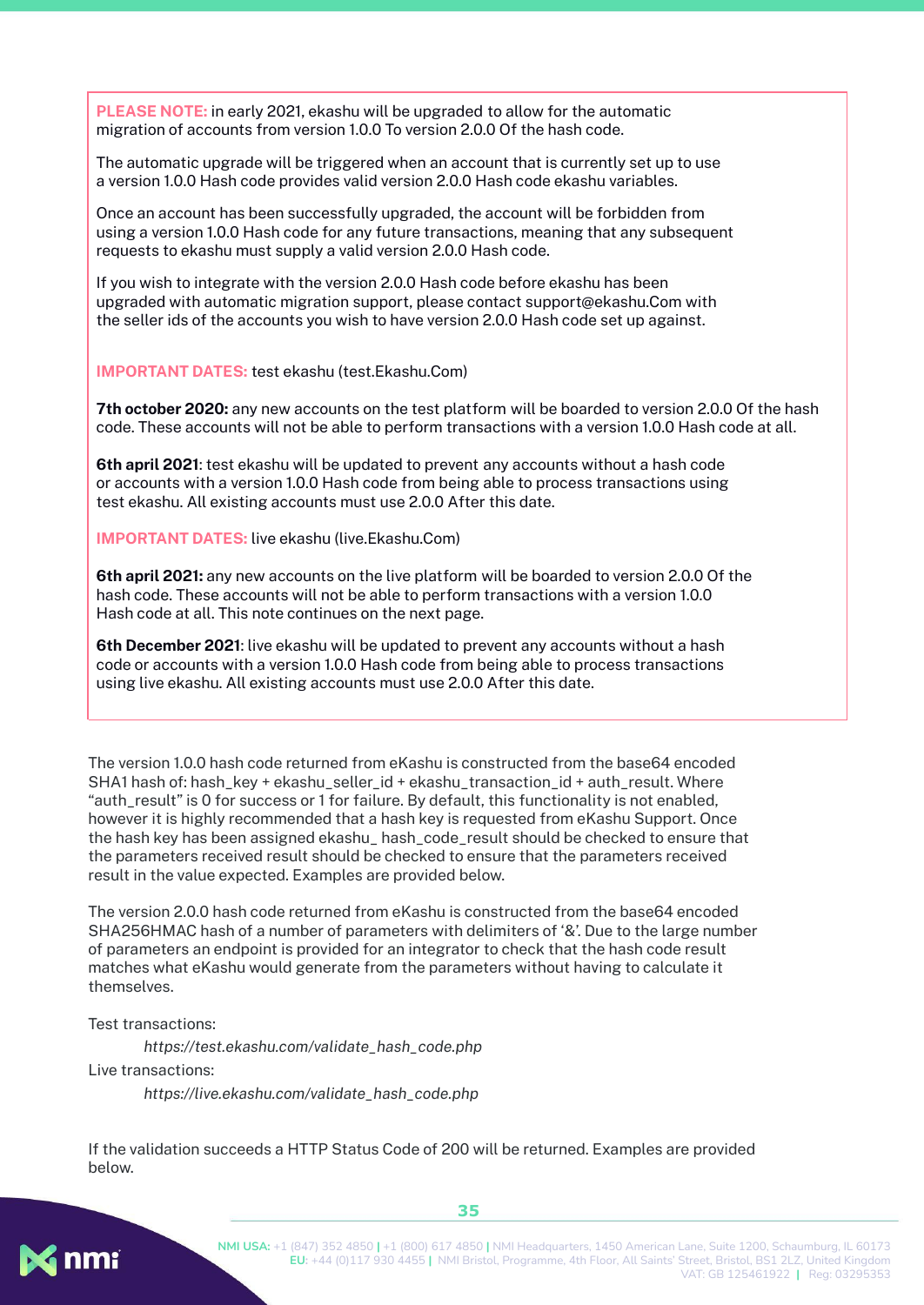#### **HASH CODE VALIDATION IN C#**

Version 1.0.0. The following snippet of C# code demonstrates how to validate the ekashu\_hash\_code\_result based upon returned data. The same process can be performed in other languages that support SHA1 and Base64 encoding. The Version 2.0.0 validation process can also be used to validate Version 1.0.0 ekashu\_hash\_ code\_result if required.

```
using System;
using System.Collections.Specialized;
using System.Security.Cryptography;
using System.Text;
using System.Web;
public class HashCodeResultValidator
{
       public void CheckHashCode(HttpContext httpContext)
       {
               string hashKey = "trVxrnoz22bvwvnV";
               NameValueCollection eKashuData = httpContext.Request.Form;
               string terminalId = eKashuData["ekashu_seller_id"];
               string reference = eKashuData["ekashu_transaction_id"];
               string authResult = eKashuData["ekashu_auth_result"] == "success" ? "0" : "1";
               string hashResult = Convert.ToBase64String(
                       new SHA1CryptoServiceProvider().ComputeHash(
                               Encoding.UTF8.GetBytes(
                                       string.Concat(hashKey, terminalId, reference, authResult))));
               if (hashResult != eKashuData["ekashu_hash_code_result"])
               {
                       // Code to handle validation failure
               }
       }
}
```
Version 2.0.0. The following snippet of C# code demonstrates how to validate the ekashu\_ hash\_code\_result based upon returned data. The same process can be performed in other languages that support SHA256HMAC and Base64 encoding. The Version 2.0.0 validation process can also be used to validate Version 1.0.0 ekashu\_hash\_code\_result if required.

```
using System.Collections.Specialized;
using System.IO;
using System.Net
using System.Text;
using System.Web;
public class HashCodeResultValidator
{
       public void CheckHashCode(HttpContext httpContext)
       {
               NameValueCollection eKashuData = httpContext.Request.Form;
               StringBuilder requestContent = new StringBuilder();
               foreach (string key in eKashuData)
               {
                       requestContent.Append(HttpUtility.UrlEncode(key) + "=" +
HttpUtility.UrlEncode(eKashuData[key]));
                       requestContent.Append("&");
               }
```
*requestContent.Length--;*

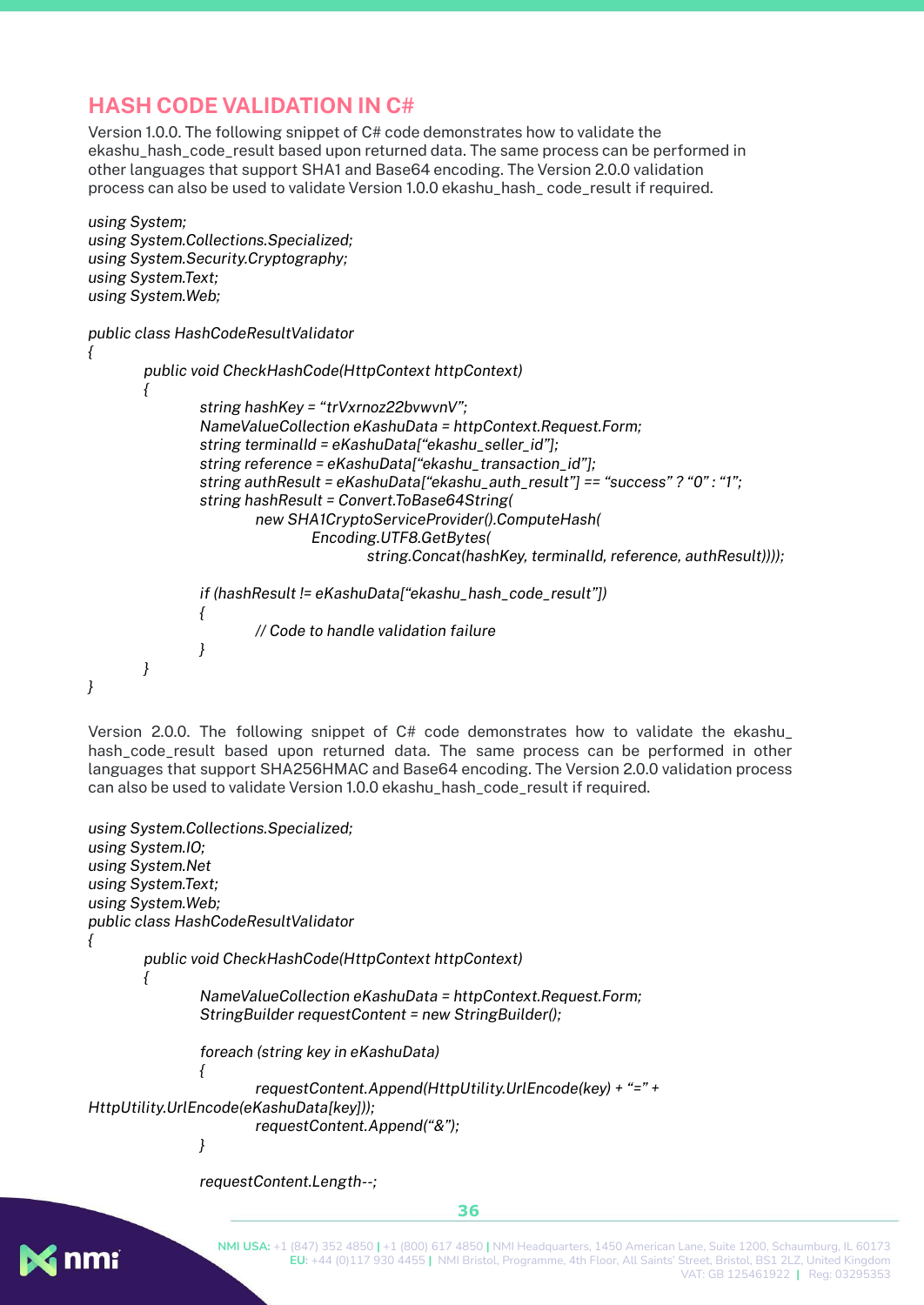```
byte[] requestBuffer =Encoding.UTF8.GetBytes(requestContent.ToString());
               HttpWebRequest webRequest =
(HttpWebRequest)WebRequest.Create(@"https://test.ekashu.com/validate_hash_code.php");
               webRequest.ContentLength = requestBuffer.Length;
               webRequest.ContentType = "application/x-www-form-urlencoded";
               webRequest.Method = "POST";
               using (Stream requestStream = webRequest.GetRequestStream())
               {
                      requestStream.Write(requestBuffer, 0, requestBuffer.Length);
              }
               HttpWebResponse result = (HttpWebResponse)webRequest.GetResponse();
               result.Close();
              if (result.StatusCode != HttpStatusCode.OK)
               {
                      // Code to handle validation failure
              }
       }
}
```
#### **HASH CODE VALIDATION IN PHP**

Version 1.0.0.

The following snippet of PHP code demonstrates how to validate the ekashu\_hash\_code\_result based upon returned data. The same process can be performed in other languages that support SHA1 and Base64 encoding. The Version 2.0.0 validation process can also be used to validate Version 1.0.0 ekashu\_hash\_ code\_result if required.

*<?php*

```
$hash_key='trVxrnoz22bvwvnV';
```

```
if (base64_encode(pack('H*', sha1(
  $hash_key
  $_POST['ekashu_seller_id'].
  $_POST['ekashu_transaction_id'].
  ($_POST['ekashu_auth_result'] == 'success' ? 0 : 1)))) != $_POST['ekashu_hash_code_result'])
{
        // Code to handle validation failure
        // …
}
```
*?>*

Version 2.0.0.

The following snippet of PHP code demonstrates how to validate the ekashu\_hash\_code\_result based upon returned data. The same process can be performed in other languages that support SHA256HMAC and Base64 encoding. The Version 2.0.0 validation process can also be used to validate Version 1.0.0 ekashu\_hash\_code\_result if required.

*<?php*

```
$post_data = null;
```

```
foreach ($_POST as $name => $value)
```
*{*

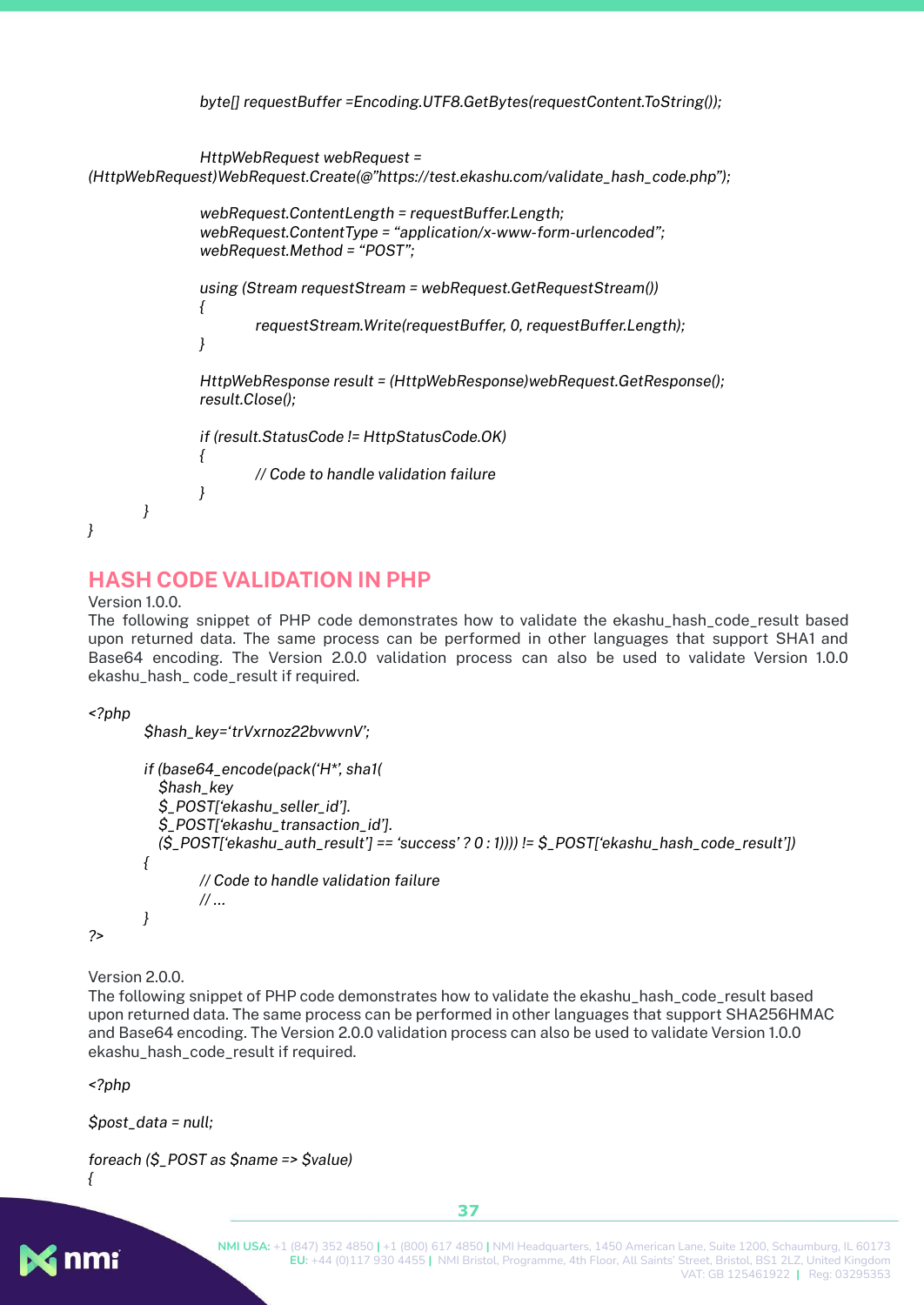```
if (preg_match('/^ekashu_/', $name) == 1)
        {
                $post_data .= urlencode($name).'='.urlencode($value);
                $post_data .= '&';
        }
}
```

```
$post_data = substr($post_data, 0,-1);
```
*\$curl = curl\_init();*

```
curl_setopt($curl,CURLOPT_URL, 'https://test.ekashu.com/validate_hash_code.php');
curl_setopt($curl,CURLOPT_POST, true);
curl_setopt($curl, CURLOPT_POSTFIELDS, $post_data);
curl_setopt($curl, CURLOPT_HEADER, true);
curl_setopt($curl, CURLOPT_RETURNTRANSFER, true);
```
*curl\_exec(\$curl);*

```
$http_code = curl_getinfo($curl, CURLINFO_HTTP_CODE); curl_close($curl);
```

```
if ($http_code != 200)
{
        // Code to handle validation failure
        // …
}
```

```
?>
```
#### **NMI BRANDING**

The NMI brand is respected as being synonymous with security and reliability. You may wish to include the NMI logo on your website using the following HTML:

```
<a href="https://www.nmi.com">
       <img alt="Secure Payment by NMI"
            border="0"
            src="https://www.nmi.com/assets/uploads/site-uploads/nmi-badge.png" />
```
*</a>*

#### <span id="page-38-1"></span>**TEST CARDS**

#### <span id="page-38-2"></span>3DS1

The following cards can be used to perform EMV 3DS 1 test transactions on the test platform:

| <b>SCHEME</b>  | <b>CARD</b><br><b>NUMBER</b> | <b>PASSWORD</b> | <b>CSC</b> | <b>ADDRESS</b>              | <b>POSTCODE</b> |
|----------------|------------------------------|-----------------|------------|-----------------------------|-----------------|
| <b>AMEX</b>    | 3411115972410<br>02          |                 | 1111       | 27 Broadway.<br>New York    | 10004-1601      |
| <b>MAESTRO</b> | 676100000000<br>0006         | 123456          | 676        | 6 Maestro<br>Street, Exeter | <b>EX167EF</b>  |

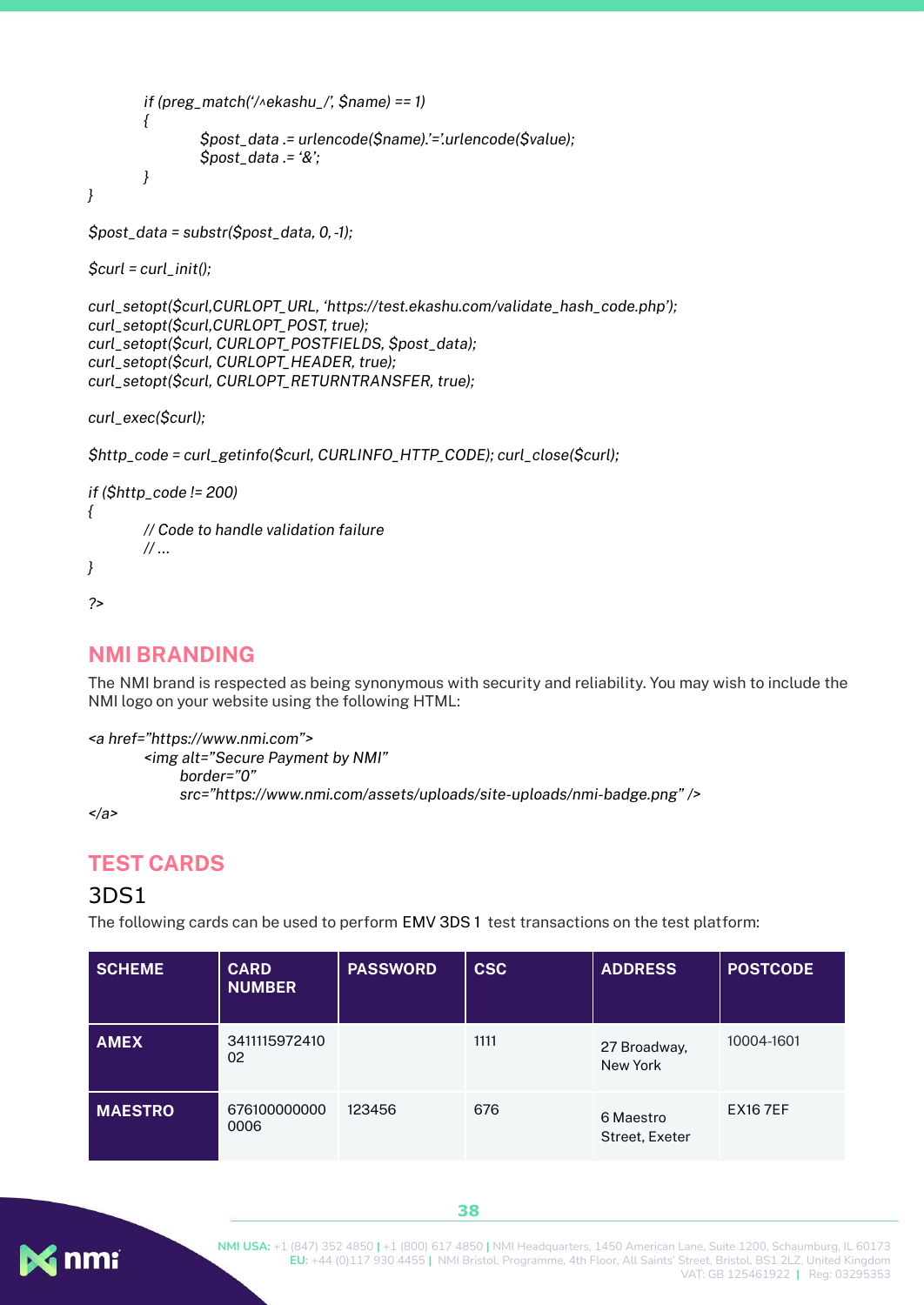| <b>MAESTRO</b>    | 633300002345<br>6788 |        | 888 | 1 Bd Victor,<br>Paris, France                            | 75015           |
|-------------------|----------------------|--------|-----|----------------------------------------------------------|-----------------|
| <b>MASTERCARD</b> | 576100000000<br>0008 | 123456 | 576 | 8 MasterCard<br>Street,<br>Highbridge                    | TA64GA          |
| <b>MASTERCARD</b> | 530125007000<br>0191 |        | 999 | 73<br>Whiteladies<br>Road,<br>Clifton,<br><b>Bristol</b> | <b>BS82NT</b>   |
| <b>VISA</b>       | 476100000000<br>0001 | 123456 | 476 | 1 Visa Street,<br>Crewe                                  | CW4 7NT         |
| <b>VISA</b>       | 4111111111111111     |        |     | 28 Bishopgate<br>Street,<br>Sedgeford                    | <b>PE36 4AW</b> |

#### <span id="page-39-0"></span>EMV 3DS 2.1.0

Below are the details of the various test card numbers that can be used to test the different flows and results that can come from an EMV 3DS 2.1 authentication.

#### <span id="page-39-1"></span>Expiry Date / Cardholder Name

The expiry date and cardholder name for all these cards is always the same. These must be used otherwise the enrolment request will fail.

| <b>Expiry Date</b> | <b>Cardholder Name</b> | l CVV. |
|--------------------|------------------------|--------|
| 08/2025            | <b>Test Card</b>       | 123    |

## <span id="page-39-2"></span>Successful Frictionless Flow Authentication

| <b>Scheme</b>          | <b>Card Number</b> |
|------------------------|--------------------|
| <b>AMEX</b>            | 340000000000108    |
| <b>DISCOVER/DINERS</b> | 6440000000000104   |
| <b>DISCOVER/DINERS</b> | 36000000000008     |
| <b>MASTERCARD</b>      | 5100000000000107   |
| <b>VISA</b>            | 4100000000000100   |

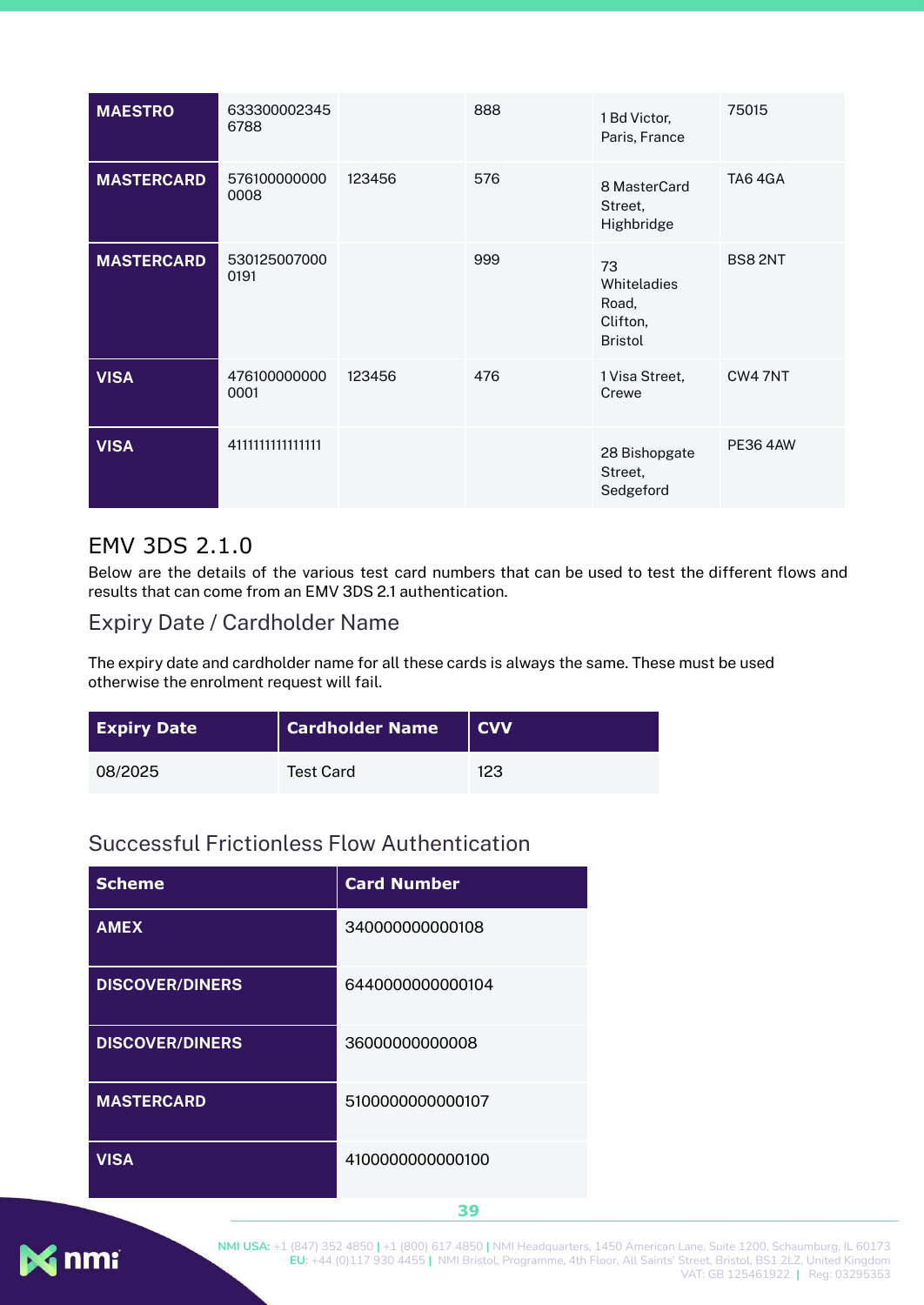3DS authentication will complete successfully without any challenge from the ACS.

ARes Result:

- Transaction Status = Y
- ECI = 05, or 02 (for Mastercard)
- Contains an Authentication Value

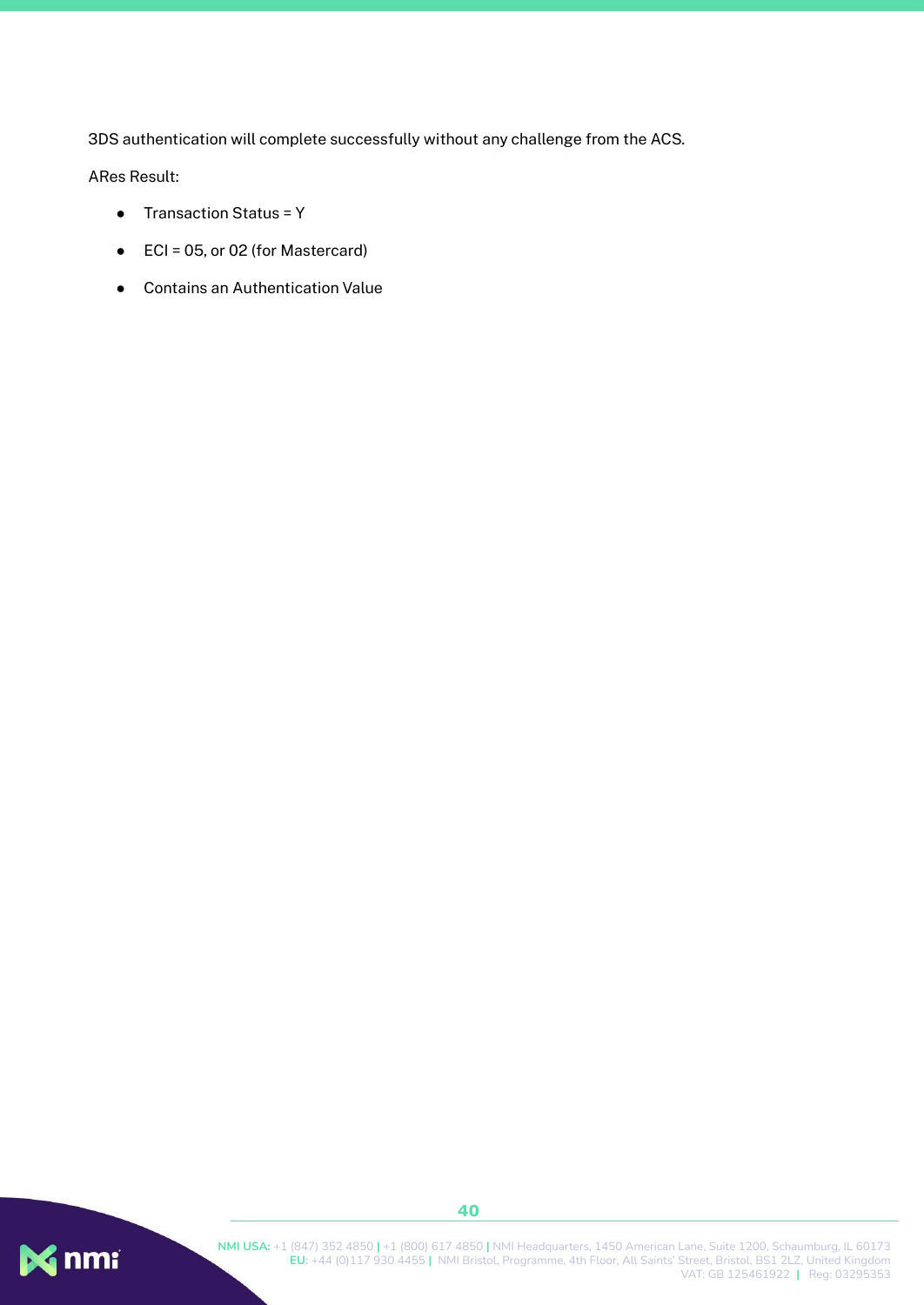#### <span id="page-41-0"></span>Successful Challenge Flow Authentication

| <b>Scheme</b>          | <b>Card Number</b> |
|------------------------|--------------------|
| <b>AMEX</b>            | 340000000005008    |
| <b>DISCOVER/DINERS</b> | 6440000000005004   |
| <b>DISCOVER/DINERS</b> | 36000000005007     |
| <b>MASTERCARD</b>      | 5100000000005007   |
| <b>VISA</b>            | 4100000000005000   |

These card numbers will trigger a step up to a challenge and request the user enter a password.

The password **123456** should be used in order to successfully authenticate the user.

ARes Result:

● Transaction Status = C

RReq Result:

- Transaction Status = Y
- ECI = 05, or 02 (for Mastercard)
- Contains an Authentication Value

#### <span id="page-41-1"></span>Authentication Attempted

| <b>Scheme</b>          | <b>Card Number</b> |
|------------------------|--------------------|
| <b>AMEX</b>            | 340000000100007    |
| <b>DISCOVER/DINERS</b> | 6440000000100003   |
| <b>DISCOVER/DINERS</b> | 36000000100006     |
| <b>MASTERCARD</b>      | 5100000000100006   |
| <b>VISA</b>            | 4100000000100009   |

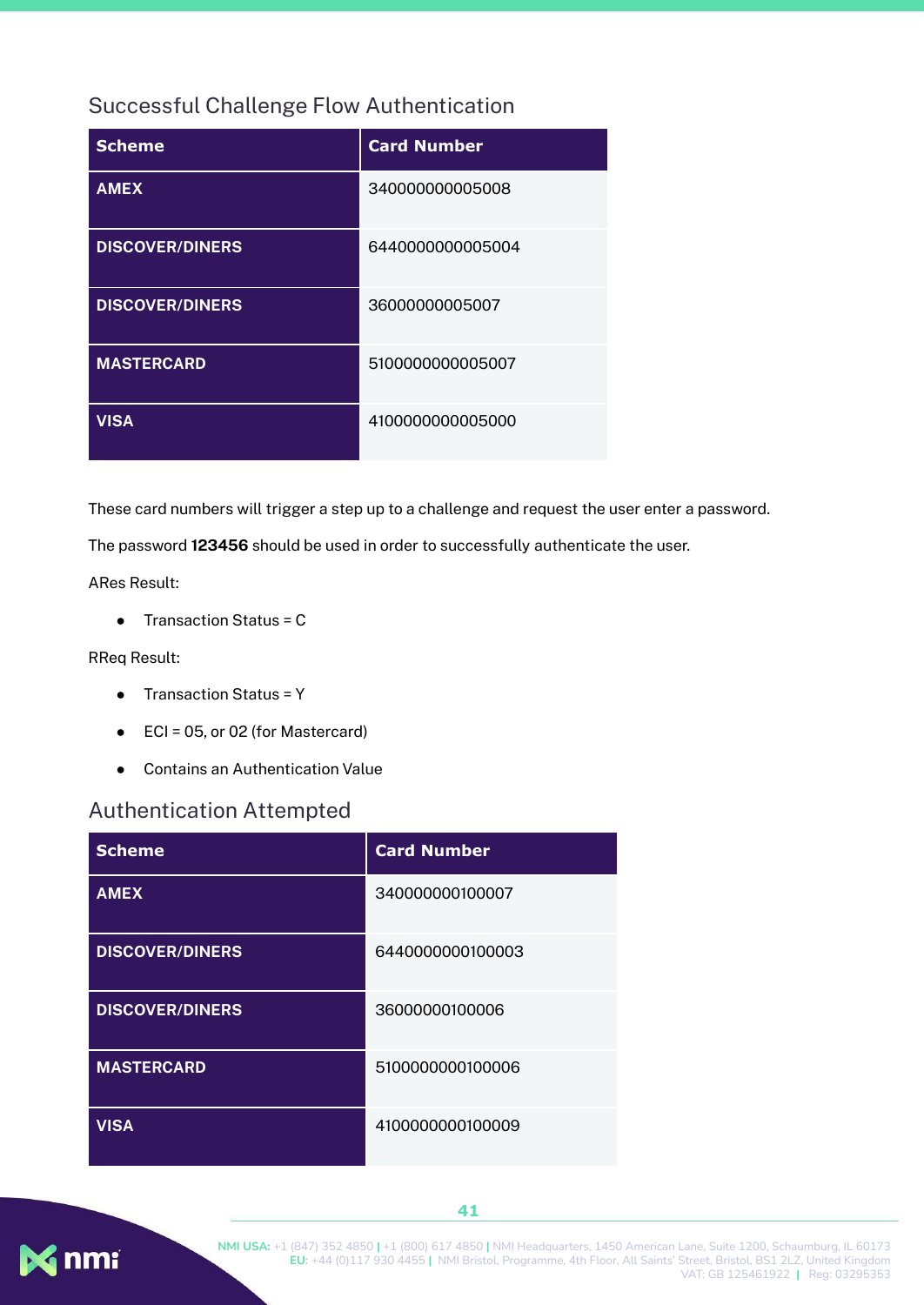This transaction will attempt to perform authentication before returning an "Attempted" response.

ARes result:

- Transaction Status = A
- ECI = 06 or 01 (Mastercard)
- Contains an Authentication Value

#### <span id="page-42-0"></span>Authentication Failed

| <b>Scheme</b>          | <b>Card Number</b> |
|------------------------|--------------------|
| <b>AMEX</b>            | 340000000300003    |
| <b>DISCOVER/DINERS</b> | 6440000000300009   |
| <b>DISCOVER/DINERS</b> | 36000000300002     |
| <b>MASTERCARD</b>      | 5100000000300002   |
| <b>VISA</b>            | 4100000000300005   |

With these test PANs, a Challenge step up will be initiated and the user asked for a password.

The password **111111** should be used in order to successfully trigger the failure case.

ARes Result:

● Transaction Status = C

#### RReq Result:

- Transaction Status = N
- $\bullet$  ECI = 00
- Does not contain an Authentication Value

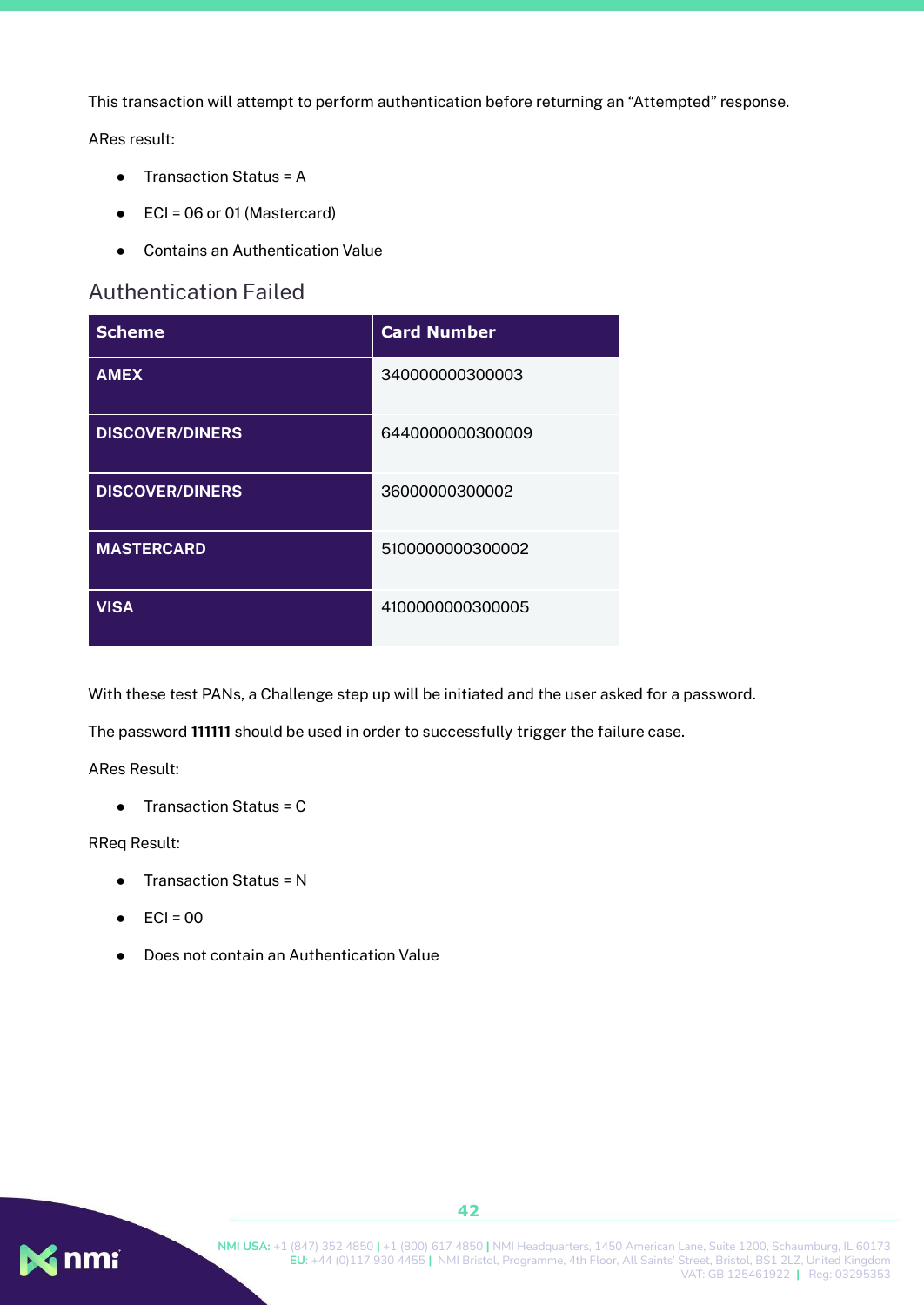## <span id="page-43-0"></span>Authentication Unavailable

| <b>Scheme</b>          | <b>Card Number</b> |
|------------------------|--------------------|
| <b>AMEX</b>            | 340000000400001    |
| <b>DISCOVER/DINERS</b> | 6440000000400007   |
| <b>DISCOVER/DINERS</b> | 36000000400000     |
| <b>MASTERCARD</b>      | 5100000000400000   |
| <b>VISA</b>            | 4100000000400003   |

Transaction will end with the authentication being rejected by the ACS.

ARes result:

- Transaction Status = U
- ECI is dependant on card scheme specific rules
- Does not contain an Authentication Value

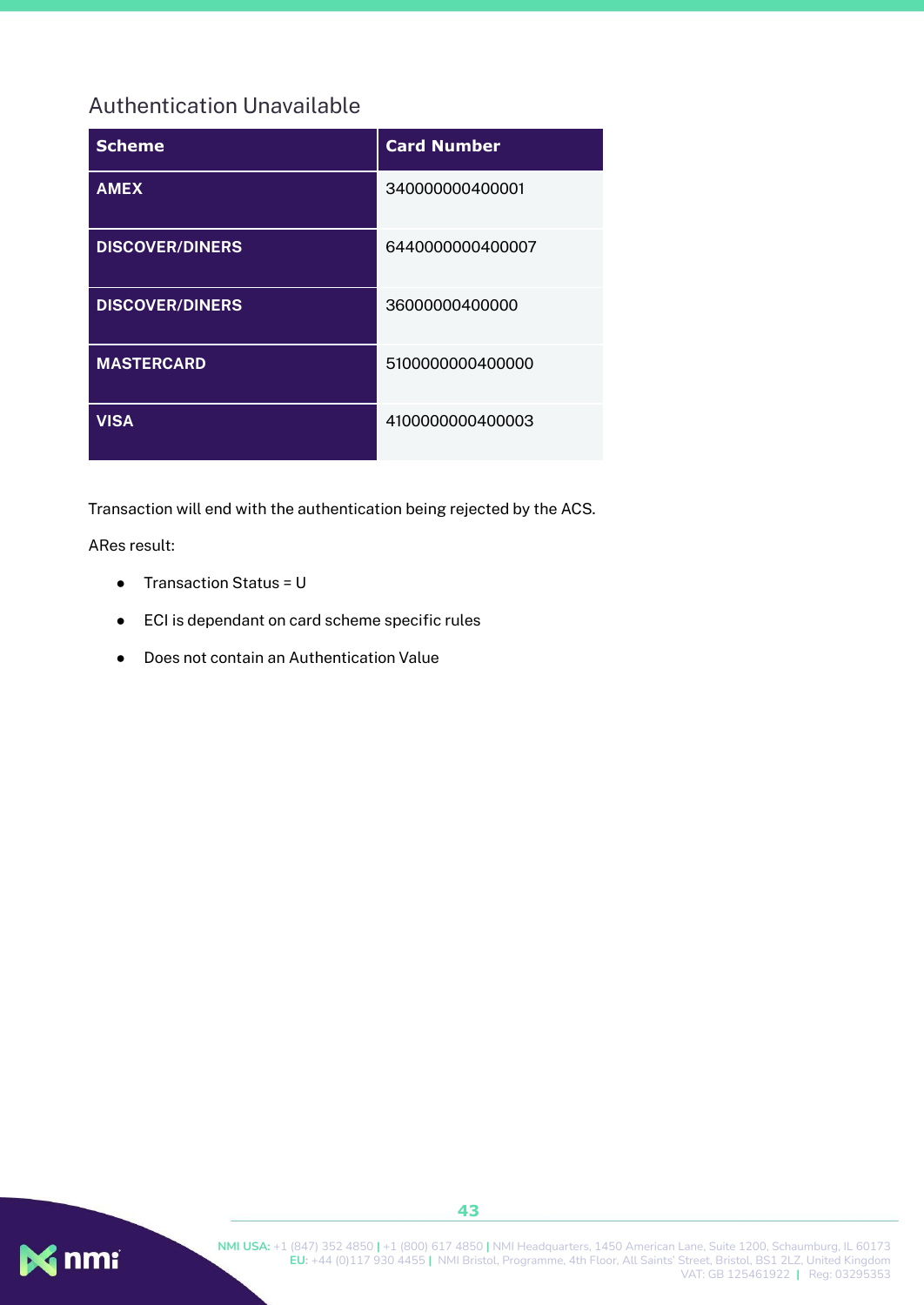## <span id="page-44-0"></span>Authentication Rejected

| <b>Scheme</b>          | <b>Card Number</b> |
|------------------------|--------------------|
| <b>AMEX</b>            | 340000000500008    |
| <b>DISCOVER/DINERS</b> | 6440000000500004   |
| <b>DISCOVER/DINERS</b> | 36000000500007     |
| <b>MASTERCARD</b>      | 5100000000500007   |
| <b>VISA</b>            | 4100000000500000   |

Transaction will end with the authentication being rejected by the ACS.

ARes result:

- Transaction Status = R
- ECI is dependant on card scheme specific rules
- Does not contain an Authentication Value